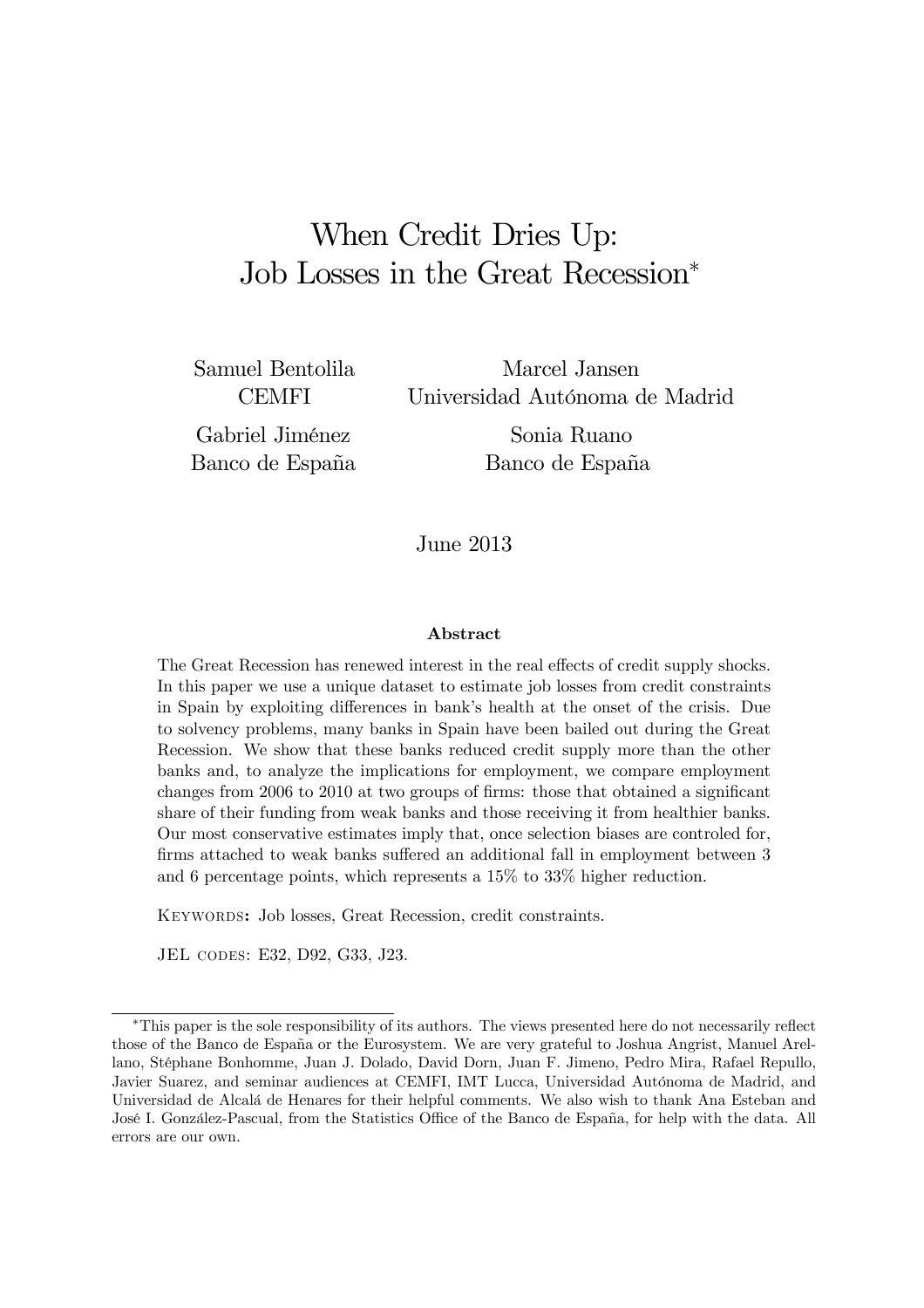### 1 Introduction

The current financial crisis has severely weakened the lending capacity of Spanish banks. In this paper we use a unique dataset to estimate the impact of this credit supply shock on employment at the firm level.

The Spanish experience during the Great Recession offers an ideal setting to explore the impact of a banking crisis on the real economy. Bank lending to non-financial firms contracted significantly during the crisis and, concurrently, the Spanish economy suffered an unprecedented fall in employment. In addition, there are interesting similarities between the events in Spain and in countries like the US or Ireland. All three of them experienced a boom-bust cycle in the housing market followed by a profound financial crisis that forced governments to finance bail-out schemes and to nationalize banks. Hence, the Spanish example may serve to draw lessons that are applicable elsewhere.

Last but not least, we have built a dataset of extraordinary quality to study the issue at hand. We have access to the Central Credit Register (CIR), a proprietary dataset of the Bank of Spain with detailed information on all the bank loans above 6,000 euros to non-financial firms granted since 1984. Using these data we are able to construct the complete banking relations of a representative sample of over 217,000 firms working with almost 230 banks. In fact, besides the data on committed loans, we also have data on loan applications from non-current customers of a bank and whether these applications turn into actual loans, and so we also have information about loan demand, and all this information is linked to balance sheet data of the firms and all the banks that operate in Spain. The result is, to the best of our knowledge, the most comprehensive matched firm-loan-bank dataset that has ever been assembled to estimate the real effects of shocks to the banking system.

The theoretical explanations for the link between credit supply shocks and real variables like investment or employment are mostly based on agency problems. The asymmetric information possessed by banks and firms drives a wedge between a firm's cost of internal and external funds and this may limit a profitable firm's ability to raise external funds or to substitute between alternative sources of funding, and more so during reces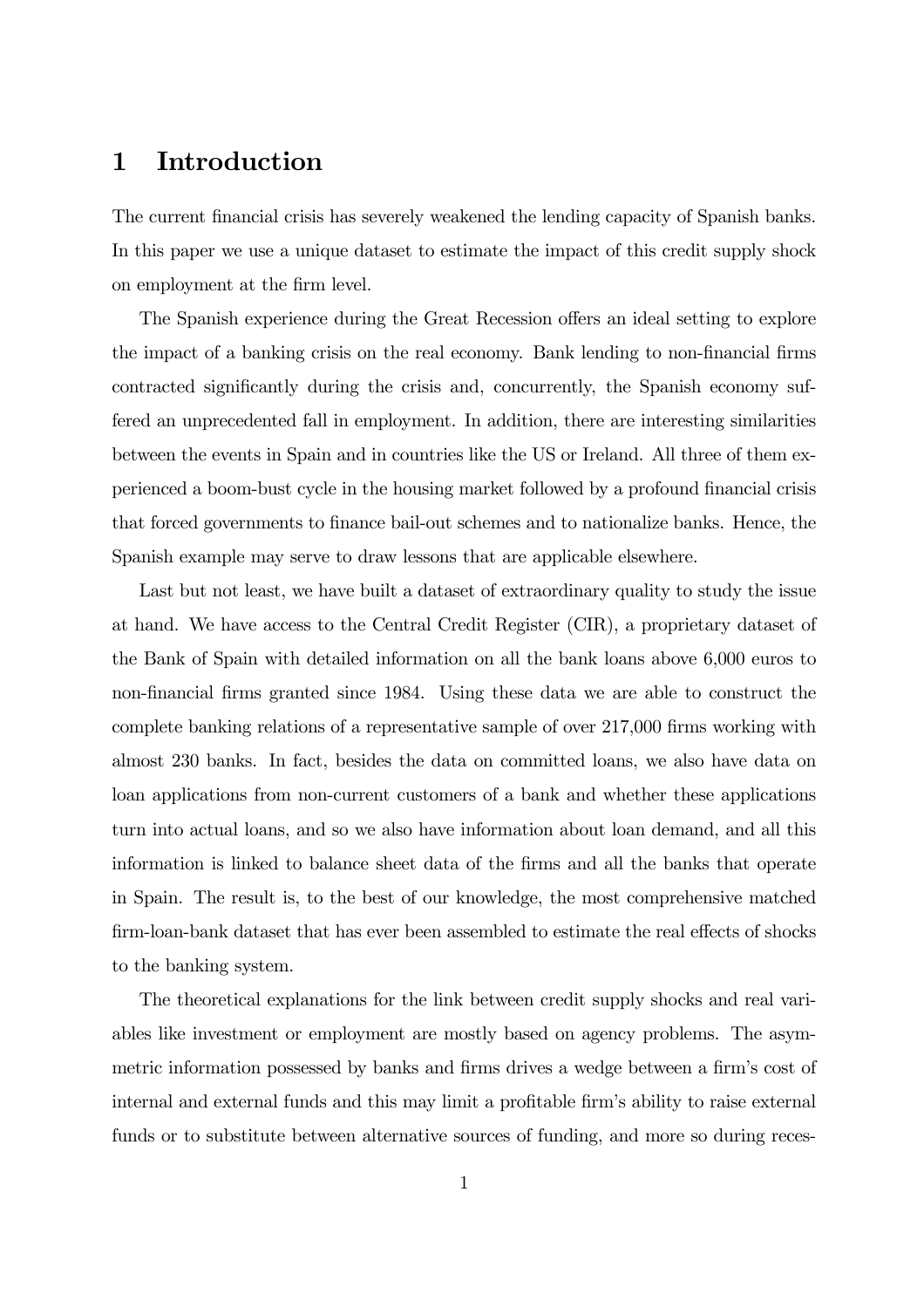sions (Chava and Purnanandam, 2011). A firm that suffers an unanticipated reduction in the supply of credit from its banks may therefore have no other choice than to reduce its scale of operations or even close down.

Any study that aims at estimating the response of employment to this kind of shocks needs to address various intricate identification problems. The main challenge is to disentangle the changes on the supply and the demand side of the credit market. A financial crisis may force banks to reduce credit supply, but at the same time it may induce firms to reduce their demand for credit as they have access to less profitable investment opportunities. In addition, the poor performance of firms may reinforce the economic difficulties of banks, leading to further reductions in credit supply, and on top of that there is a risk of selection effects. The average quality or creditworthiness of client companies may differ across banks and this may have important implications for the transmission of shocks.

The solution adopted in this paper is to exploit the pronounced differences in the health of Spanish banks at the onset of the crisis. The global financial crisis and the bursting of the Spanish housing bubble led to a weakening of the balance sheets of all banks, but the impact was far from homogenous. In recent years, the Spanish Government has bailed out many of the weakest ones, all but one being Cajas de Ahorros or Savings Banks (SBs), while the other banks managed to survive without financial assistance from the State. We show that the first group of banks reduced credit more than the other and, to identify the real effects of this different evolution of credit, we compare employment changes at two sets of firms: a treatment group of firms that obtained a significant share of their loans from the eventually bailed-out banks, henceforth weak banks, and a control group of firms that borrowed primarily from the banks that survived without capital injections by the State.

We define our treatment variable as the ratio between the joint value of a firm's loans from weak banks and the book value of the firm in 2006, and we assign firms with a sufficient degree of exposure to weak banks to the treatment group. Our identification strategy relies critically on the existence of frictions that do not permit firms to readily switch to a different bank, *i.e.* the firms in the treatment group must not have been able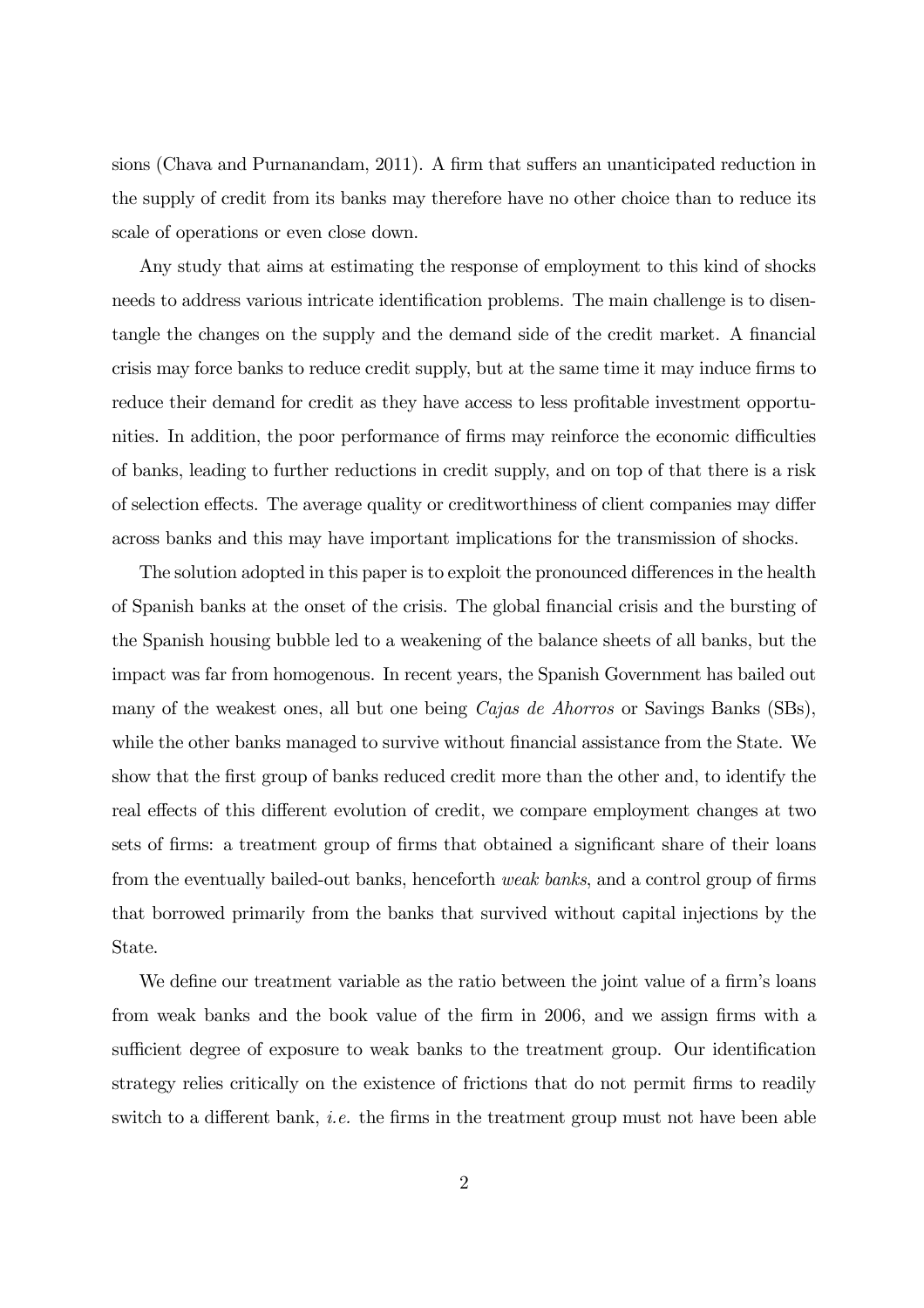to get credit from healthier banks during the crisis. Second, it is equally important that firms could not predict the solvency problems of weak banks at the time when they formed their banking relationships. To address this issue, we collect data on the securitization by Spanish banks in 2006 and show that there were no significant differences in the risk premia paid by the two groups of banks. In other words, as late as 2006 financial markets still failed to recognize the differential buildup of risks in weak and healthy banks. This evidence supports our claim that firms could not predict the future solvency problems of weak banks.

Even so, we find small but significant differences in the characteristics of the firms in the treatment and control groups. The firms in the treatment group are younger and smaller than those in the control group and they generally present worse financial ratios. This is an observable reflection of differences in the risk management of banks. Prior to the crisis, weak banks accepted a larger proportion of loan applications and their total credit volume grew faster than at healthier banks. Furthermore, at the onset of the crisis weak banks accounted for a disproportionately large share of the loans to construction companies and real estate developers, henceforth referred to as the real estate industry.

The fact that weak banks seem to have granted loans to worse firms leads us to include firm controls in all our empirical specifications. Furthermore, in order to exclude the risk of reverse causality —with economic difficulties of client companies driving the intervention of banks— we exclude from our sample those firms belonging to the real estate industry and those selling a significant proportion of their output to this industry. Apart from this strategy to identify exogenous variation in firms' choice of banks, we perform a wide range of robustness checks and we experiment with different estimation techniques. Our aim is to replicate as close as possible the conditions of a natural experiment in which some firms are randomly assigned to weak banks and others to healthy banks. In this vein, we exploit an important change in the regulation of savings banks in 1988, whereby the location decisions of savings banks, which had been strongly constrained was fully liberalized. We use weak bank location prior to the regulatory change to instrument the exposure of firms to weak banks in 2006.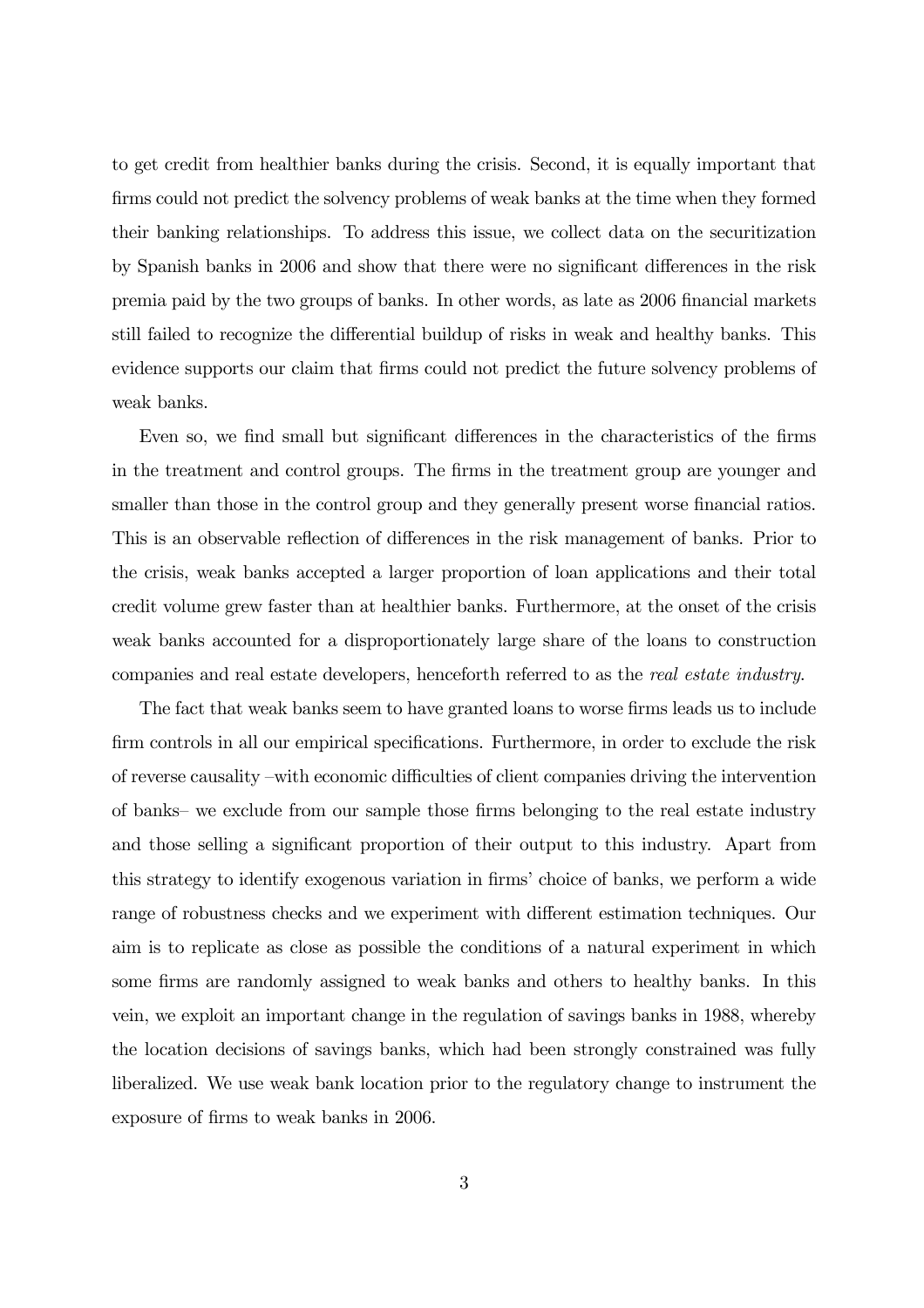A final concern is whether the trouble faced by weak banks should be simply seen as the result of an aggressive policy of gaining market shares by weak bank management without due consideration for risk during the housing boom. We show empirically that this is not the full story, using banks' exposure to the real estate industry in 2000 —well before the housing bubble started— as an instrumental variable for weak bank attachment.

We briefly anticipate our empirical approaches and results. We start the analysis with a standard difference-in-differences approach, in which we compare the evolution of the employment levels of the two groups of firms using observations for the years 2006 and 2010. We include employment adjustments at both surviving and exiting firms. Initially, we fix all firm and bank level controls at their 2006 value, but we also consider earlier dates before the explosion of housing prices. In addition, we also use an alternative definition of weak banks based on the banks' pre-crisis exposure to the real estate industry. In this way we are able to quantify the spillover effects from the excessive lending to the real estate industry by some banks and the subsequent bursting of the housing bubble on the other sectors of the economy.

Moreover, banks need not treat all their clients alike and the degree of financial vulnerability of firms may vary substantially both across and within the two groups of banks. To capture the resulting implications for employment, we also estimate several specifications in which we interact the treatment dummy with firm level characteristics such as its size, its share of short-term debt, and whether they worked with a single bank, had defaulted on a loan or were subject to credit constraints in the form of rejected loan applications in the pre-crisis period.

In a second approach we exploit the large size of our sample using exact matching techniques to compare the evolution of employment at similar firms in the treatment and control groups. Firms are grouped into more than 4,800 cells with data and in roughly 74% of them we are able to match a firm from the treatment and control groups.

In the foregoing approaches it is assumed that the differential evolution of employment at the two groups of firms is driven by credit constraints. In our final approach we explicitly test this assumption using instrumental variable models with firm-level fixed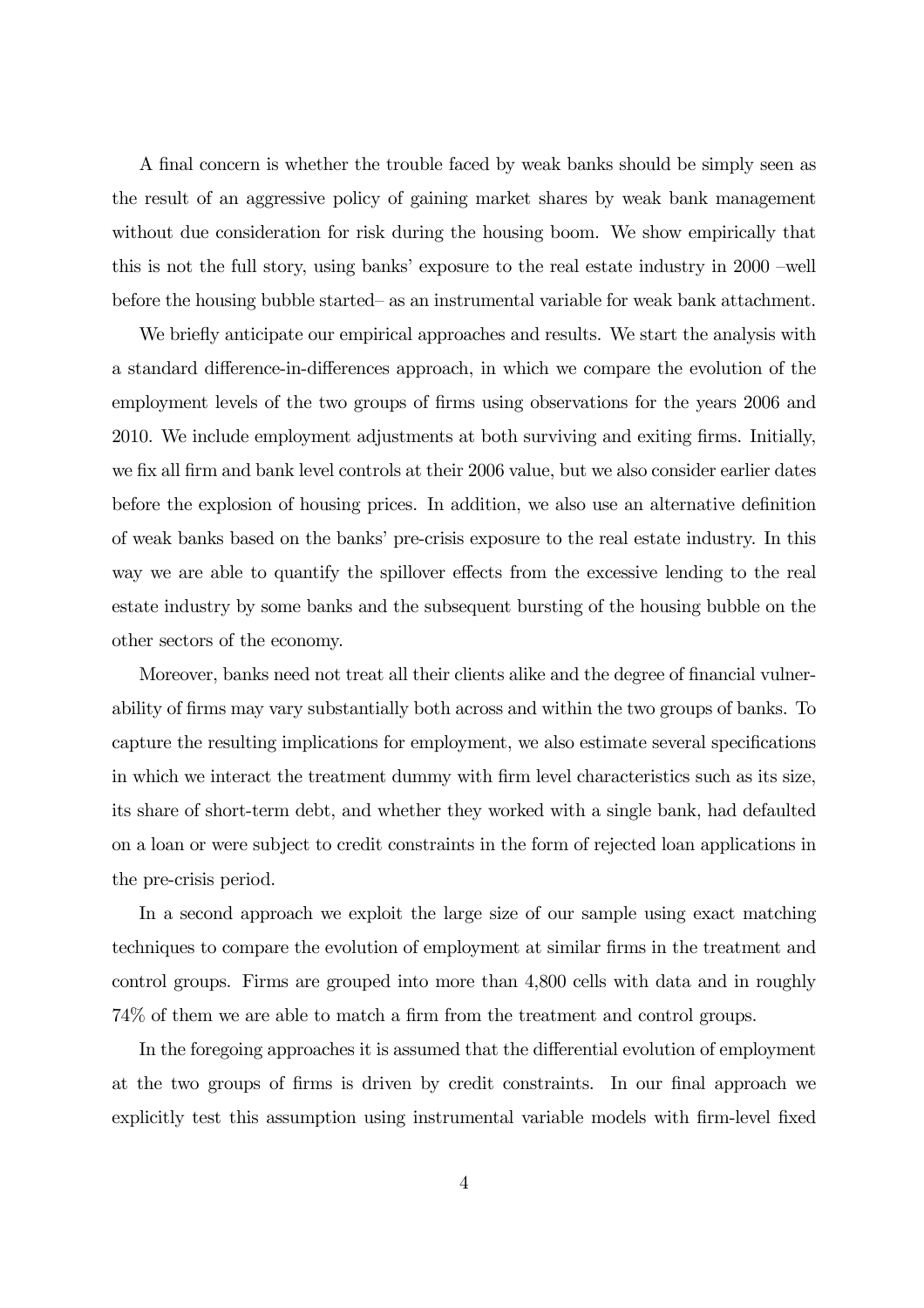effects. In particular, we link the yearly changes in employment at the firm level between 2007 and 2010 to three alternative indicators of credit constraints: the annual change in the total value of committed loans of a firm, a dummy variable for firms that had a loan application rejected, and the proportion of a firm's loan applications that are accepted. All three variables capture endogenous outcomes and so we instrument them with the product of our bank treatment dummy and a year dummy.

Regardless of the empirical approach followed, we find the same qualitative result. Firms with a relatively large exposure to weak banks at the onset of the crisis destroyed a larger percentage of their jobs in the period between 2006 and 2010 than other firms. Once we control for selection effects, our most conservative estimates indicate that firms in the treatment group destroyed an additional 3.2 to 6.2 percentage points of employment compared to the firms in the control group, i.e. a 18% to 35% larger job destruction than at non-attached firms. There is one exception: firms with loans from only one weak bank have, *ceteris paribus*, not suffered larger job losses than those attached to one healthy bank. These firms obtained more credit than comparable firms working with several banks, possibly as a result of the "evergreening" of their loans.

The rest of the paper is organized as follows. In Section 2 we review previous work and in Section 3 we provide some institutional and aggregate background on the Spanish economy before and during the financial crisis. Section 4 describes our data, Section 5 presents our empirical strategy, and Section 6 shows our estimation results. Section 7 contains our conclusions. Appendix 1 provides some details on the variables used.

### 2 Literature review

The literature on measuring credit constraints and their effects on company outcomes is large. We do not aim at summarizing it here. Pagano and Pica (2012) provide references and a theoretical model which explores various channels. One theoretical result that is relevant for our exercise is that financial development induces firms to rely on borrowing, as opposed to hoarding cash. Then, if banks undergo a crisis preventing them from providing liquidity, output and employment will be more affected in economies in which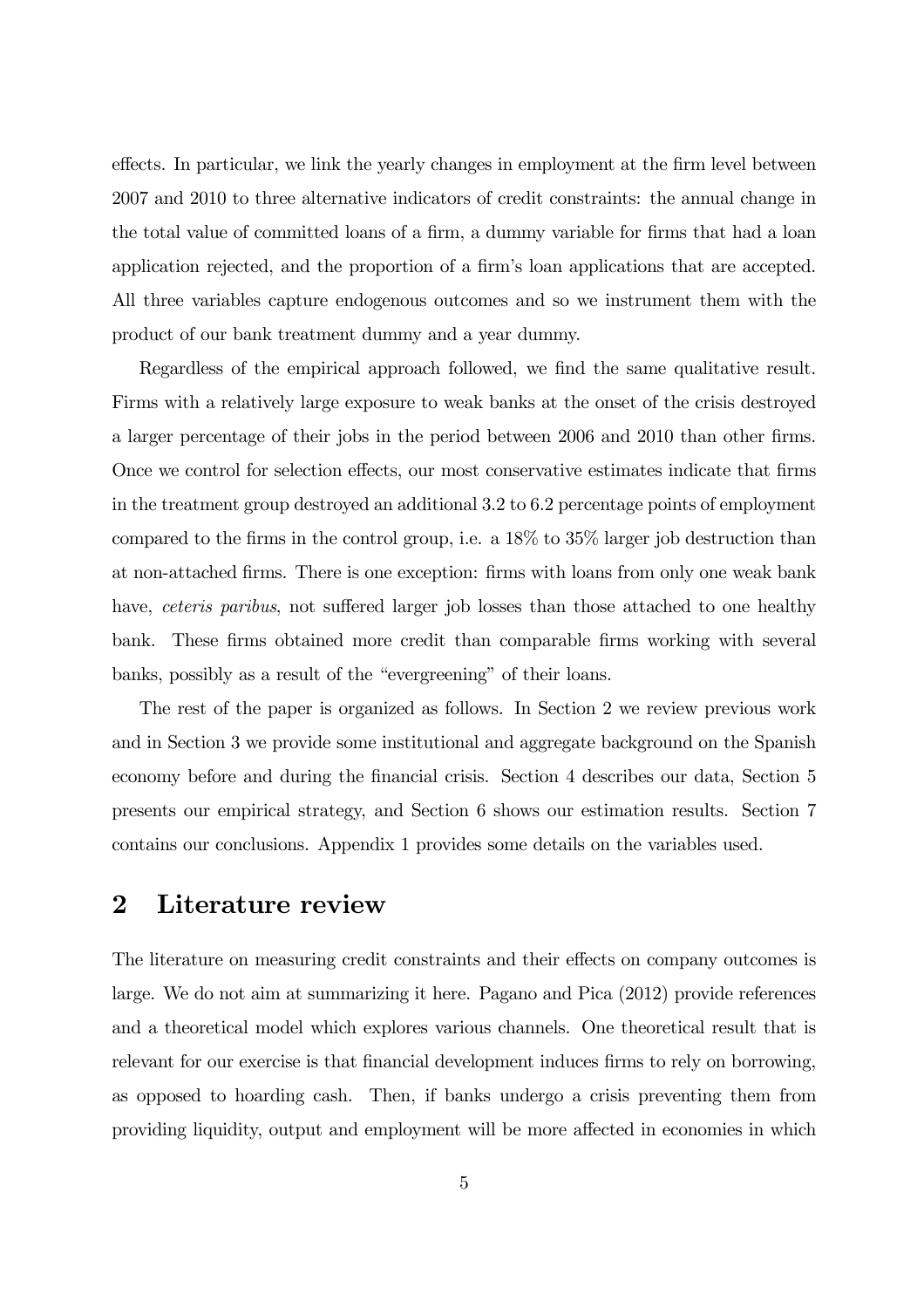firms rely more on banks' services. Using a country-industry dataset for the period 1970- 2003, they do find some evidence that in banking crises negative shocks hurt employment growth more in industries that are more financially dependent within financially developed nations.

Turning to quasi-experimental techniques, we are obviously not the first to estimate the real effects of shocks to credit supply. Broadly speaking, we can divide the recent studies in this field in three groups depending on their identification strategy. A first strand of papers exploits cross-sectional differences in the financial vulnerability of firms at the onset of the Great Recession. Almeida et al. (2011), Benmelech et al. (2011), and Boeri et al. (2013) exploit cross-sectional differences in the debt maturity structure of firms. The share of long-term debt that was maturing right after the fall of Lehman Brothers in September 2008 was determined several years in advance, and this leads to fairly exogenous differences in firms' refinancing needs. Similarly, Garicano and Steinwender (2013) try to elicit the impact of credit constraints in Spain by comparing the evolution of investment and employment at nationally-based manufacturing firms with foreign-owned ones, which have better access to credit. This study is based on a survey of around 3,000 firms with limited financial data.

A second strand of papers exploits the effects of large external shocks to the banking sector. Chava and Purnanandam (2011) analyze the real effects of the financial crisis that followed the announcement in 1998 by the Russian Government of its intention to default on its sovereign debt obligations. Many US banks suffered significant capital losses during this crisis and the authors estimate the effects of this external shock to the banking sector by comparing the performance —in terms of stock market valuation— of bank-dependent firms to that of firms that had access to the debt market, which continued to operate normally.1

The third route, which is the one adopted here, is to exploit cross-sectional differences in the health of banks. Greenstone and Mas (2012) construct a county-level credit supply shock from the interaction of the change in US banks' small-business lending at the

<sup>&</sup>lt;sup>1</sup>In a similar exercise, Benmelech *et al.* (2011) use the real estate crisis in Japan in the early 1990s and its effect on the US banking sector to identify the causal effect of credit shocks on firms.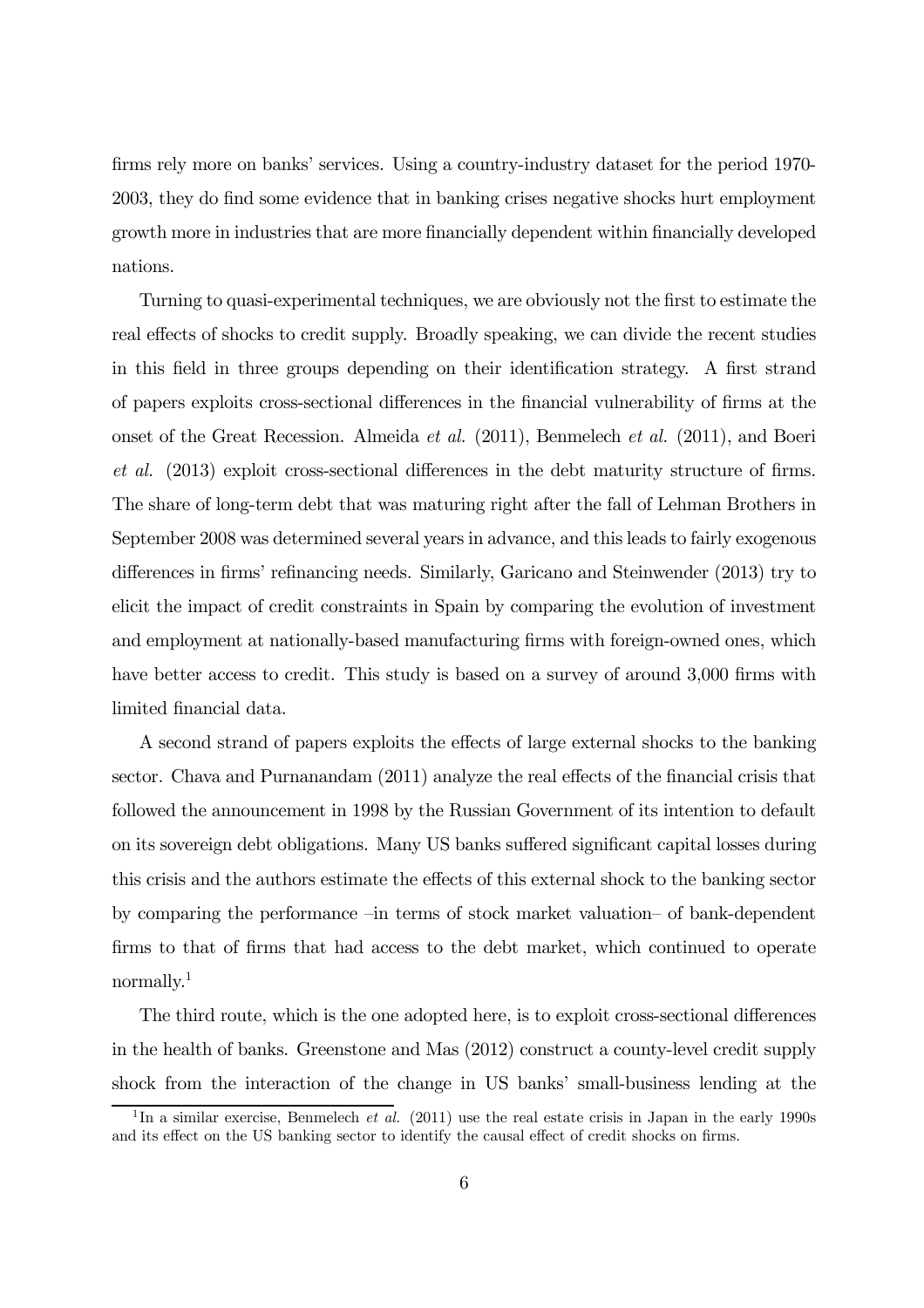national level and the predetermined credit market share of these banks at county level. They find that this measure is highly predictive of the considerable reduction in countylevel credit to small standalone firms and to their employment levels in the period from 2008 to 2010. Similarly, Chodorow-Reich (2013) uses data from the Dealscan syndicated loan database and measures the relative health of a firm's lenders using the reduction in lending to other borrowers during the crisis by the firm's pre-crisis syndicate. In line with Greenstone and Mas (2012), he finds that relatively smaller firms that had pre-crisis relationships with less healthy banks faced stronger credit constraints after the fall of Lehman Brothers and reduced their employment more compared to pre-crisis clients of healthier banks. By contrast, for larger companies he finds no significant effects.

Compared to the above studies, our paper offers a number of significant contributions. First, unlike Greenstone and Mas (2012) or Chodorow-Reich (2013), we are able to reconstruct the complete banking relationships of all the firms in our sample. Chodorow-Reich (2013) observes the identify of the lenders that participate in the syndicated loans to the roughly 2,000 firms in his sample, but due to data restrictions he needs to impute the shares of the committed loans that correspond to each of the lenders and the syndicated loans only comprise a part of the new loans of each firm. Greenstone and Mas (2012) face even stronger data restrictions since they do not have any information to link individual lenders and borrowers. Second, both papers identify supply shocks using observed reductions in lending, either at the national level or to other borrowers who receive loans from the same banks. Here, by contrast, we exploit cross-sectional differences in the solvency of banks as evidenced by the fact that a subset of them had to rely on State aid and we explore the role of the real estate industry in generating these solvency problems. We also have access to a much larger set of controls, including information which is completely absent in other papers about loan demand and the creditworthiness of firms, which allows us to perform tests that are unfeasible with the available data for the US. Moreover, except for Greenstone and Mas (2012), data limitations have forced researchers to focus on large firms, which in principle should be less subject to credit constraints. For example, the average employment level in Chodorow-Reich (2013) is 2,978 employees and the median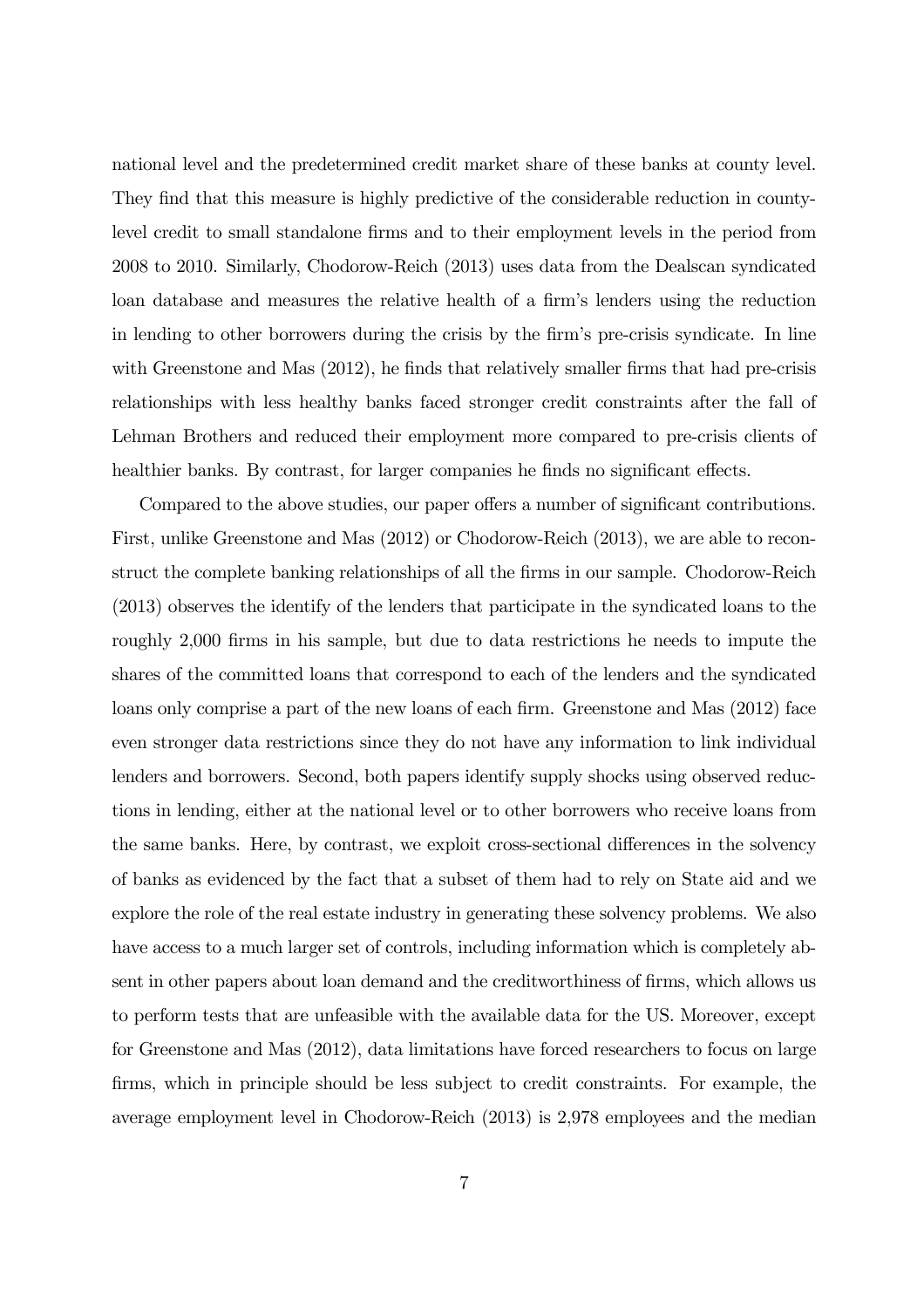is 620. In our 2006 sample the corresponding figures are 23 and 6 employees, so that we are more likely to find effects of credit constraints if they exist.

### 3 The financial crisis in Spain

In this section we provide background information on the performance of the Spanish economy —weak banks in particular— and the evolution and distribution of credit to firms.

#### 3.1 The demise of savings banks

The Spanish economy experienced a very long expansion, from 1996 to 2007, in which GDP grew at an average annual rate of 3.7% and employment at 4.1%. Then the Great Recession hit: GDP fell by 1.1% per year on average from 2007 to 2010 and employment had collapsed by  $10\%$  by the end of 2010. Unemployment soared from 8.6% at the end of 2007 to 20.3% three years later.

The effects of the international financial crisis cannot be isolated from events in the domestic credit market. During the boom, the expansionary monetary policy followed by the European Central Bank (ECB) induced Spanish banks to take risks (this is the socalled risk-taking channel of monetary policy). They reduced their credit standards and fueled the buildup of a bubble in the domestic housing market with easy and cheap loans to construction companies and real estate developers, as well as homeowners (Jiménez et al., 2013). The stock of loans to the real estate industry grew from 10% of GDP in 1992 to 43% in 2007. As a result of the income and credit booms, nominal housing prices trebled from the 1996:4 to 2007:4, while by 2010:4 they had fallen by almost 11%.

The Spanish banking regulator, the Bank of Spain, forced commercial banks to keep almost all securitized assets on their balance sheets and implemented the so-called dynamic provisioning in 2000 —so that they had to provision for unrealized loan losses. This helped banks at the beginning of the recession (Jiménez et al., 2012b). However, in Spain banks had mostly funded their lending from external sources and they were therefore more acutely hit by the 2008 freezing of wholesale Eurozone markets, having to heavily resort to loans from the ECB. Eventually, the poor performance of real estate industry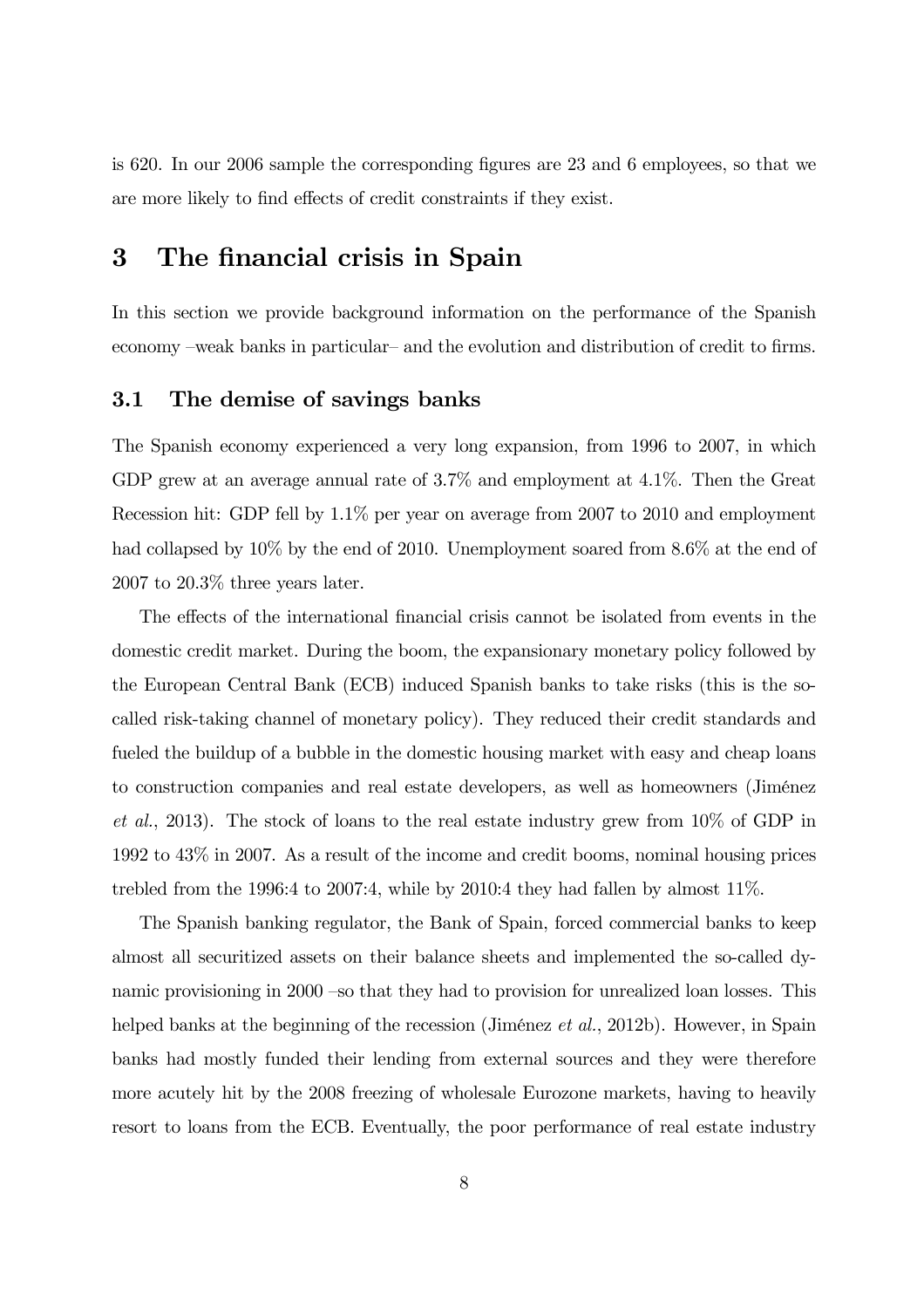after the bursting of the bubble ended up threatening the solvency of many banks.

Yet the buildup of excessive risks was not uniform across all banks, with the main risks being concentrated in the savings banks. Solvency problems at SBs were initially dealt with by fostering mergers and takeovers, but as their situation deteriorated several had to be bailed out by the Government. The bailout process entailed either a merger of banks or a takeover of an ailing bank by another bank —with or without loans from the public sector— or a bank's nationalization and subsequent selling through an auction to another private bank. During our period of analysis only two, very small SBs were nationalized and quickly auctioned off. Thus the weak banks that we focus on in this paper had not yet been bailed out during our sample period. Figure 1 illustrates this process, which eventually brought down the number of SBs from 47 in 2006 to 11 in 2011.<sup>2</sup>

Not by chance, all weak banks but one were SBs. Unlike regular commercial banks, SBs were not quoted in the stock market and their governance was peculiar. While their boards were formally appointed by political parties, labor unions, depositors, workers, and other social agents in varying shares, SBs were de facto controled by regional governments, which influenced their lending decisions (see Cuñat and Garicano, 2010).

In 2006 weak banks accounted for 32% of outstanding credit to the non-financial sector and for 39% of outstanding loans to the real estate industry. As shown in Panel A of Table 1, while loans to the real estate industry represented on average 33.5% of loans to the non-financial sector at healthy banks, they comprised 64% at weak banks. This gap showed up in the difference between the rates of non-performing loans at weak and healthy banks, which was non-existent by the end of 2006 but rose steadily thereafter, reaching 1.7 percentage points by the end of 2010. These developments led to considerable differences in the vulnerability of banks at the onset of the crisis, that we exploit to identify the effect of financing constraints on employment.

<sup>2</sup>See the website "The restructuring of the banking sector in Spain" at bde.es/bde/en and in particular the document there entitled "Summary table on restructuring of the Spanish banking sector".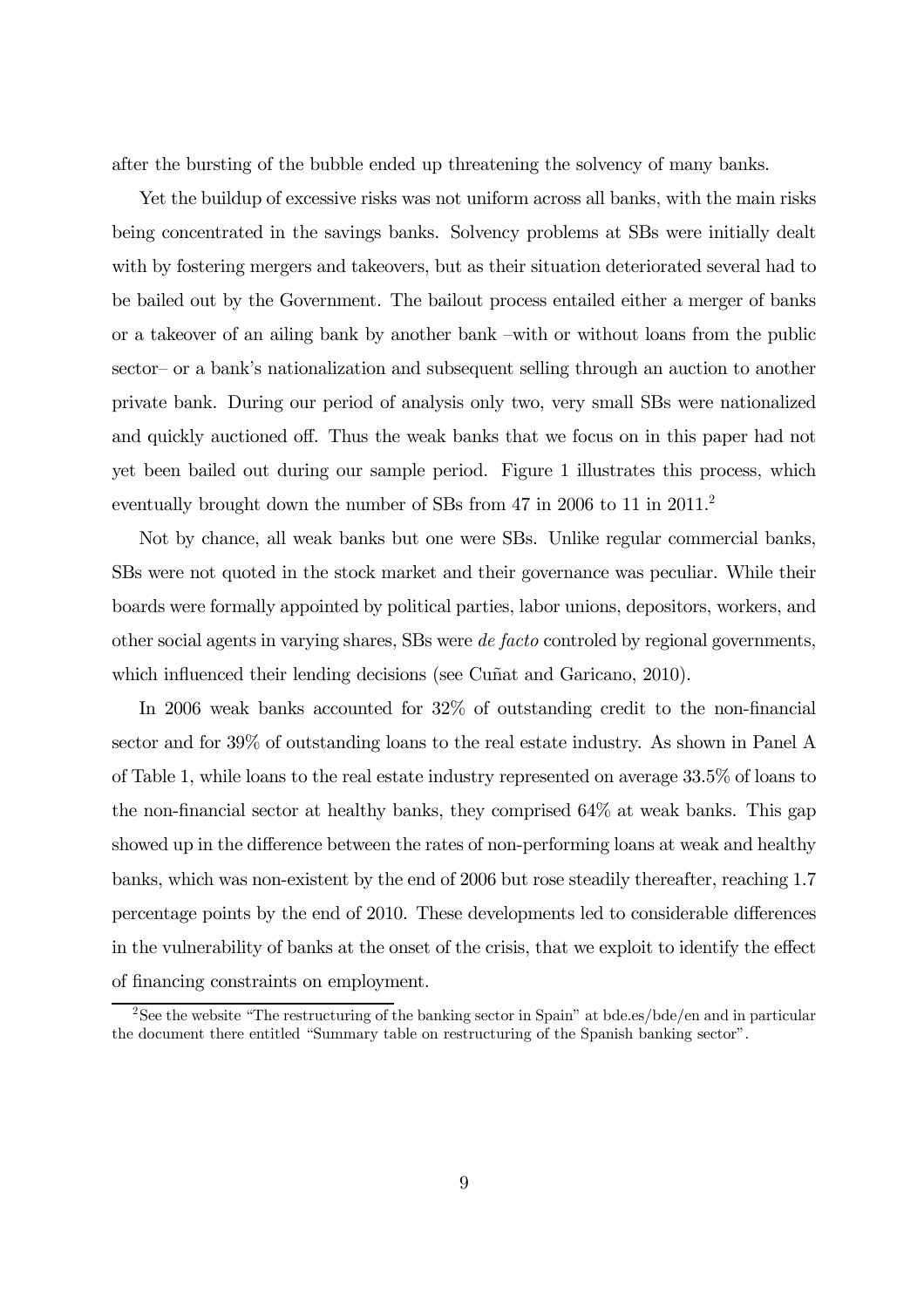#### 3.2 The credit collapse

In Spain firms rely more on bank credit than in other countries. For example, in 2006 loans from credit institutions to non-financial corporations represented 86% of GDP in Spain, vis-à-vis  $62\%$  in the EU, not to mention the  $35\%$  of the United Kingdom.<sup>3</sup> For this reason, Spain is a very interesting country to study credit constraints arising from bank credit supply shocks, since alternative sources of funding are hard to come by.

Moreover, credit grew enormously during the boom. Figure 2 depicts flow of real new credit to non-financial firms provided by deposit institutions in Spain over 2003:12- 2010:12, measured as a moving average over the past 12 months (using the CPI as deflator). From the initial period to the peak in 2007:10 this flow increased by 40%, whereas it subsequently fell by a similar fraction until the end of 2010. It is apparent that credit granted by weak banks grew more than at healthy banks during the boom (53% v. 33%) and it fell more during the slump (48% v. 37%). In terms of individual loans, summarized in Panel B of Table 1, the median reduction in new credit to non-financial firms in 2010 compared to 2006 was equal to 48% for weak banks and 42% for the remainder, while the respective averages were 46% and 5%.

This evolution could be the result of changes in the extensive margin —credit to firms that are new to banks— and/or the intensive margin —new credit to current clients. Acceptance rates for loan applications by firms to banks with whom they have no relationship at the time of the application indicate the first margin was important. As shown in Figure 3, over 2002-2004 acceptance rates were 3.1 pp higher for weak than for healthy banks. This pattern is reversed during the crisis: both rates fall precipitously during 2007-2008, but since then acceptance rates are 4 pp lower for weak banks in 2009-2010. More tellingly, Figure 4 represents acceptance rates for loans to firms that applied simultaneously to weak and healthy banks (i.e. it applied at least to one healthy and one weak bank). Controling in this simple way for loan demand reveals that over 2002-2004 acceptance rates at weak banks were 6.5 pp higher than at healthy banks and 6.3 pp lower over 2009-2010.

What about interest rates? Figure 5 shows there was an increase in the average annual

<sup>3</sup>Source: European Central Bank (2010), Annex Tables 4 and 14.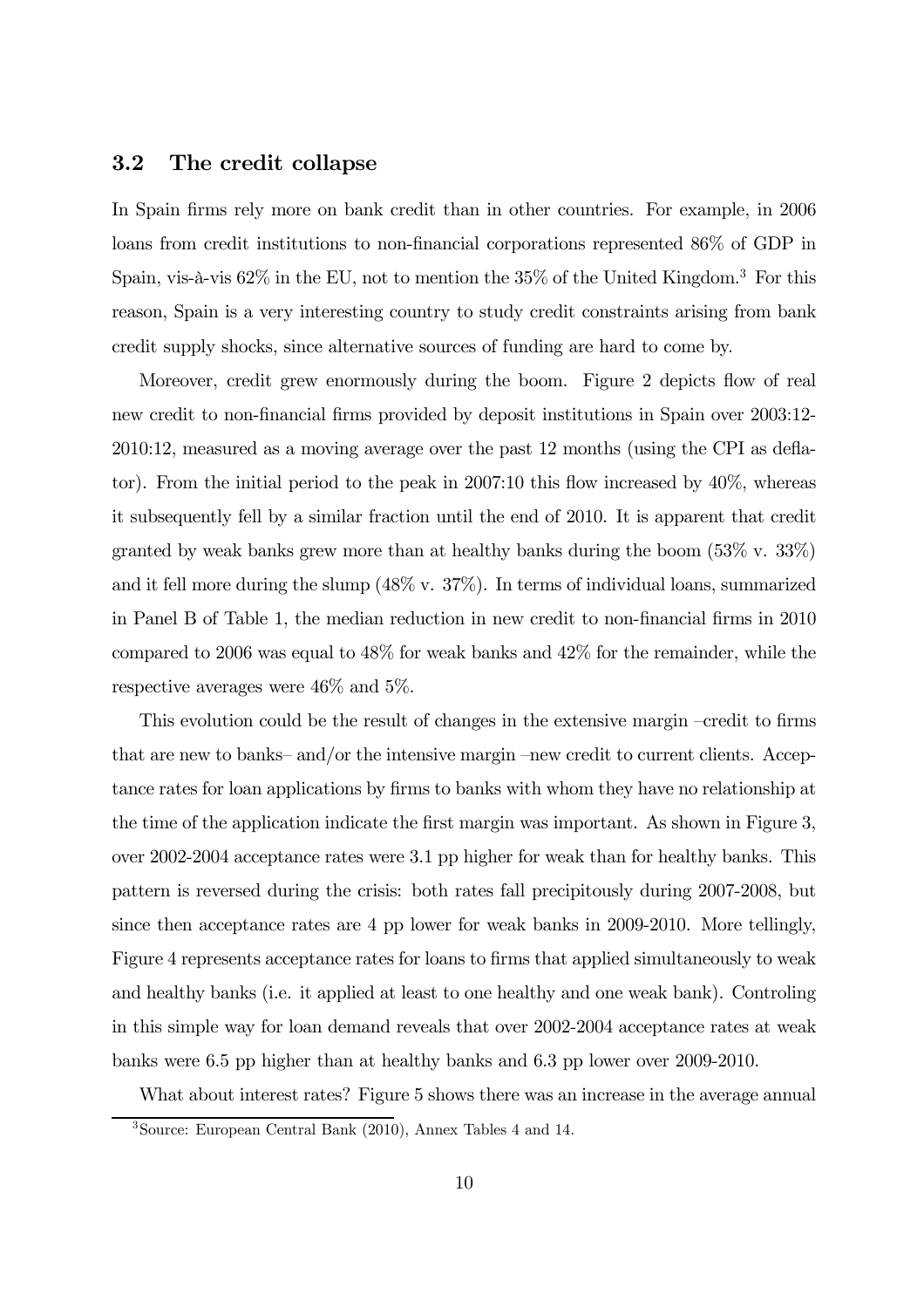interest rate on loans of all maturities to non-financial Spanish companies from 3.3% in 2005:12 to 5.9% in 2008:9, which closely follows movements in the ECB's policy rate (oneweek rate for main refinancing operations). However, the average loan interest rate falls thereafter to 2.4% in 2010:5, when it slowly steps up again. Thus, while there is some tightening, it is clearly reversed upon Lehman Brothers' failure. The graph also shows essentially no difference between the rates charged by weak and healthy banks up to the end of 2008, whereas weak banks start charging a slightly higher rate thereafter (34 basis points). This evolution justifies our empirical approach, which focuses on the volume of credit rather than on interest rates.

#### 3.3 Bank heterogeneity

Our identification strategy relies on the existence of frictions that prevent firms that borrowed from weak banks before the crisis to readily switch to healthier banks during the recession. We will provide evidence on this point below. We end this section with a related issue, namely whether it was feasible for firms to anticipate during the credit boom the differences in the risk of insolvency of banks that came to the surface after the outbreak of the crisis. Anticipation would be expected if markets realized the implications of the differential exposure to the real estate industry across the two groups of banks, but such anticipation effects would invalidate our identification procedure.

To explore this issue, we collect data on the risk premia charged to Spanish banks' securitization issues prior to the recession (from Dealogic). To be more precise, we employ data on the risk premia of tranches of mortgage backed securities (MBS) and asset backed securities (ABS) in 2006. We group these ratings into three standard categories: prime  $(AAA)$ , investment grade  $(AA+$  to BBB-), and speculative  $(BB+$  to D). In total we have 303 observations (deal-tranches), all of them floating-rate, with quarterly coupon frequency, and referenced to the 3-month Euribor.<sup>4</sup> Our final sample contains securities by 24 issuer parents.

We regress coupon differentials, in basis points, of weak and healthy banks on variables

<sup>4</sup> 43 observations that are referenced to Libor and 2 observations referenced to the 1-month Euribor are removed from the sample.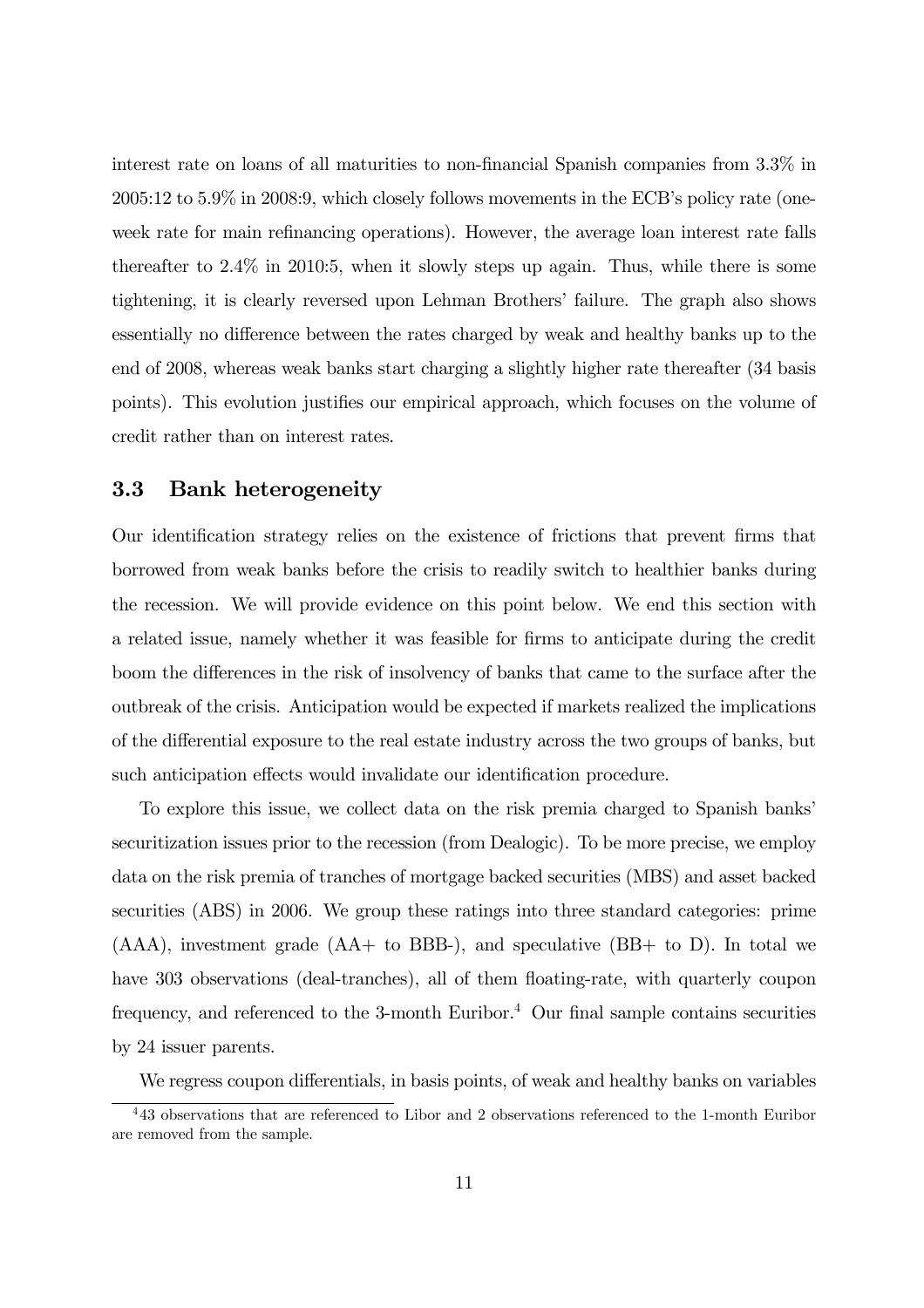capturing the type of securitization (MBS or ABS), risk category, month of issue, years to maturity, collateral type, and guarantor type. We are interested in the coefficient on a dummy that takes on the value 1 for weak banks. Standard errors are clustered by issuer parent. Our results, reported in Table A1, show a coefficient associated with the weak bank dummy that is positive but not significant (2.8 basis points, with a p-value of 0.55). Hence, we cannot reject the null hypothesis that financial markets failed to recognize the buildup of differential risk at weak banks as late as 2006. It therefore seems safe to assume that private firms, with less capacity to process the available information than financial markets have, could not possibly have predicted them either.

#### 4 Data

In this section we describe the unique features of our data and how they allow us to estimate the causal effect of shocks to bank credit supply on employment at the firm level.

As mentioned in the Introduction, a negative macroeconomic shock may affect both firms —reducing loan demand— and banks —cutting loan supply. Consequently, an observed decrease in a firm's employment after the shock may be due to either factor or both. To disentangle supply from demand, it is essential to have data on firm and bank characteristics and to have exogenous measures of firms' vulnerability to shortages in bank credit. Our database contains all of this information. It combines five different sources on the following areas: firm-level economic and financial data, firm creation and destruction, bank balance sheet information, individual loans granted by banks to firms, and individual loan applications to a bank by new customer firms.

Economic and financial information for more than 300,000 firms is obtained from public balance sheets and income statements that Spanish corporations must submit yearly to the Spanish Mercantile Registers. We collect these data from the Iberian Balance sheet Analysis System (SABI) elaborated by INFORMA D&B in collaboration with Bureau Van Dijk and the Central Balance Sheet Data Office of the Bank of Spain. This dataset contains information on employment, which is measured as the average number of em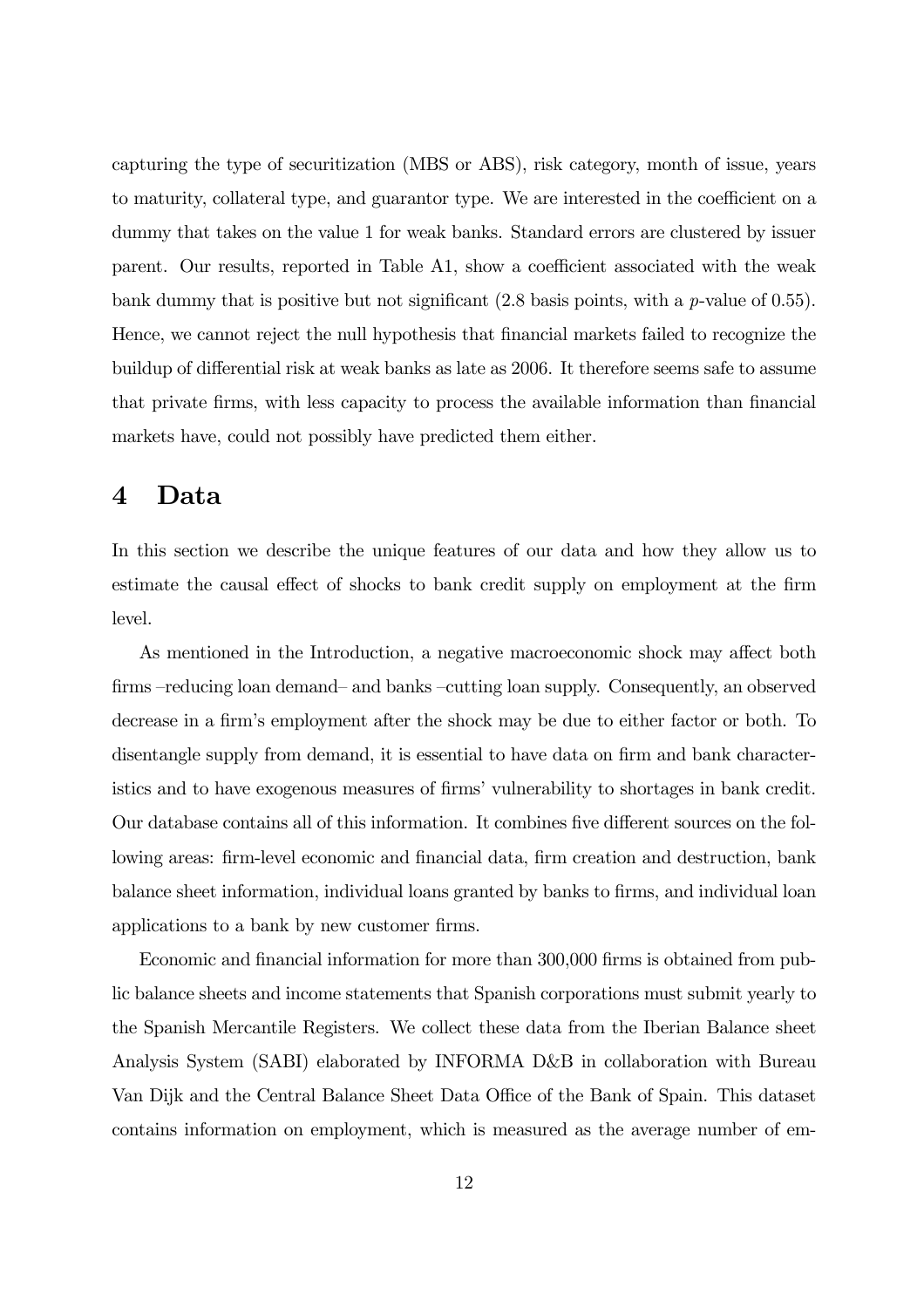ployees over the year, broken down by type of contract, i.e. permanent and temporary. In the case of Spain it is vital to control for cross-sectional differences in the share of temporary contracts. These contracts can be terminated at much lower costs than permanent ones and so, other things equal, we expect larger employment adjustments at firms with a larger temporary share. Moreover, firms that expect to face financing constraints in the future have an incentive to maintain a buffer stock of temporary contracts (Caggese and Cuñat, 2008).

We do not exploit the whole sample. To avoid the presence of reverse causality  $-\infty$ that the troubles of firms drive the solvency of banks— we exclude firms belonging to the Construction and Real Estate sectors. We also leave out firms in industries that are closely linked to them, defined as 3-digit industries that sold at least one-fifth of their output to those sectors in 2000 according to the input-output tables.<sup>5</sup> The output share threshold is conservatively chosen and the date is pushed back to 2000, so as to minimize potential endogeneity driven by the excesses of the end of the boom. This leaves us with a sample of 217,025 firms.

SABI also contains detailed information on firms' income statements and balance sheets. We complement this information with data from the Central Business Register on firm entry and exit, which is especially relevant for employment, since it allows us to disentangle employment adjustments at the intensive and extensive margins.

We match these datasets with loan and bank information. As mentioned in the Introduction, our loan information is obtained from the Central Credit Register (CIR) of the Bank of Spain. The CIR contains proprietary information on virtually all business loans granted by all banks operating in Spain, given that all loans above 6,000 euros (around 8,100 dollars) are reported. Since we consider only loans to non-financial firms, this dataset can be taken as a census. The CIR allows us to have complete information about all banking relationships of the firms in our sample. Hence, we observe whether

<sup>&</sup>lt;sup>5</sup>Apart from Construction and Real Estate, the excluded industries are: Extraction of Non-metallic Minerals, Wood and Cork, Cement, Lime, and Plaster, Clay, Non-metallic Mineral Products n.e.c., Fabricated Metal Products except Machinery and Equipment, Machinery and Electric Materials, Rental of Machinery and Household Goods. See Appendix 1.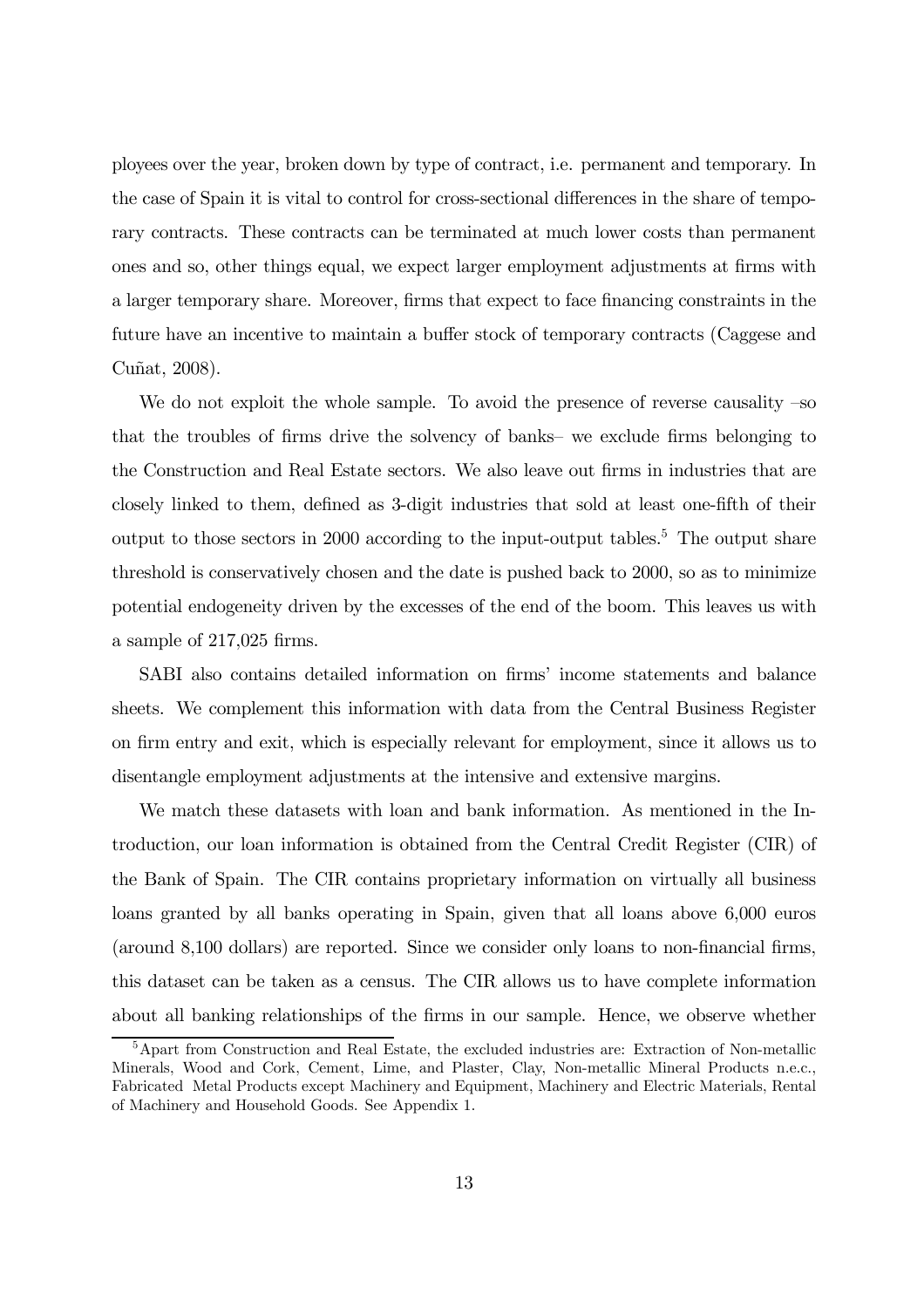a firm works with one or more weak banks, and for each firm we can compute the ratio between the value of loans from the weak banks and its total asset value, which is our key treatment variable. We also know the number of bank relationships, collateralized loans, and credit lines, as well as a measure of maturity for all loans —so that we can break them down between short-term (up to one year), long-term (above 5 years), and medium-term (in between). We can therefore control for firms' refinancing needs at the onset of the crisis. Since we are interested in the effects of bank credit constraints, we restrict our sample to firms with at least one loan.

Firms' creditworthiness is typically unobservable, but in our sample we have information from the CIR on non-performing loans and, especially, on potentially problematic loans. A firm's credit history should affect its ability to obtain loans, both before and during the crisis, and we therefore use it as a proxy of expected future credit constraints.

From the CIR we can identify all the banks that firms are borrowing from and also the one with the larger share, i.e. the main bank. Moreover, we enlarge our information set by using a data base on bank financial statements, which is used by the Bank of Spain for regulatory and supervisory purposes.

Lastly, we also have information about loan applications by potential borrowers of a bank. All banks routinely receive monthly-updated information from the CIR on their own current borrowers' total current credit exposures and loan defaults —vis-à-vis all banks in Spain. Banks can also costlessly obtain this information on a potential borrower, defined as "any firm that seriously approaches the bank to obtain credit". By matching the loan application dataset with the CIR we can also observe for each application whether the loan is granted or not. In case a bank requests information but does not grant the loan, either the loan was denied or the firm obtained funding somewhere else (see Jiménez et al., 2012a, for details). Since only in the case of firms with a credit history does the loan applications dataset provide information on whether they borrowed from their own bank(s), we do not consider loan applications from newly entering firms. Accepted loan applications are an indicator for the ease with which firms have access to alternative sources of financing, while rejected loan applications are a useful indicator of the credit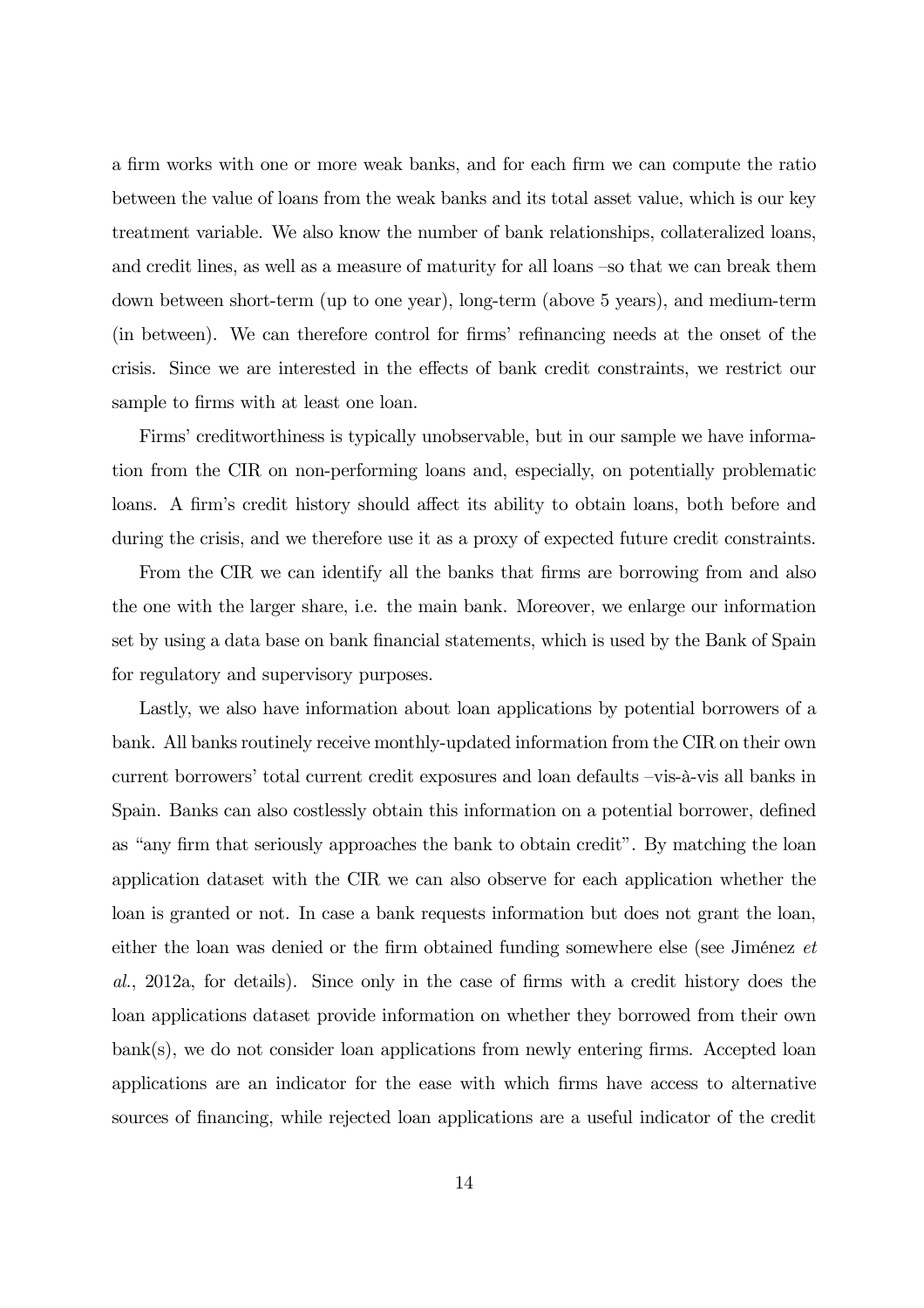constraints that they face.

Our final sample, then, matches information on firms' and banks' balance-sheet and income statements, credit history and loan application datasets at firm level. We only work with non-financial, non-public, corporations and limited liability companies. Our final sample consists of 217,025 firms working with 226 banks, including commercial banks, savings banks, and credit cooperatives. The sample represents 27% of firms, 37% of value added, and 61% of private sector employees in the industries included in our analysis in Spain in 2006.

### 5 Empirical strategy

In this Section we start by presenting our empirical strategy, which follows three different approaches, and then go on to discuss how we deal with threats to identification. But before we do so we need to define our treatment variable.

#### 5.1 The treatment variable and the sample

As explained in the Introduction, our aim is to measure the employment losses from the differential effect of the financial crisis on the lending capacity of banks due to differences in the health of these banks at the onset of the crisis. We do so by comparing the evolution of employment in firms with high and low shares of loans from banks that received financial support from the State. Our definition of weak banks only includes those that obtained funding to remain alive, excluding those that received funding to acquire other banks. As already indicated, during our period of analysis only two, very small SBs, were nationalized and quickly auctioned off, so that the vast majority of bailouts ocurred after 2010, i.e. outside our sample period. The data clearly reveal that these banks have reduced lending more than the rest and we want to test whether this leads to corresponding differences in the employment levels of the client firms of both groups of banks. We make our approach operational by focusing on the pre-crisis share of a firm's debt with weak banks, and we normalize this value by its total asset value. The resulting ratio thus reflects both the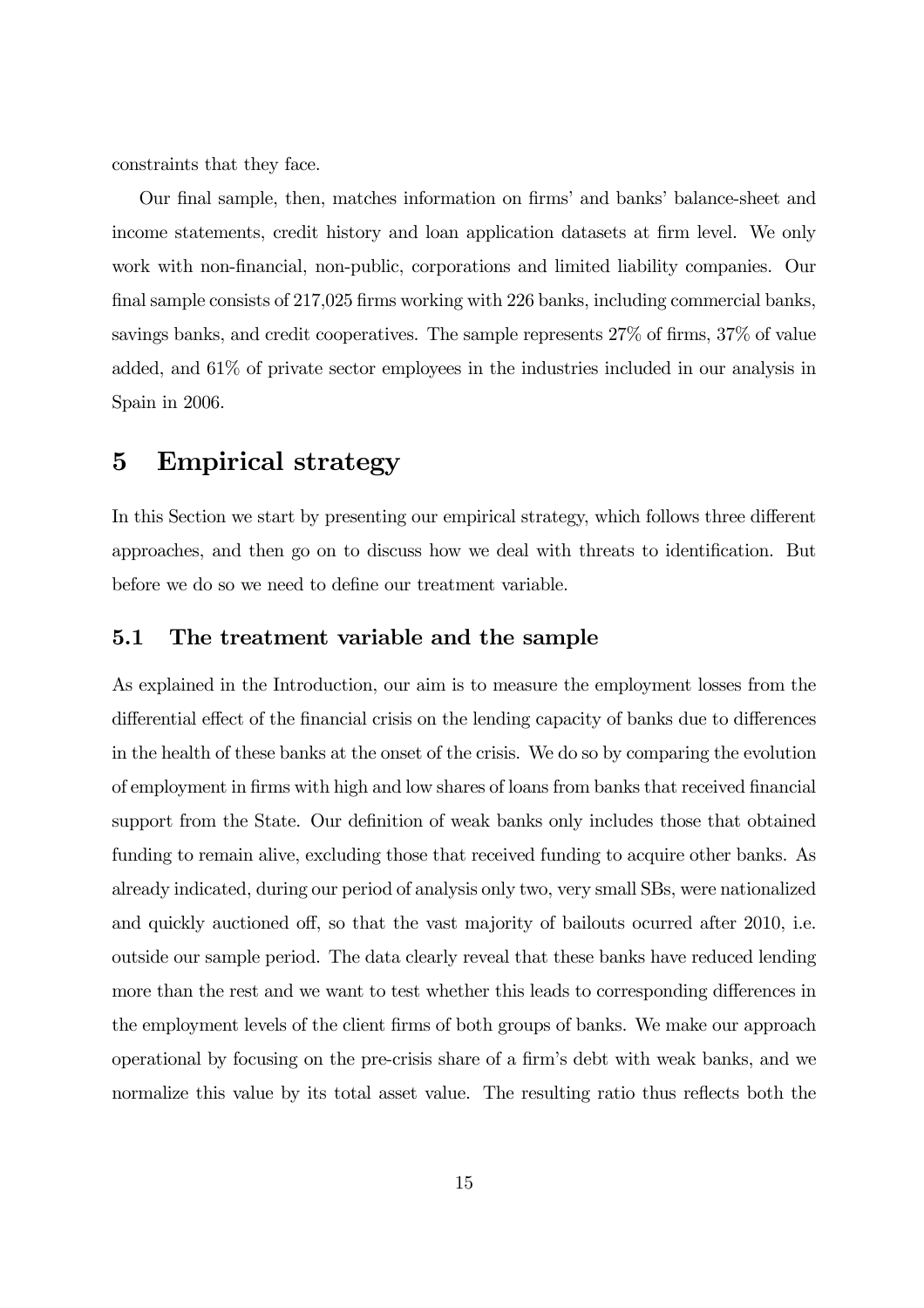overall leverage ratio and the relative importance of weak banks in a firm's total debt.<sup>6</sup>

About one-third of firms had no credit from weak banks. The histogram of those which did is shown in Figure 6. In our benchmark we define the treatment group as given by firms above the third decile of the cross-sectional distribution of firms with strictly positive exposure to weak banks in 2006 and the 74th percentile of the overall distribution of firms. This threshold corresponds to a ratio of loans from weak banks to asset value of 6.3%. This may seem a low figure, but it corresponds to an average share of weak banks in total bank credit for treated firms of 51.4% so that, in this sense, treated firms do predominantly work with weak banks. Additionally, treated firms have an average ratio of credit with weak banks to assets of 25.1% and an average share of weak banks in total credit of 71%. The choice of the third decile is arbitrary, but we will also report estimation results for different values of the threshold and show that the results hold qualitatively for any other decile.

Furthermore, one objection to our approach could be that the treatment is defined in terms of an outcome, namely bank bailout, that is realized several years after the outbreak of the crisis. This use of an ex-post criterion does not invalidate our results, but in one of the robustness exercises we also experiment with an alternative definition of weak bank that relies on the pre-crisis exposure of banks to firms in the real estate industry. Details are given in Section 6.

In 2006, the firms in our sample had the following average features: 23 employees, 22% of whom were temporary, 11.8 years of age, 4.5 million euros in assets, an own funds ratio of 31%, a liquidity ratio of 11%, a rate of return on assets of 6%, a bank debt ratio of 37% —of which 47% was Short-Term and 25% Long-Term—, 79% of loans was uncollateralized and they had loans from 2.2 banks. 68% of firms had a credit line, 2% defaulted on loans over 2002-2005 and 0.5% in 2006, 59% made bank loan applications during 2002-2006, of which  $23.2\%$  were accepted. Firm that close down represent  $4.4\%$  of observations, and

 $6$ We focus on drawn credit, but in order to test the robustness of our results we include undrawn credit in one of our empirical specifications and in our instrumental variables approach explained below. In addition, we also consider an alternative in which the treatment variable is defined in terms of the absolute value of loans from weak banks, while the leverage ratio is included in the set of firm controls. The details are provided in Section 6.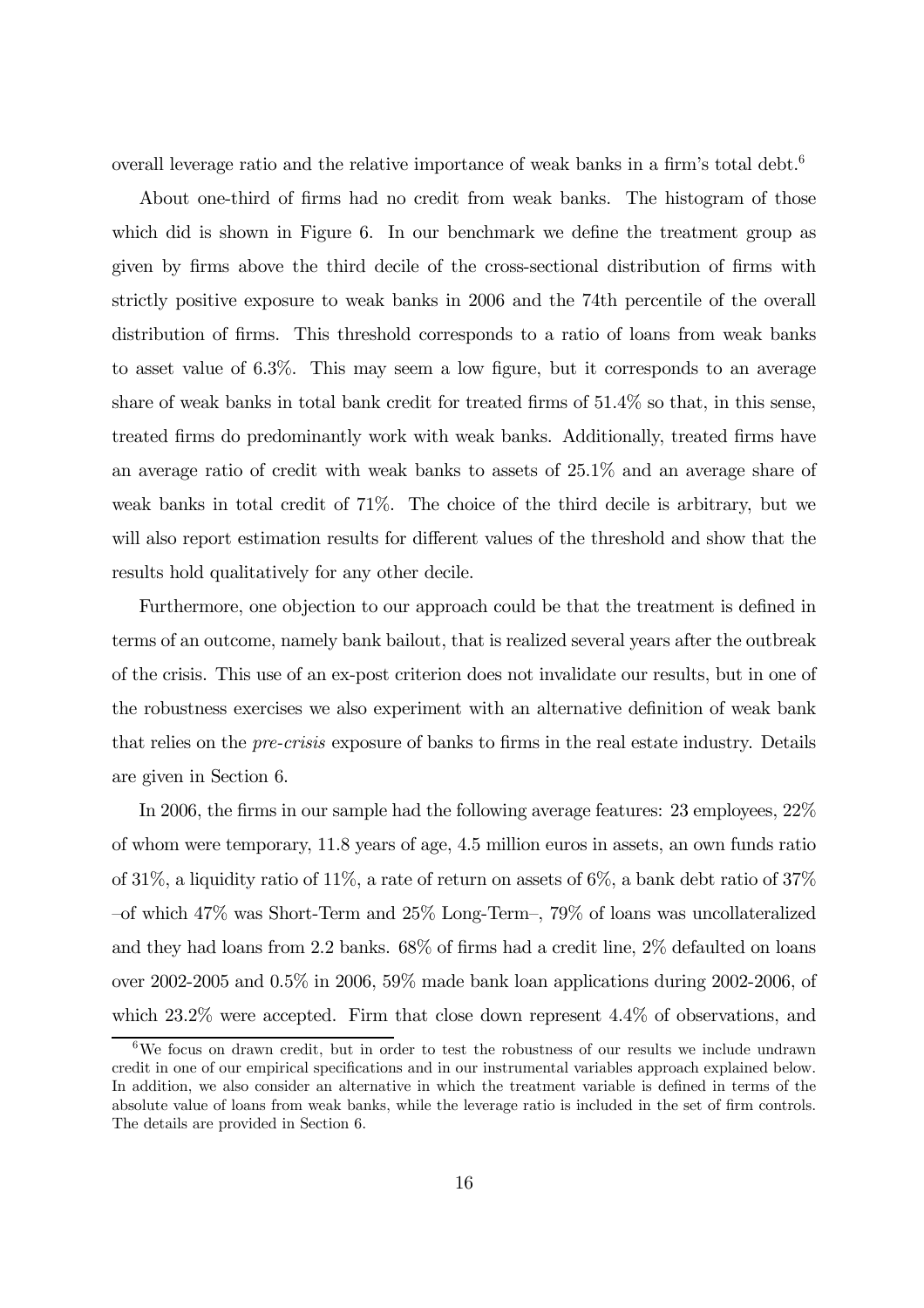excluding them only raises average employment from 23 to 24 employees. On the other hand, they represent one-quarter of aggregate job losses from 2006 to 2010.

Table A2 provides descriptive statistics for our benchmark choice of the treatment and control groups. It reveals significant differences in the mean characteristics of the firms in both samples. Compared with the control group, firms in the treatment group are on average younger and smaller in terms of both employment and assets, and they generally present worse financial characteristics: they are less capitalized, have less liquidity, and they are less profitable and more indebted with banks, though their loans are on average of higher maturity and are more likely to be collateralized. Between 2002 and 2005 they had made substantially more loan applications to banks of which they were not customers and had more applications accepted; they also have a worse credit history. These firms also worked with banks that were smaller, less capitalized, less profitable, with less liquidity, with more mortgages as a share of loans, and with a larger ratio of non-performing loans. The statistical significance of differences in the means of most firm-level characteristics is no surprise. Due to the large size of our samples, the standard deviations are tiny and so we are able to identify small significant differences. Nonetheless, this feature clearly suggests that we should control for firm-level characteristics in our empirical exercises, since weak banks granted loans to less profitable and potentially more vulnerable firms than the other banks.

#### 5.2 Three takes on credit constraints

In our first set of empirical specifications, we follow the standard difference-in-differences (DD) approach, and estimate the following equation:

$$
log(1 + n_{it}) = \alpha + \delta WB_i + \gamma Post WB_i + \beta Post + \eta d_s + \theta Post d_s + X'_i \phi + u_{it} \tag{1}
$$

where  $n_{it}$  is employment at firm i in year t, where  $t = 2006$  and 2010,  $WB_i$  is a dummy variable taking on the value 1 if the firm had an ex-ante share of funding with a weak bank above the third decile of the distribution of exposure across firms with positive exposure in our sample in 2006, Post is a dummy variable capturing the Great Recession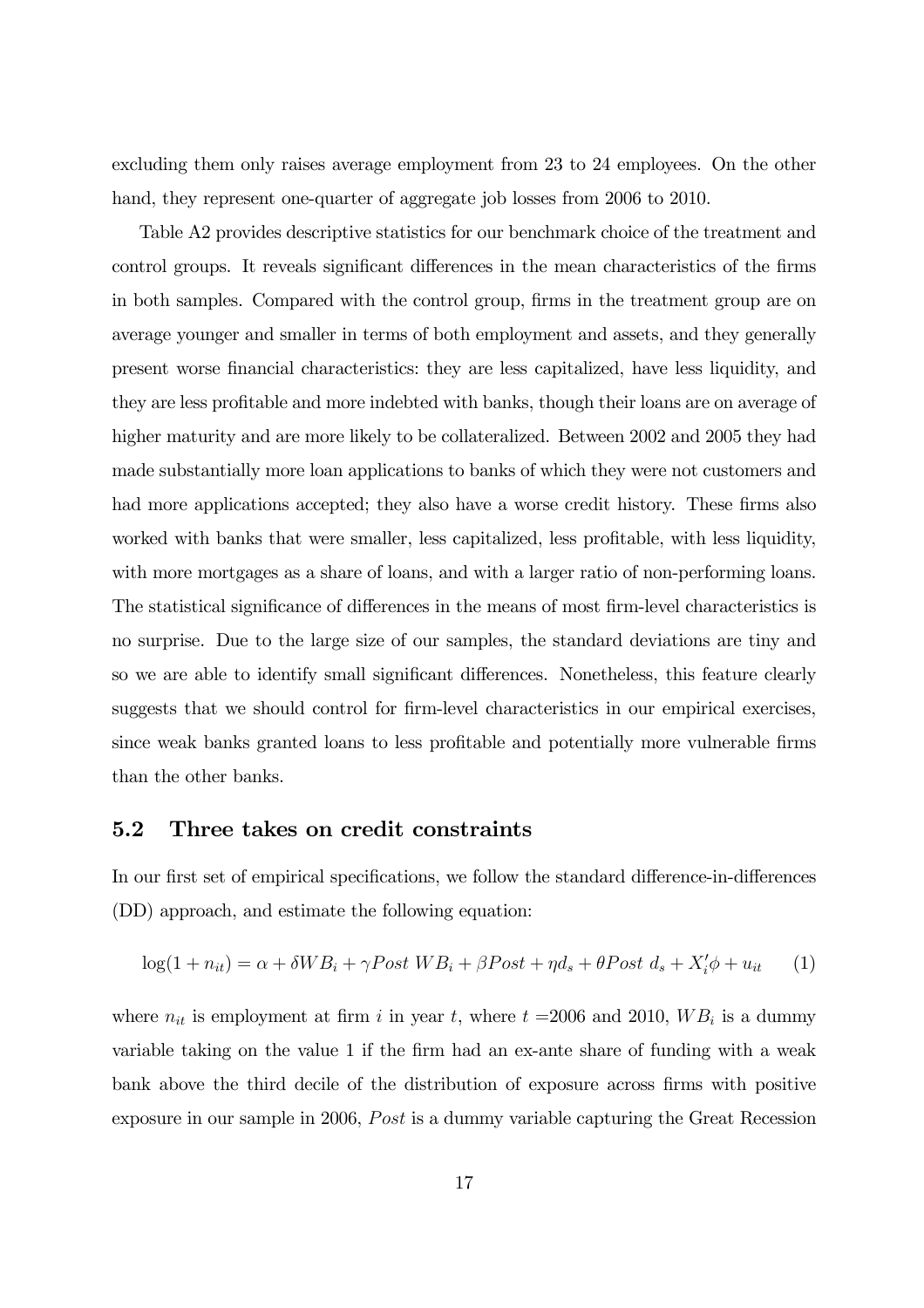(represented by 2010),  $d<sub>S</sub>$  jointly denotes sets of 50 province and nine industry dummy variables,  $X_i$  is a set of control variables, and  $u_{it}$  denotes random shocks.

Our sample is an unbalanced panel: though most firms are present in both periods, some firms are only observed in 2006 and others only in 2010 (see Appendix 1). We keep all observations so as to increase efficiency. For firms that are observed in 2006 but not in 2010 because they closed down we set  $n_{it}$  to zero –and therefore use  $log(1 + n_{it})$  as the dependent variable—, so that we are measuring employment changes both at surviving firms and due to firm closures.

Our key hypothesis is that firms that worked more with weak banks suffer more stringent credit constraints during the crisis and this translates into larger employment losses. We do not aim at estimating all potential effects of credit constraints on employment, but rather the differential impact of those credit constraints stemming from being attached to a weak bank –as opposed to other banks– in the recession, which is measured by  $\gamma$  in equation (1).

Our goal is to isolate the impact of credit constraints on observationally identical firms choosing ex-ante to borrow from an ex-post insolvent bank vis-à-vis a solvent one. Under these conditions, selection effects which may bias our estimates would be absent. The group controls  $(d_S)$  and other characteristics  $(X_i)$  included in the specifications are intended to achieve such ex-ante homogeneity across firms. Including these control variables allows us to estimate the average treatment effect on the treated (ATT) by matching firms in the treatment group to similar firms in the control group. Nevertheless, to check the robustness of our results, we also estimate the DD equation (1) using the coarsened exact matching method, whereby the effect is estimated within multivariate cells determined by discretization of the control variables.

Lastly, we wish to gauge the impact of weak-bank attachment arising from lower access to credit as opposed to other potential channels. To ensure that this is what we are measuring, we estimate the following instrumental variable (IV) model for the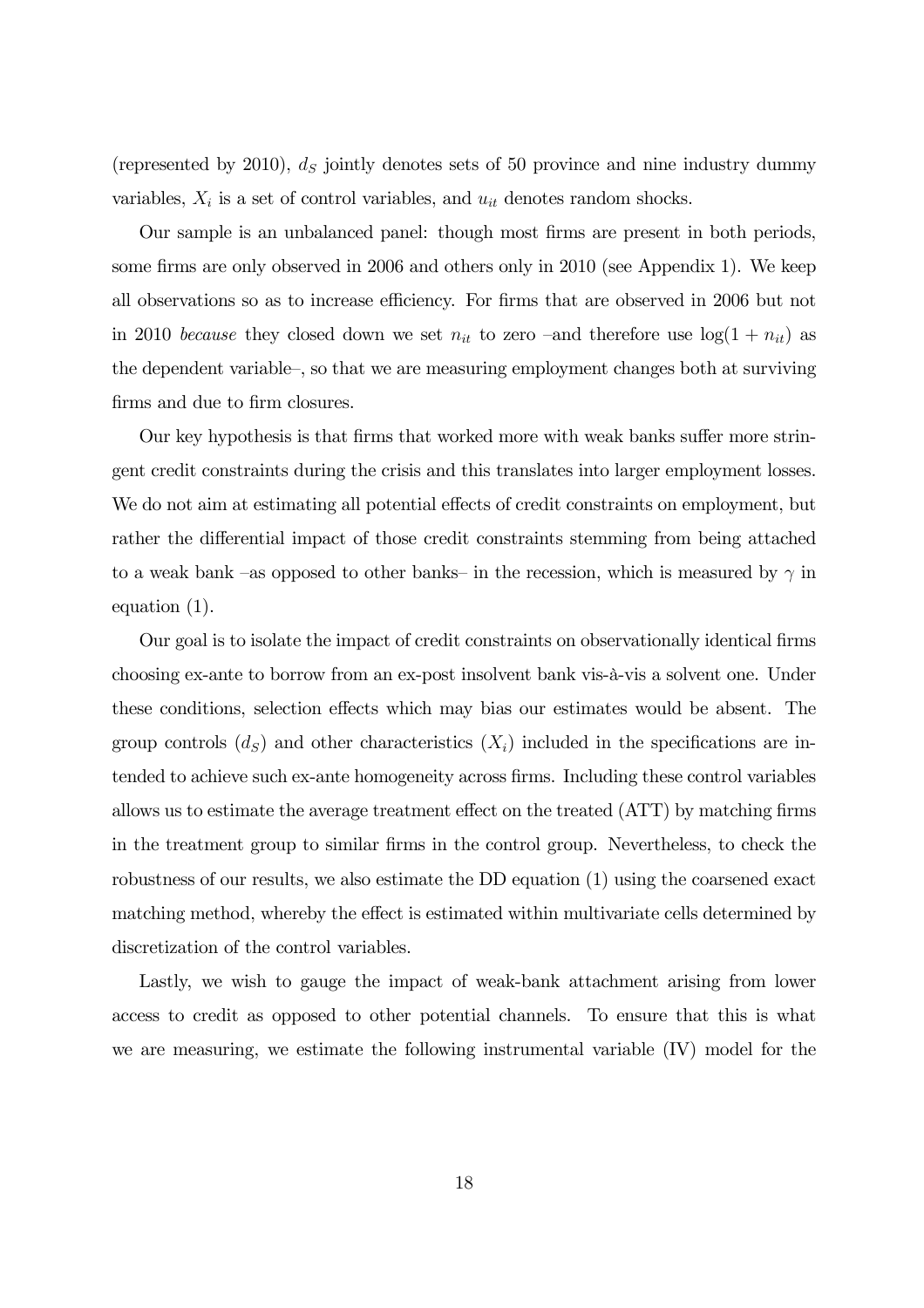proportional change in employment:

$$
\Delta \log(1 + n_{it}) = \alpha' + \delta' \Delta \log(1 + Credit_{it}) + \beta' Post_t + \eta' d_s + \sigma' d_i + u'_{it}
$$
  

$$
\Delta \log(1 + Credit_{it}) = \pi + \mu Post_t WB_i + \omega Post_t + \rho d_s + \psi d_i + v_{it}
$$
 (2)

where  $Credit_{it}$  is total credit committed by banks, both drawn and undrawn, to firm i in year t and  $Post<sub>t</sub>$  is a vector of year dummies for  $t = 2007,..., 2010$ , and  $d<sub>i</sub>$  is a firm fixed effect. The IV model is estimated as a panel, as opposed to the DD model. Coefficient  $\mu$  in the first-stage regression captures the differential impact on credit committed by weak banks during the crisis. Our identification assumption is therefore that working with a weak bank will affect employment changes only through changes in credit, and not through any other channel. Both equations are estimated in first differences, as opposed to the levels used in DD specifications, because —in keeping with the literature— we are better able to explain changes in credit than credit levels.

Using weak-bank attachment as an instrument for credit is not the end of the story, since the choice of banks is still a firm's decision. To avoid selection effects of this type, we need some exogenous variation in the assignment to weak banks. For this purpose, we exploit an important change in the regulation of savings banks in 1988, whereby the location decisions of savings banks, which had been strongly constrained, was fully liberalized. We use weak bank location prior to the regulatory change to instrument the exposure of firms to weak banks in 2006. In a second instrumental variable model we aim at obtaining predetermined historical ties to real estate firms to check whether credit restrictions faced by firms indebted to weak banks do not simply result from poor managerial decisions at those banks of going for into real estate loans just before the crisis. For this purpose we use banks' exposure to the real estate industry in 2000 —well before the beginning of the bubble— to instrument weak bank attachment.

#### 5.3 Threats to identification

The main challenges for identification are the non-random assignment of firms to banks prior to the crisis and the possibility of avoiding treatment by getting credit from healthy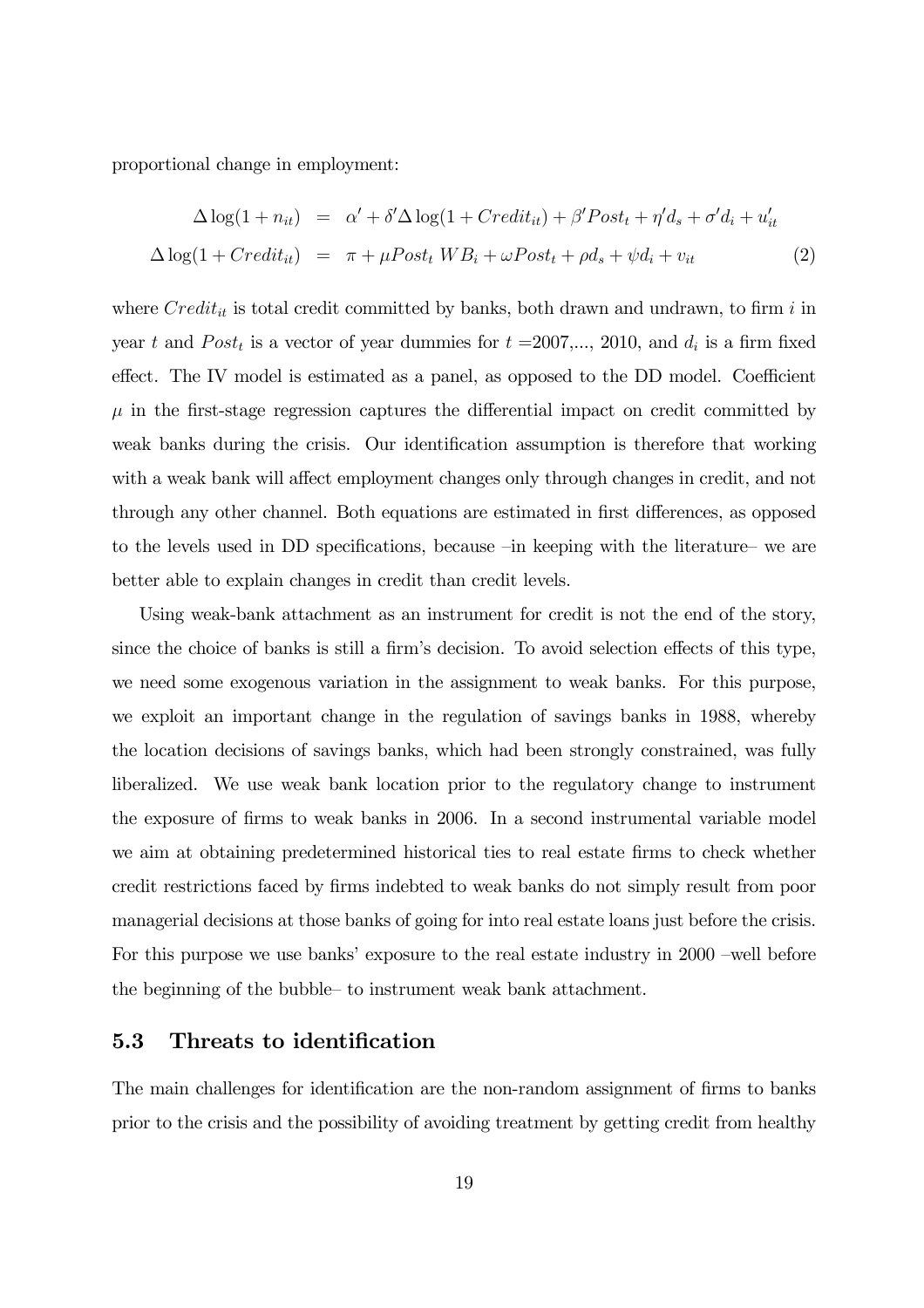banks. The relevance of the first threat is highlighted by the different characteristics of firms working with weak and healthy banks before the crisis, as discussed at the beginning of this Section. The challenge is therefore that the set of client firms of healthy and weak banks differ along various dimensions that are important for credit provision. The reason is that the laxer criteria for approving loan applications by weak banks may have caused a systematic bias in the risk profiles of the companies in our control and treatment groups or in general may have been a motive for firms to self-select into weak banks. On the contrary, potential differences in bank default risk do not seem to play a role: financial markets did not recognize this difference in the runup to the crisis, as the results provided in Section 3 show. Indeed, we have estimated a panel regression of acceptance rates controlling for firm effects interacted with time fixed effects and bank controls and clustering at bank level, from 2002:02 to 2010:12, which confirms the fall: the rate for weak banks is above that for healthy banks up to  $2004:12$ , by 4.6 pp (s.e. 1.6 pp), and below during  $2008:12-2010:12$ , by 7.6 pp (s.e. 1.2 pp).

The exceptionally rich contents of our dataset helps us avoid many threats to identification. An obvious problem would arise if there were different pre-existing trends in employment at attached and non-attached firms. Since our data go back in time four years before the outbreak of the recession, we test below for the presence of such trends over that period. Secondly, biased estimates could arise from a different geographical or sectoral concentration of the activities of borrowers or the over-representation of banks in regions. To reduce this kind of bias, we control in all our regressions for province and industry dummies. Moreover, the recession might have affected different areas or industries differently; for example coastal areas have been strongly affected by the crisis because of a large concentration of construction activities. The inclusion of interactions between province and industry dummies and the *Post* variable absorb these differential changes.

We also employ a long list of control variables capturing firm characteristics ex-ante (2006 unless otherwise indicated) that could lead to differential employment outcomes, like the firm's age, size (in terms of assets), temporary employment ratio, and return on assets. A second set of variables is directly linked to its financial health, such as a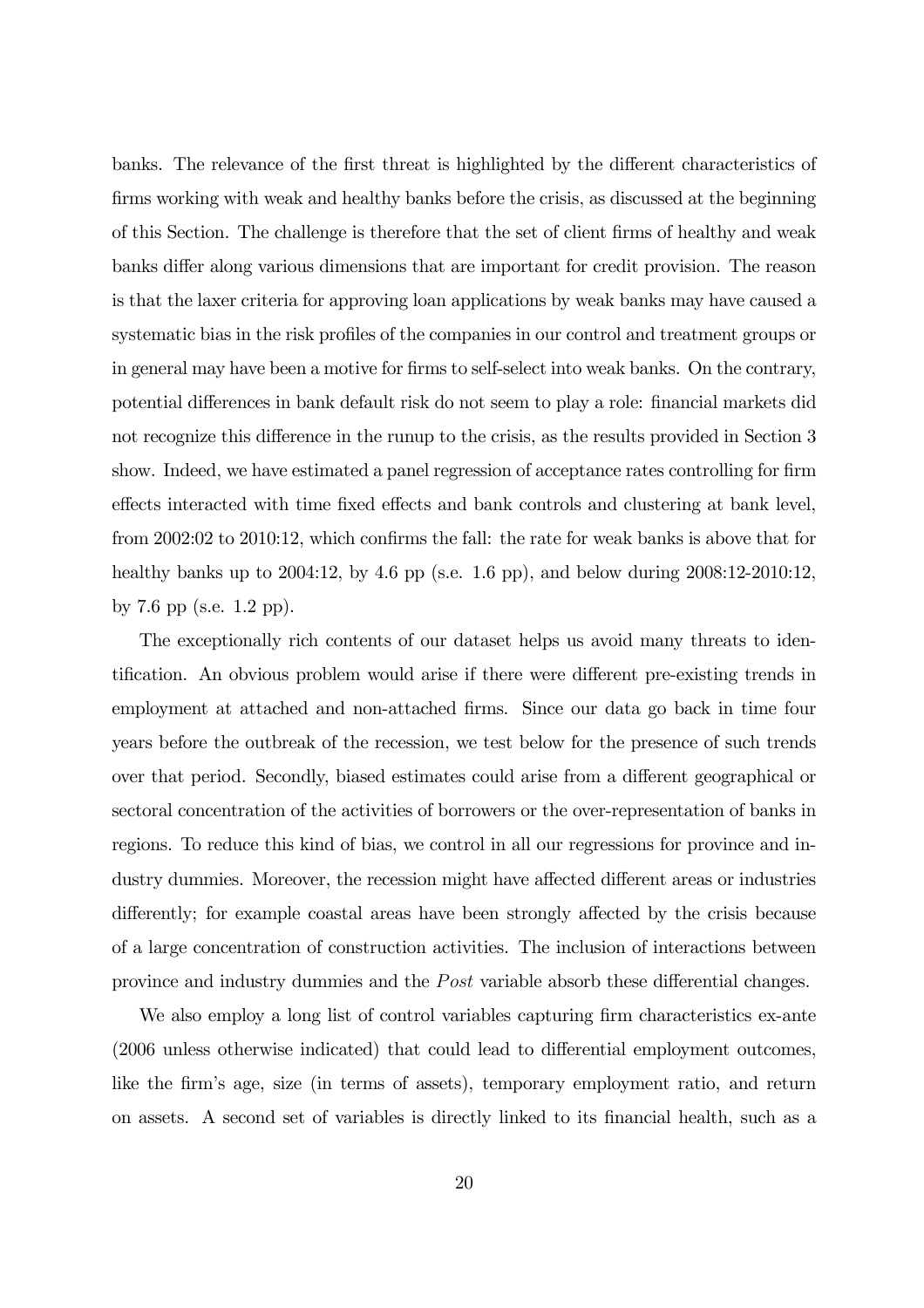firm's bank debt ratio and its short-term and long-term bank debt ratios. A third set captures directly the firm's financial vulnerability and several of them serve as direct proxies for expected credit constraints: number of past loan applications and whether all were accepted, past loan defaults, current loan defaults, whether the firm has a credit line, its liquidity and own funds ratios, the number of banking relationships, and the ratio of uncollateralized loans. Lastly, a full set of dummies (226) captures synthetically the characteristics of the main bank that a firm works with.

This rich set of controls affords much better identification than is typically available in the literature. There are 50 provinces in Spain, which provides us with more accurate control of the firm's location than in other papers that have used regions or states (in the US) instead. Also, most of the firm characteristics we introduce are unavailable in standard datasets, like those extracted from firms' balance sheets and income statements. However, what makes our exercise exceptional is the use of firms' banking relationships, in terms of the banks it works with and measures of the banks' assessment of the firm's creditworthiness via its past performance regarding repayment obligations, its decisions to apply for loans, and its success in such applications. The unavailability of this information has forced previous researchers to measure firms' access to credit either from responses to the questions about whether the firm had been denied loan applications in the past (e.g. Caggese and Cuñat, 2008) or from actual credit balances. Moreover, whereas typical sample sizes in the literature are around 2,000-3,000, our data on more than 217,000 firms allows us both to attain a very high precision for our estimates and to apply matching methods along many firm characteristics, so that very similar firms working and not working with weak banks are being compared. Our results indicate that we are indeed able to successfully control for any biases through our control variables.

On the other hand, as already indicated, we guard against self-selection of firms to banks through the estimation of instrumental variable models in which treatment is predicted using bank characteristics in the past, specifically almost twenty years before (1988), and to check whether our findings simply come from poor management decisions during the boom, we estimate another IV model using banks' exposure to real estate well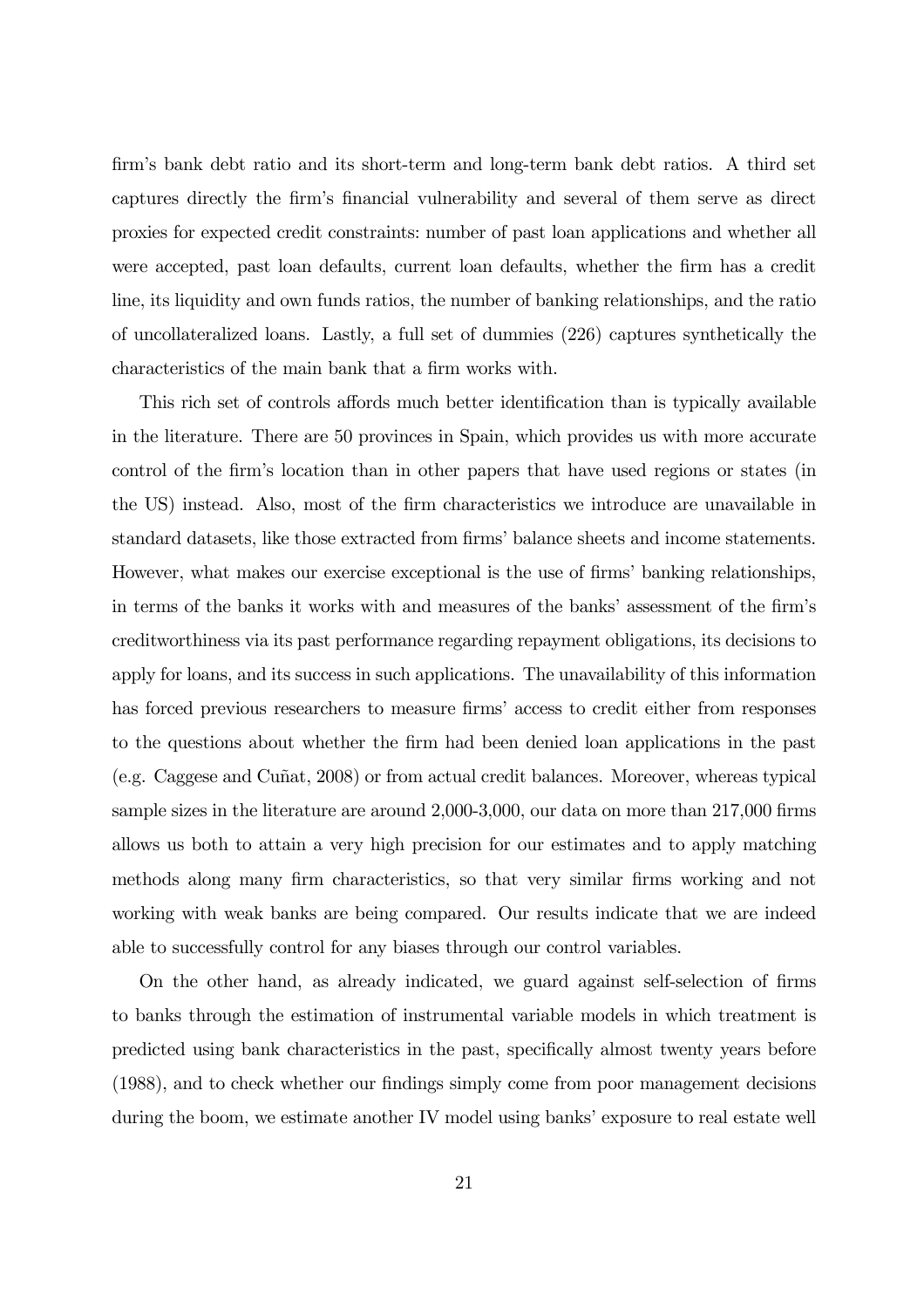before the bubble started (2000). Self-selection through unobservables is of course still a possibility, and to address it we rely on randomness of the assignment of firms to the control and treatment groups conditional on observables.

Our approach would not be valid however if firms could easily find funding from healthy banks. In the relationship banking framework (see Sharpe, 1990, and the survey by Freixas, 2005) banks have information on a firm's profitability and solvency which is obtained through a long-standing relationship. Therefore, firm-bank relationships should be very persistent. In this case, changing banks is very costly for firms, since it takes time for other banks to acquire such knowledge. As a result, when the Great Recession arrived, obtaining loans from new banks became very difficult and firms were therefore largely limited to the funding provided by banks with long-established relationships with them. As previously mentioned, acceptance rates for loan applications from non-current customers did sharply fall starting in early 2007. Moreover, as we will show with our sample through the first stage of our IV model in equation (2), committed credit fell significantly more for firms attached to weak banks.

### 6 Estimation results

We now present our estimates of the impact of the credit constraints, arising from being attached to a weak bank prior to the crisis, on job losses during the Great Recession. We start with difference in differences estimates, then go on to matching estimates, and end with instrumental variables results.

#### 6.1 Difference in differences estimates

We start by presenting the results of the estimation of equation (1). Table 2 presents the results for the standard DD specification. We report robust standard errors that are corrected for clustering at firm and main bank level. Most of our estimates are significant at the 1% level. For our sample period, 2006 to 2010, the raw mean employment differential fall in the crisis at firms working with weak banks vis-à-vis other firms is equal to 8.5 percentage points (pp hereafter), while the  $Post$  dummy indicates a reduction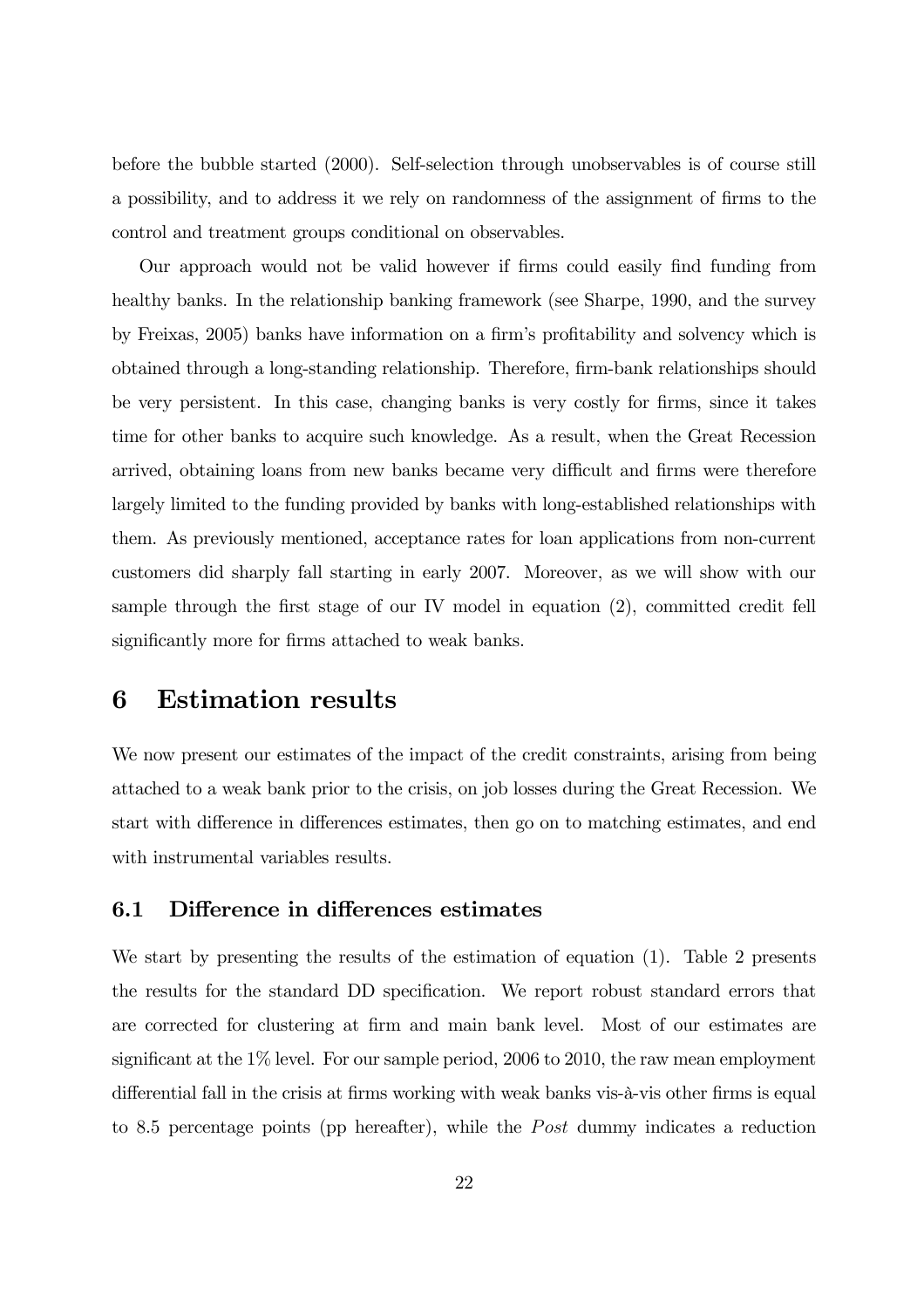of 18.7 pp (col. 1). This weak bank effect remains unaltered when only province and industry dummies are included, and it falls to 7.4 pp when firm characteristics are added, with a decline for the reference group of 21.4 pp, implying an additional decline at firms attached to weak banks of 34.5% (col. 2). It minimally falls to 7.3 pp when main bank dummies are included (not shown).<sup>7</sup> Lastly, allowing for differential employment trends by province and industry –through an interaction with the  $Post$  variable– significantly reduces the effect of weak-bank attachment, to 6.2 pp (col. 3), which we consider our baseline estimate, in particular regarding the set of controls included. The sum of the coefficient on Post and on the coefficients on all its interactions is equal to 17.7 pp, so that weak-bank attachment accounts for an extra 35.3% of job losses.

Table A3 shows the coefficients on the firm control variables, which are determinants of employment levels, obtained for this baseline specification; virtually all variables are very highly significant and show the expected signs.

Our results would not be valid if there were differential pre-existing trends between firms attached and non-attached to weak banks. For this reason we run a placebo equation (1) where the initial date is 2002 and the final date is 2006. The coefficient on the interaction  $Post \times WB$  should not be significant if trends do not differ. As indicated by col. 1 of Table 3, that coefficient is equal to 0.1 pp and it is non-significant. We further check the robustness of our baseline estimate in many ways. We first explore the timing of the impact of the credit constraint on firms by shortening the ex-post period by one year at a time. Table 3 shows that the effect was actually positive in 2007 and it does not become negative and significant until 2009, when it is equal to 3.1 pp, then doubling to 6.2 pp in 2010. Secondly, to avoid possible anticipation effects, we progressively restrict the analysis to firms with long-run banking relationships that were established years before the outbreak of the crisis. In Table 4 we report the effect of shifting back the year at which the firm control variables are measured (cols. 1 and 2). This restriction moderates the effect to 5.9 pp when 2002 is used and to 6.1 pp when 2005 is the reference year.

<sup>7</sup>Since the estimated coefficient did not change when main bank dummies were replaced by either main bank characteristics or main, secondary, and tertiary bank dummies, we only retain the main bank dummies as controls.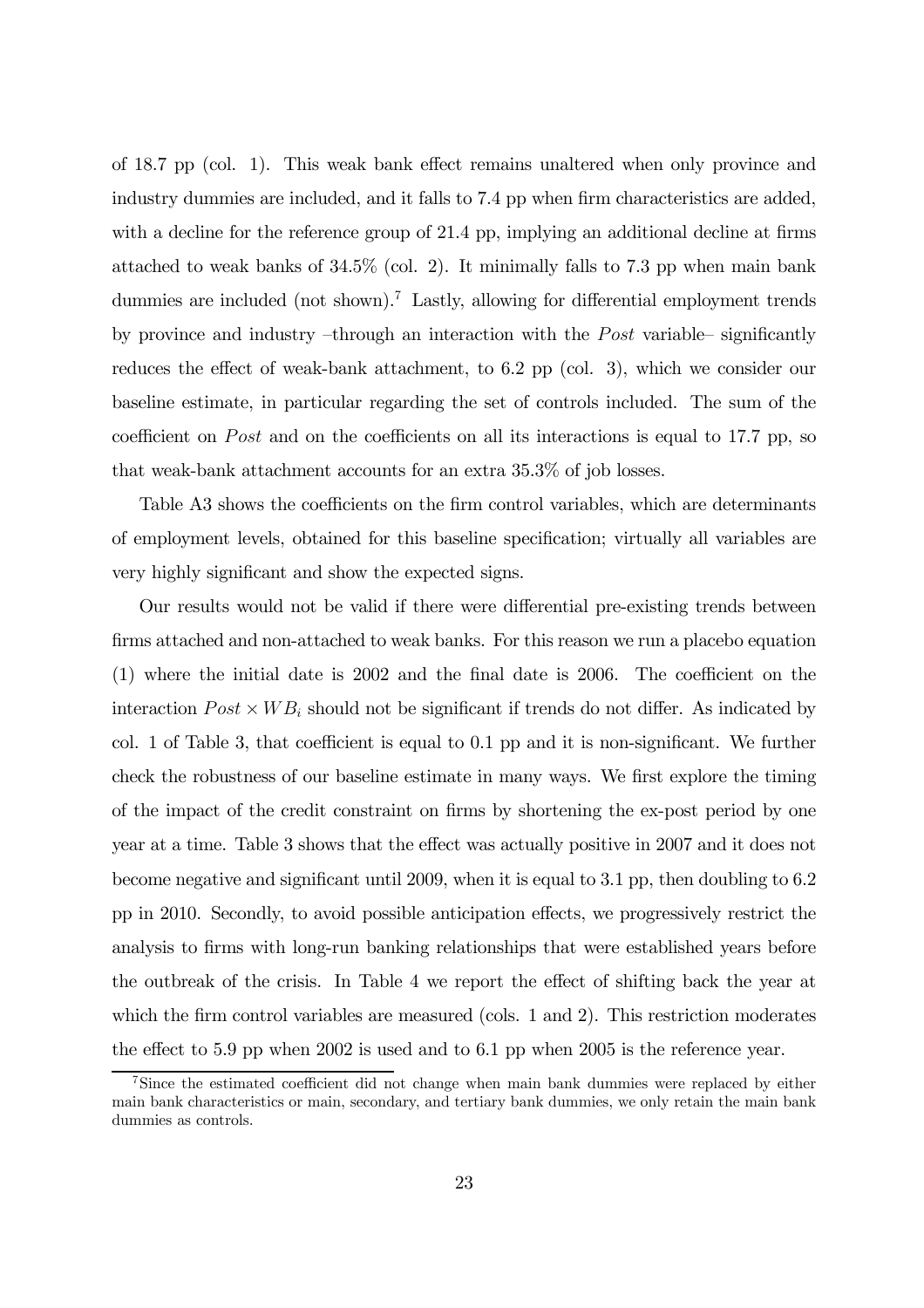Thirdly, we shift the dating of the treatment variable back in time. In this exercise the assignment of firms to the treatment group is based on their weak-bank exposure in either 2000 or 2002 (accordingly, we include main bank dummies for both the pre-crisis year that is used to define the treatment group and for the year 2006). This approach involves a tradeoff: it potentially reinforces the exogeneity assumption but it also brings us farther away from the conditions faced by firms just prior to the crisis —which are likely to be more relevant to outcomes during it. As Table 4 shows, the corresponding estimated effects of attachment to weak banks for benchmark years 2000 and 2002 are respectively 3.5 pp and 4.9 pp, smaller than the baseline but still sizeable (cols. 3 and 4).

Next, we also experiment with different definitions of the treatment variable. We first probe the bank side of real estate industry loan defaults, by redefining a weak bank as one having a real estate industry loan share above the third decile of the distribution across banks in 2006. This variation leads to an estimated employment effect of 6.2 pp (col. 5), which is identical to that obtained for the baseline. In the last two tests, we include undrawn loans in our calculation of the treatment variable and alternatively use the absolute value of the loans rather than its ratio to the total asset value of the firm. The corresponding coefficient estimates for the full sample of firms are, respectively, 5.7 pp and 5.4 pp (cols. 6 and 7).

Lastly, we estimate the effect only for surviving firms, i.e. leaving out those that close down. The estimate is equal to 1.3 pp, which is significantly lower than for the full sample, thus providing evidence on the relative importance of job destruction due to firm closures.

#### 6.1.1 Triple difference estimates

It is interesting to study the impact of credit constraint on employment for different groups of firms. To this effect we implement a triple difference (DDD) strategy by interacting the product of the *Post* dummy and the weak bank dummy with several variables. We begin with the nine industry dummies. As shown in Table 5, for five out of nine industries we find significant effects in five industries, with estimates ranging from 8.4 pp in Manufacturing to 4.3 pp in Hotels and Catering. These results are reasonable, since credit is a necessary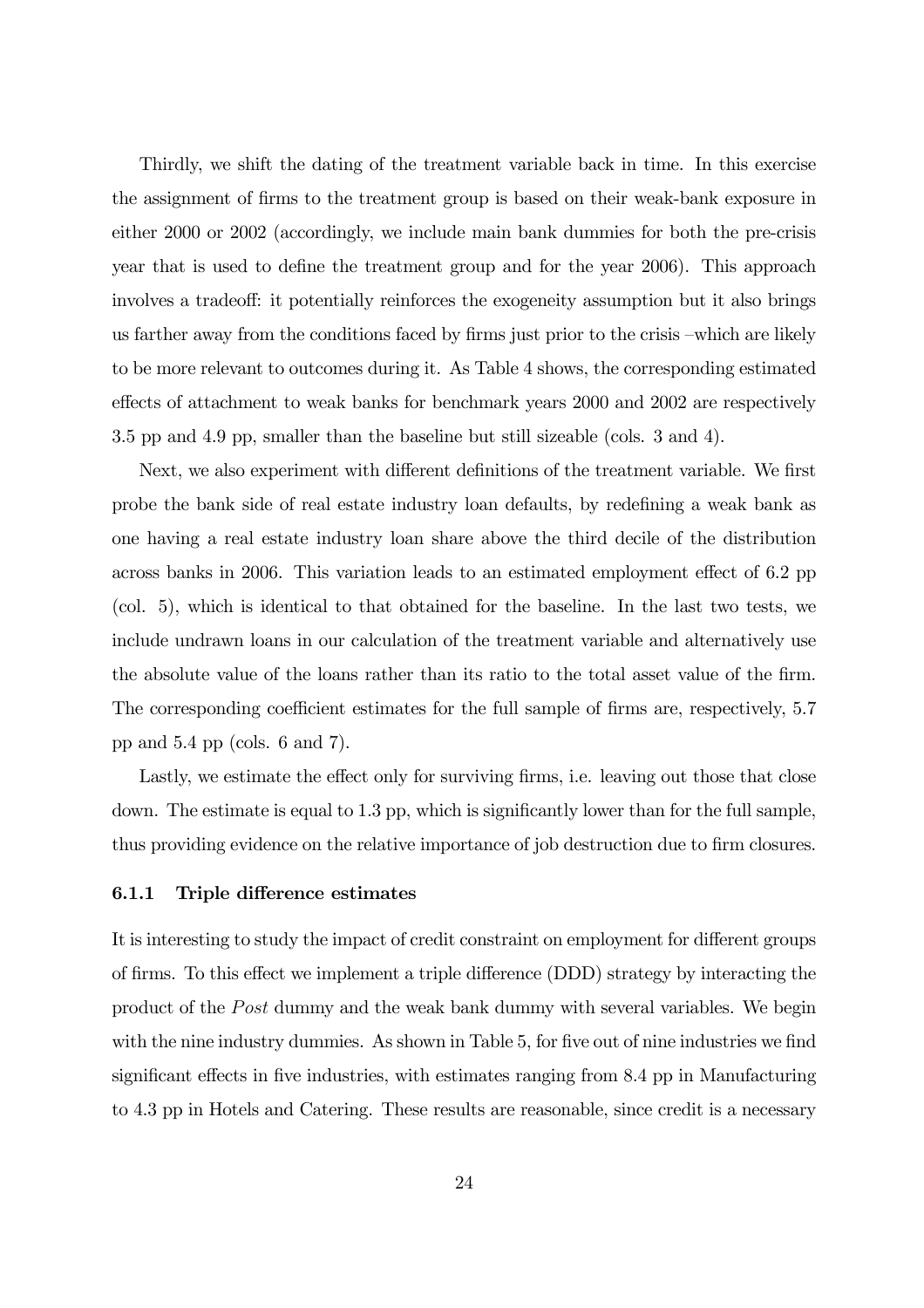input for the former industry, e.g. in durable goods, but not so much for the latter.

A second set of DDD estimates tries to capture whether the employment cost of attachment to weak banks depends on a firm's financial situation at the start of the recession, in particular its financial vulnerability. We show the estimates when different measures of vulnerability are introduced separately and then all together, commenting only the latter results (col. 6). We start by interacting the product of  $Post \times WB$  with a dummy that takes on the value of 1 if the firm had a loan application rejected during the period 2002-2006 (including also this dummy variable and its interaction with the  $Post$ dummy as controls). Table 6 reveals that these firms have an extra 6 pp employment loss in the recession but no additional loss if they worked with weak banks. Secondly, firms that defaulted on a loan over the same period experience an extraordinary 22.7 pp additional job losses, though again working with a weak bank does not have additional effects. Next, firms with a share of short-term bank debt in total debt above one-half in 2006 experience 7.4 pp of additional job losses, and another 7.1 pp if they worked with weak banks. Further, small firms (namely those with assets below 10 million euros) suffer an extra 12 pp job losses, but only if they were attached to weak banks.

These findings are in accordance with standard theoretical predictions that smaller, less transparent, and financially weaker firms should suffer credit constraints more strongly. A final result is however surprising. We expected firms with a single banking relationship (loan) to be the most affected by the constraints. However, the opposite is found in Table 6: they suffer 3 pp lower job losses, and another 2.9 pp less if attached to weak banks. This finding is explored in the next subsection.

#### 6.1.2 The degree of exposure and single-bank firms

We have arbitrarily chosen the third decile as the threshold capturing a significant enough degree of exposure to weak banks. To check the sensitivity of our results to this choice, we subsequently reestimate equation (1) for firms with any loans with weak banks and for exposure levels above each decile of the distribution of firms in that set. As shown in Figure 7, the effect is present at all deciles and there is relatively little variation in the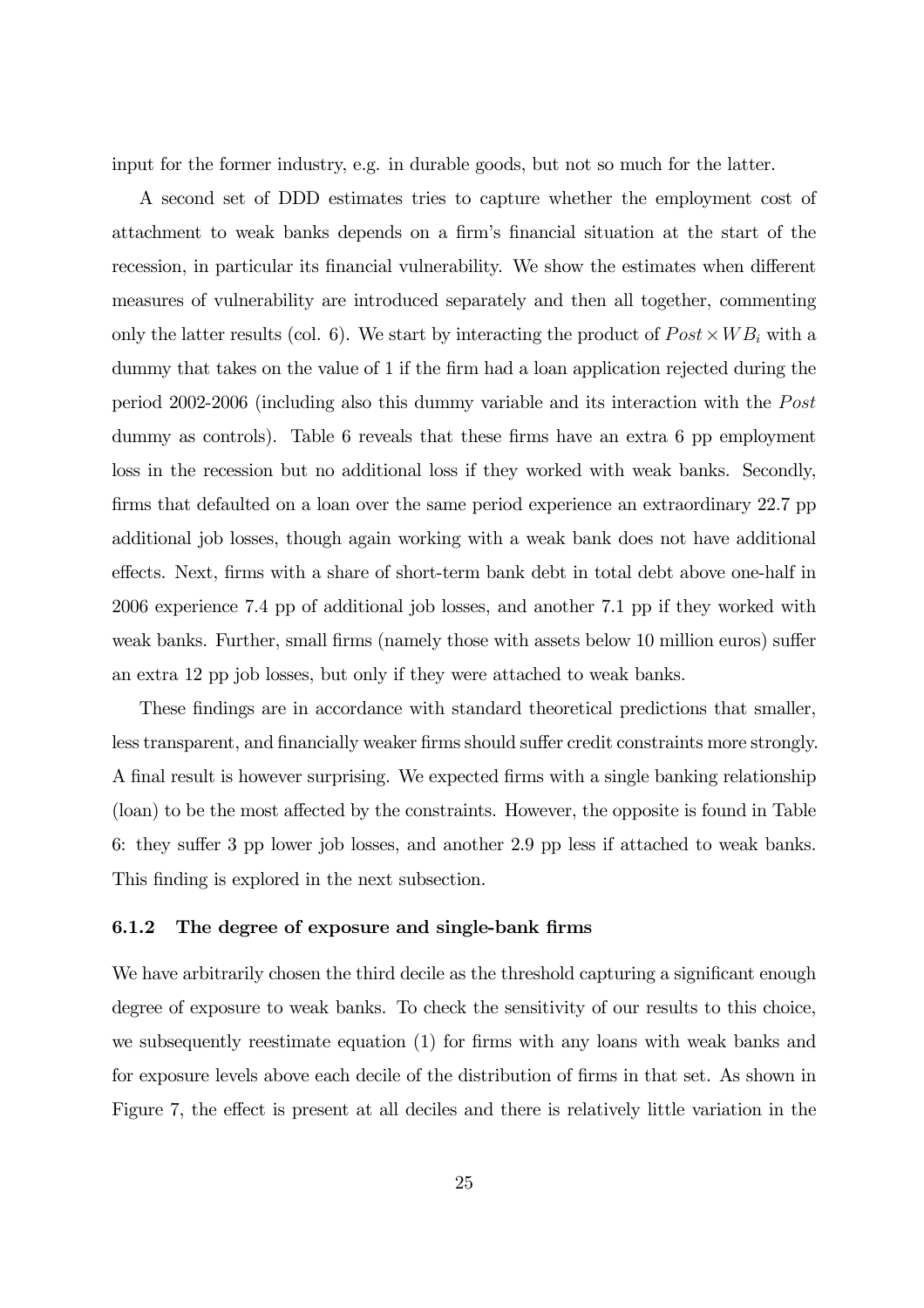estimates for any exposure to the sixth decile, ranging from 5.2 to 6.3 pp. The magnitude however falls for higher deciles, to 2.4 pp above the ninth. In view of the lower effect on single-bank firms found in DDD estimates, we suspect that composition effects may be at work. Indeed, as Figure 8 reveals, the share of single-bank firms grows from 29% for any exposure to a whopping 50% above the ninth decile. For this reason, we estimate equation (1) separately for single- and multiple-bank firms. As depicted in Figure 7, now the estimates are very stable and very different: job losses are around 8.8 pp higher for multiple-bank firms but 2.8 pp *lower* for single-bank firms.

Why would firms concentrate their loans with a single bank? It may be cheaper, if there are fixed costs per loan with each bank (e.g. in posting the collateral). There may also be an advantage as the main bank acquires more information on the firm and it has a stronger stake in its economic success. Suggestive evidence on this hypothesis is given by Frazzoni et al. (2012), who study a set of Italian firms over 2004-2009 and find that the strength of a firm's relationship with its main bank —measured by the ratio of loans from such bank to the firm's asset value— has a positive impact on its propensity to innovate and export. This result suggests that relationship banking may help overcome problems in financing innovation or in accessing foreign markets.

We test whether banks treated better those firms that concentrated their loans with them using data from our firm-bank loan database by regressing the yearly change in credit commitment in the recession, over the period 2007-2010, on the share of loans that the firm has with each individual bank. This dataset has 3.75 million observations, so that we restrict ourselves to a 10% random sample, and include firm and bank-year fixed effects. Table 7 shows that not all banks extend more credit to these firms, but weak banks do. This finding suggests an "evergreening" of loans by these banks and it is likely explained by banks internalizing the potentially very damning effect of denying credit to firms that are so heavily dependent on them.

Why would only weak banks behave in this way? It is likely that, while getting credit became harder for all firms, it became especially difficult for firms which were heavily dependent on weak banks. We test this stigma hypothesis using our databases on loan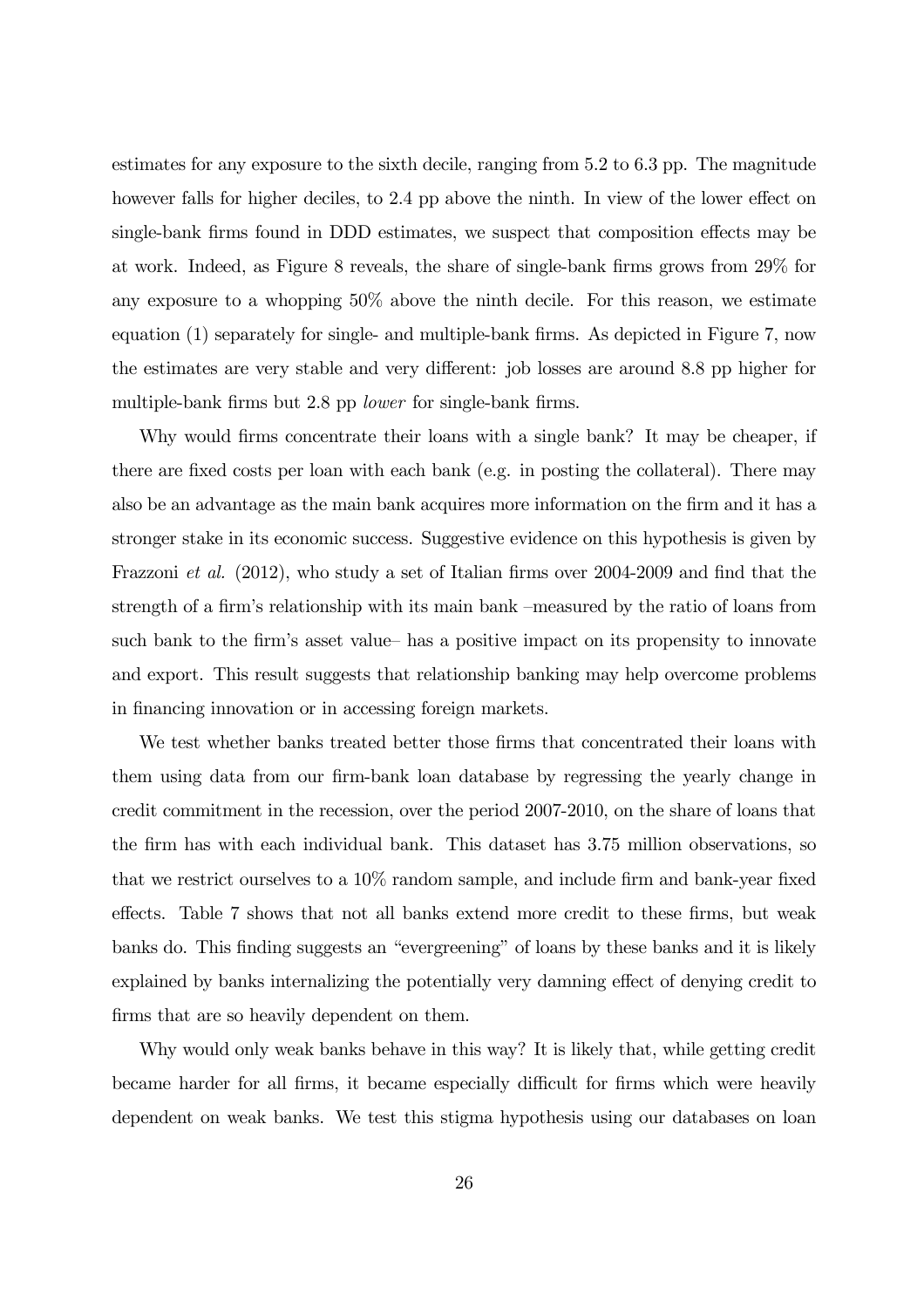applications from non-current customers and on granted loans. We previously found no weak-bank employment effects for 2007 (see Table 3), so we employ monthly loan (firmbank) data for the period 2008:1 to 2010:12, which gives us above 240,000 observations. We estimate a linear probability model for the event that a loan is requested and granted on the share that a firm had with weak banks over 2002-2006, including the same control variables as in equation (1). The results in Table 8 show no significant effect at a 70% share, but reveal a stigma effect above an 80% share (though only significant at a 10% confidence level for further thresholds).8

#### 6.2 Matching estimates

We have so far presented estimates of the effect on a firm's employment of its working with a weak bank before the crisis. To achieve ex-ante comparability, we have controled for a long list of characteristics of the firm and of the main bank it works with. More accurate estimation may however be attained through exact matching, i.e., within  $k \times k$ cells –where  $k$  is the number of control variables–, so that the effect is estimated for groups of very similar firms. Sample sizes typically found in the literature imply that a very small number of cells can be constructed, whereas in our case we can use cells defined by 14 variables, which we choose according to their significance in the preceding DD regressions. Each variable is split in two, either using its 0-1 nature or the sample median value, the Primary sector and Mining v. the others regarding industry, and, whether or not it is located in the East coast of the Spanish Peninsula (plus the Balearic and Canary Islands) in the case of provinces. Out of 16,384 potential strata, we end up with 4,822 strata with observations and 3,553 of them can be matched across treated and control firms. Figure 9 shows the evolution of the pre-existing trends, making it clear that the matching method supresses any potential trend differences between treated and control firms.

Table 9 reports weighted least squares estimates, where the weights are obtained from the coarsened exact matching method (Iacus *et al.*, 2011). The estimated employment effect attached to the *Post* dummy interacted with the weak bank dummy is equal to

<sup>8</sup>This regression is estimated with a limited set of control variables (see the footnote to the Table), because our full standard list was not available for 2002, only for 2006.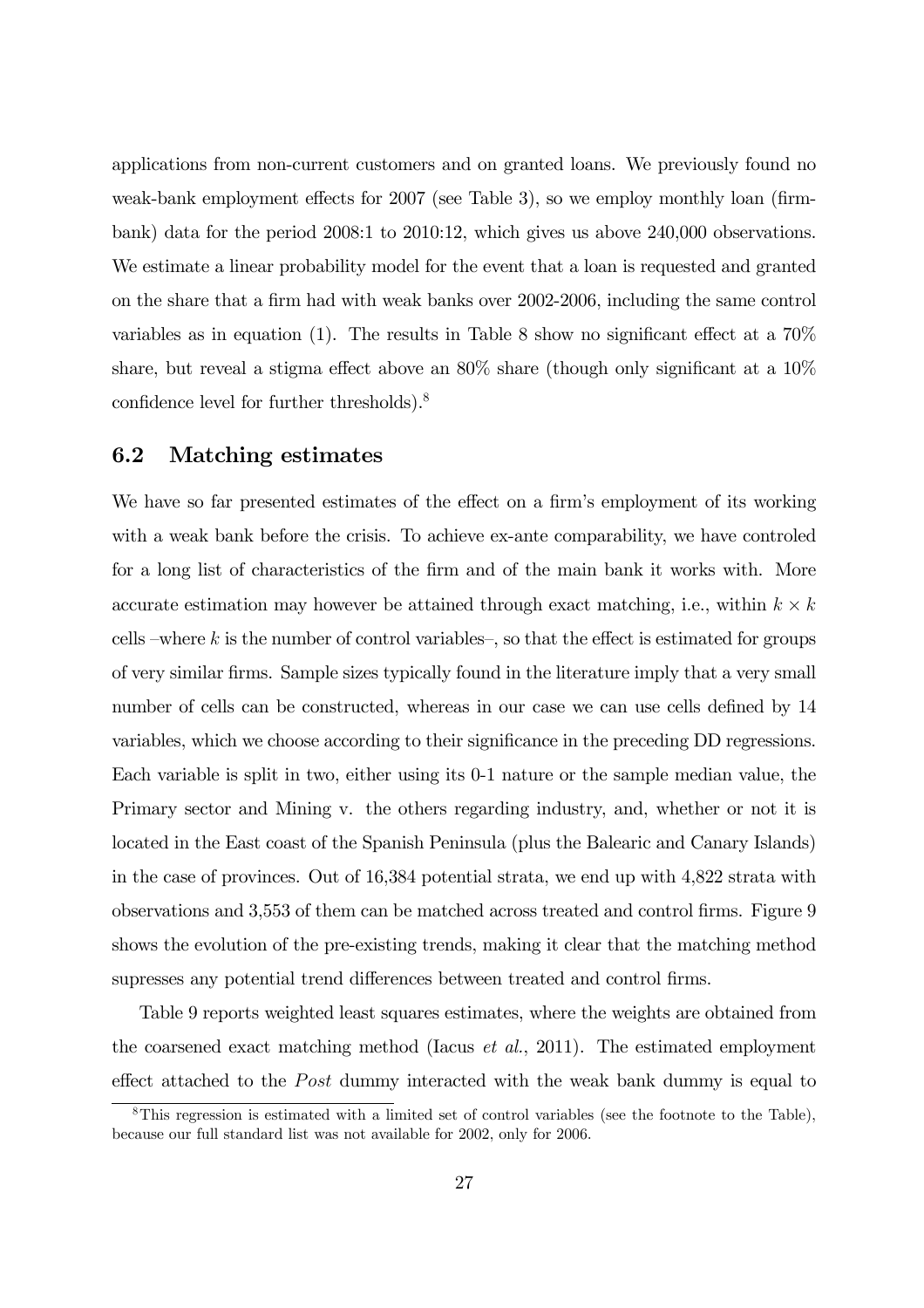3.2 pp, which is about half the size of our baseline DD estimate. As with the latter, we also check the stability of this estimate to the degree of exposure to weak banks. It turns out that matching estimates are even less stable than DD estimates, ranging from 5.1 pp for any exposure to nil above the ninth decile (not shown in the Table). This is to be expected, since as the degree of exposure to weak banks grows this method increasingly has to find matches for single-bank treated firms.

Our conjecture is again confirmed by estimating separately according to the number of banking relationships. The results are depicted in Figure 10, where estimates for all firms are not shown to avoid cluttering the graph. Single-bank firms attached to weak banks do not suffer additional job losses (estimates are not significant at any decile), whereas multiple-bank firms suffer losses around 4.8 pp on average (estimates are significant at all deciles). There is therefore one exception to our general result: firms working with only one weak bank did not suffer larger job losses than those working with one healthy bank. As indicated by the results in the preceding subsection, these firms obtained relatively more credit, possibly as a result of the evergreening of their loans.

#### 6.3 Instrumental variables estimates

As explained in Section 5, to evaluate the impact of weak-bank attachment arising from lower access to credit —rather than other potential channels—, we estimate an instrumental variable model for the proportional change in employment using the change in total credit committed by banks to the firm, both drawn and undrawn (to minimize potential endogeneity), instrumented by the weak bank dummy. Our estimation period is 2007-2010. In this case we use firm fixed effects to absorb firm characteristics and we interact the weak bank dummy with the change in committed lending for the three different year indicators.

As shown in the lower panel of Table 10, the instrumental variable is significantly and negatively correlated with credit, increasingly so as the recession lengthens. Credit is also a significant determinant of employment changes, with a transmission coefficient of 0.42 (col. 1). The overall effect of weak-bank attachment on employment for 2010 vis-à-vis 2007 is equal to 6.5 pp. The effect for 2010 vis-à-vis 2006 is not identified from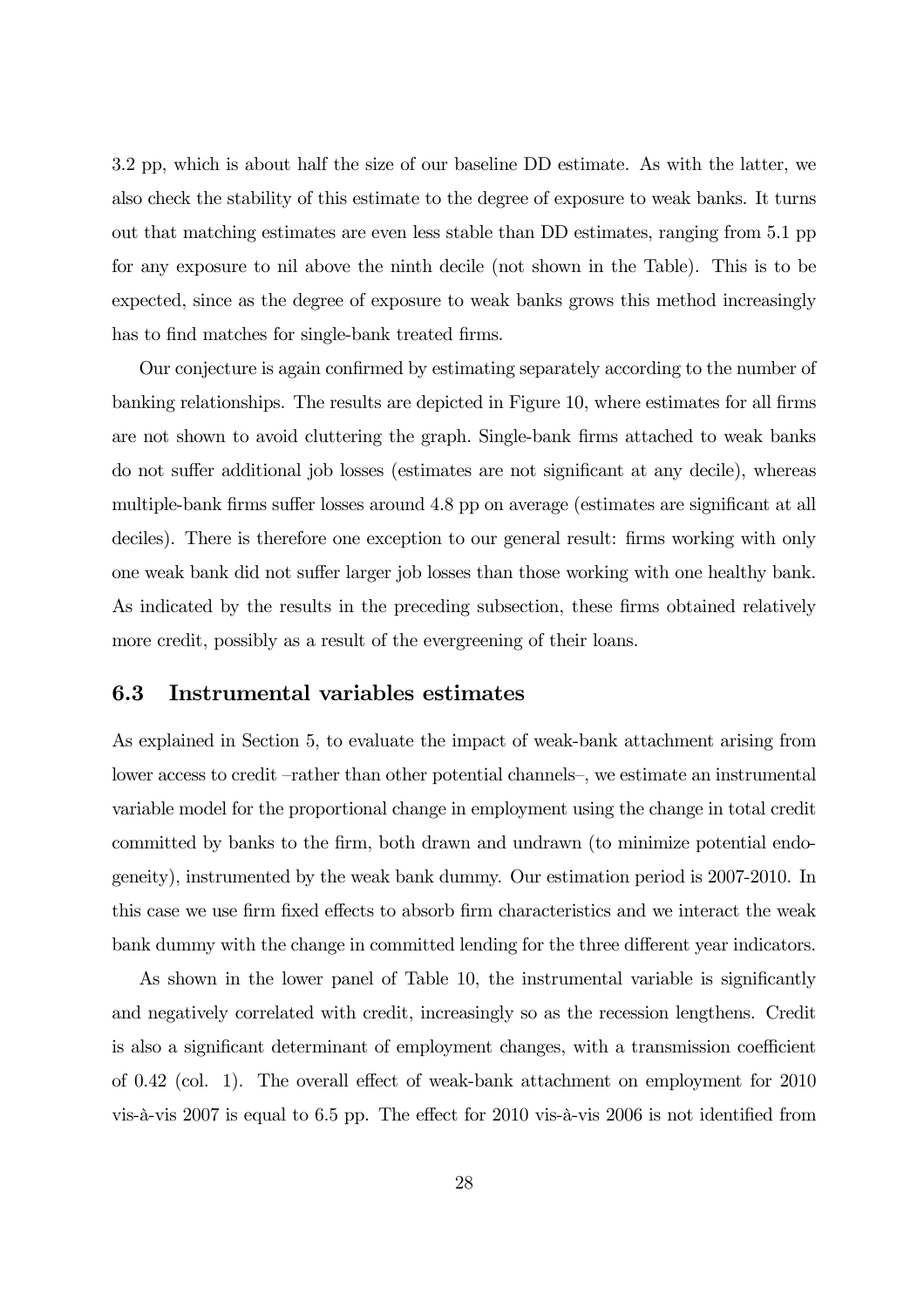this estimation, but an instrumental variables estimation for 2007 alone provided an nonsignificant coefficient with respect to 2006 (as in our DD estimate of Table 3), so that the estimate for 2010 with respect to 2006 is likely to be also around 6.5 pp. This is very close to our baseline DD estimate of 6.2 pp and again twice as high as our matching estimate. In the last two columns we replace credit committed with two alternative measures of credit constraints: a dummy for rejected loan applications and a continuous variable that measures the percentage of accepted loan applications in any year. The estimate, 6.7 pp and 7.4 pp respectively, are close to the effect found for committed credit.

#### 6.3.1 Exogenous variation in exposure to weak banks

The firm's choice of bank is endogenous and firms choosing a weak bank may have been driven by motives, such as laxer credit standards, that subsequently contributed to the demise of the savings banks. In other words, to rule out selection effects and the risk of reverse causality we need an exogenous source of variation in firms' attachment to weak banks. We exploit a couple of them.

First, we exploit a legal change in December 1988 that removed all restrictions on the geographical extension of savings banks. Until that time these institutions could open at most 12 branches outside their region of origin. For this reason, we compute the share of bank branches in each of the 50 Spanish provinces that belong to our set of weak banks in December 1988 and construct a dummy that takes on the value 1 in provinces with a relatively high density of weak banks, where we use as alternative thresholds the median and the 75th and 90th percentiles. This variable should capture an exogenous variation in the probability of working with a weak bank since it is more likely that a firm will work with a bank if it is located in a province where the bank traditionally operates (determined almost twenty years before).

Next, we use that dummy and its interaction with our crisis dummy  $Post$  as instruments for the weak bank dummy  $WB<sub>i</sub>$  and the interaction between  $WB<sub>i</sub>$  and Post in our baseline DD equation. The correlation between these variables is weaker, but the overall effects are very much in line with our earlier results. In the lower panel of Table 11 it can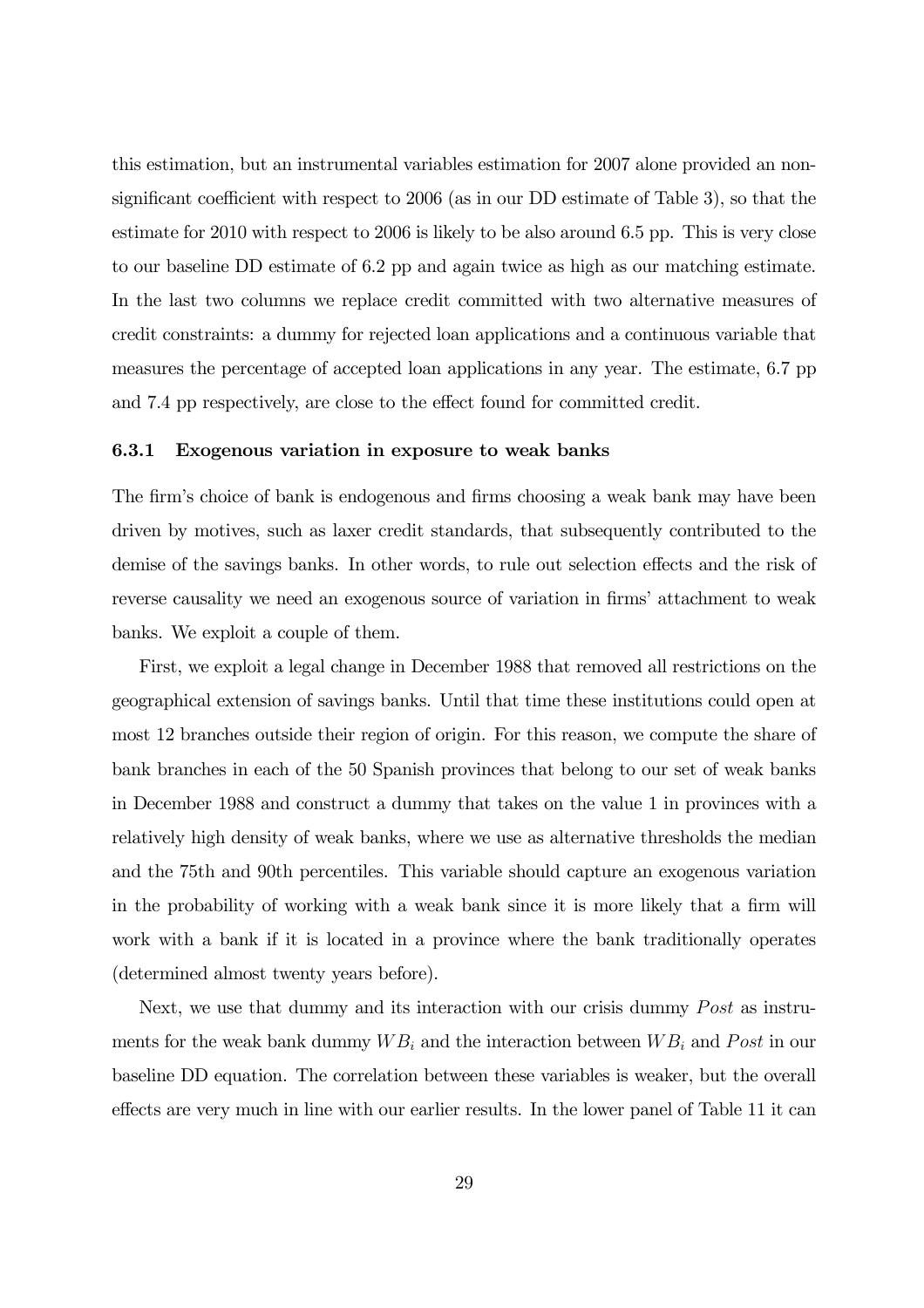be seen that high weak-bank density in 1988 significantly predicts weak-bank attachment almost 20 years later and that the second-stage estimates imply strong employment effects in the recession. If our new dummy variable is set to one for all provinces with an above-median density of weak banks in 1988, the estimated effect is equal to 5 pp (col. 1). On the other hand, if we use the 90th percentile, so that the dummy captures the five provinces with the highest weak-bank density, then the effect amounts to 7 pp (col. 3). This confirms the likely minor importance of endogeneity problems in our DD estimates.

A second way of obtaining estimates that are robust to selection is to use the exposure of weak banks to the real estate industry in 2000 —well before there were any signs of a housing price bubble— as an instrument for weak-bank attachment. The last column in Table 11 reveals the power of the instrument and a significant effect of predicted weak bank attachment on employment, with an overall effect of 3.4 pp. This finding suggests that, at least in part, weak banks got into trouble because of their historical ties to real estate firms and not simply because management of these banks aggressively pushed into real estate loans just before the crisis struck.

### 7 Conclusions

In this paper we investigate the effect of credit constraints on employment in Spain. We make our approach operational by identifying one source of credit constraints through firms that had a significant share of their funding with banks that eventually had to be bailed out due to solvency problems during the Great Recession.

We analyze employment changes from 2006, the last boom year, to 2010, well within the recession. Our most conservative estimates imply that, once selection biases are controled for, firms' attachment to weak banks caused a differential fall in employment between 3.2 and 6.2 percentage points depending on the estimation method, i.e. a 18% to 35% larger job destruction than at non-attached firms. There is one exception, in that firms attached to only one weak bank have not suffered larger job losses than those attached to one healthy bank. These firms obtained more credit than comparable firms working with several banks, possibly as a result of banks decision of "evergreening" their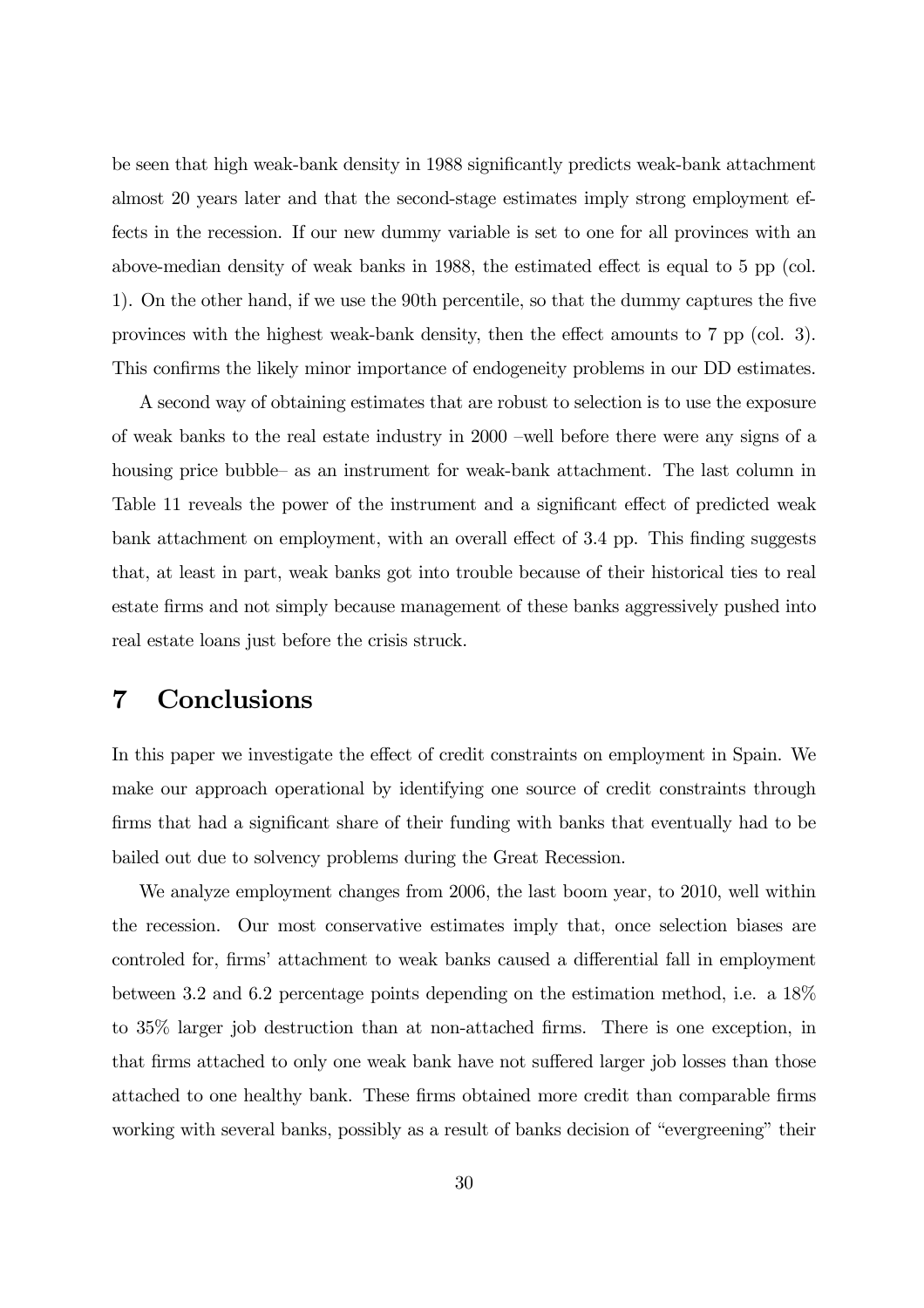loans.

We therefore find relatively large job losses arising from credit constraints arising from a very large credit supply shock, which are nevertheless very narrow estimates, since they do not capture the cost of the poor risk management of Spanish savings banks that fueled the activities of firms without due concern for their ability to repay.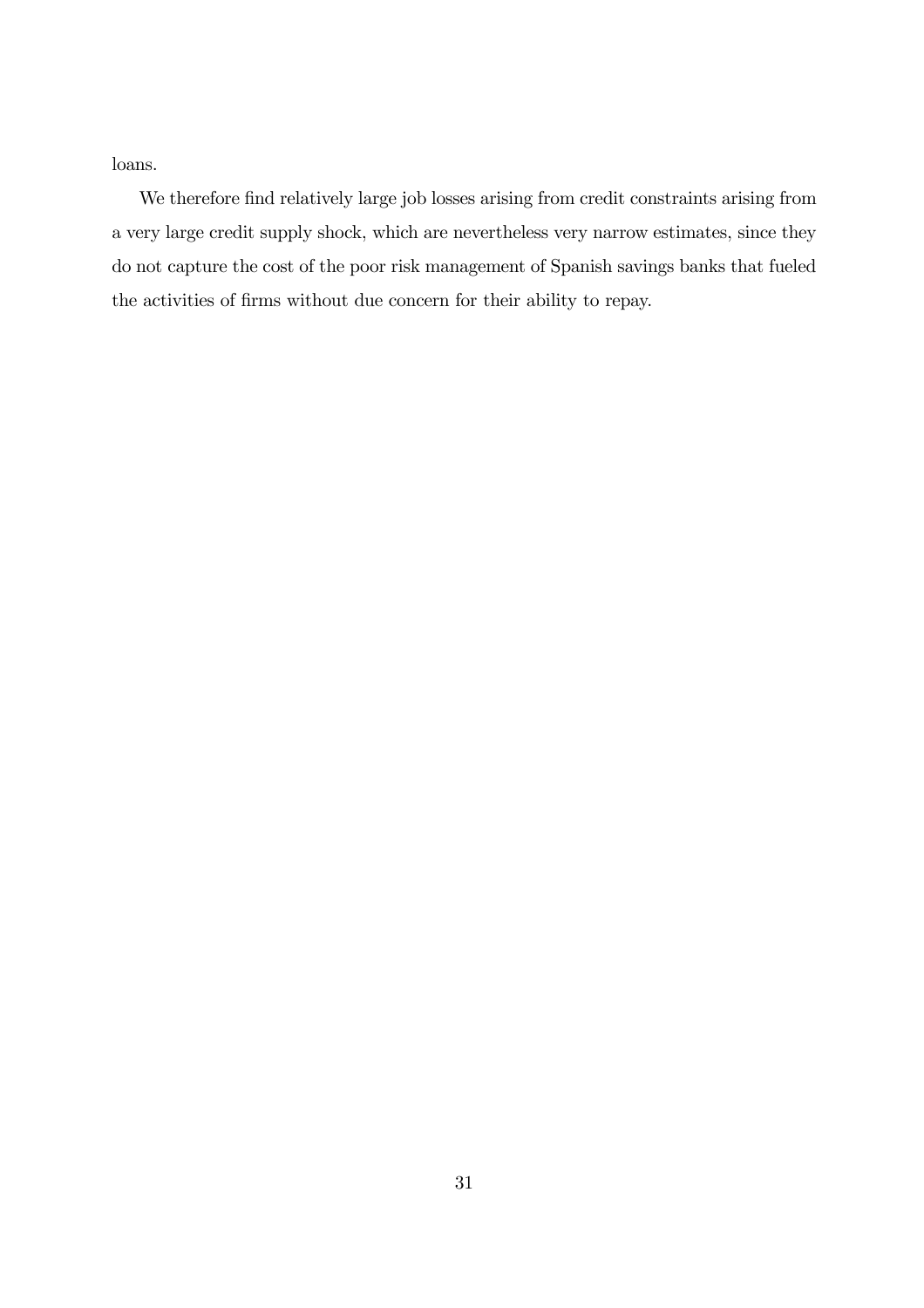## A Appendix 1. Definitions of variables and descriptive statistics

Employment. It is measured as the average level over the year, weighting temporary employees by their number of weeks of work. The Temporary Employment Ratio is the ratio of temporary to total number of employees; for matching it is defined as 1 above the median.

**Treatment variable.** The Weak Bank Treatment  $(0-1)$  is equal to 1 if the ratio between the total value of a firm's loans from weak banks, i.e. banks bailed out by the Spanish Government, as indicated by Appendix 1, and its book value in 2006 is above the third decile of the cross-sectional distribution of firms with a strictly positive exposure to weak banks.

Province. There are 50 provinces. For matching the dummy is set to 1 for the East coast of the Spanish Peninsula, namely Girona, Barcelona, Tarragona, Castellón, Valencia, Alicante, Murcia, Almería, Granada, Málaga, Cádiz, Huelva, plus the islands: Baleares, Las Palmas, and Santa Cruz de Tenerife.

Industry. We exclude firms belonging to the following sectors (the name is preceded by the 3-digit Spanish Industrial Classification of Activities, CNAE 93, and in parentheses we show the percentage of output sold to Construction and Real Estate in 2000): 14 Extraction of Non-metallic Minerals (35.2%), 20 Wood and Cork (21.1%), 265 Cement, Lime, and Plaster (46.4%), 262-264 Clay (60.1%), 266-268 Non-metallic Mineral Products n.e.c. (85.4%), 28 Fabricated Metal Products except Machinery and Equipment (23.3%), 29 Machinery and Electric Materials (19.2%), 71 Rental of Machinery and Household Goods (26.2%).

There are nine Industry dummies, defined as follows (with the excluded subsectors in parentheses): Agriculture, Farming, and Fishing; Mining (exc. 14); Manufacturing (exc. 20, 262-268, 28, and 29); Electricity, Gas, and Water; Trade; Hotels and Catering; Transport, Storage and Communications; Rental of Machinery, Computing and R&D (exc. 71); Other Service Activities. For matching, the dummy takes on the value 1 for the first two industries.

Age. The Firm's Age is defined as Current year minus year of creation of the firm. For matching it is set to 1 above the median.

Balance sheet and income statement control variables. They are the following (flows are in nominal values and stocks in book values in December of each year): Firm Size (Total Assets), Own Funds (Own Funds/Total Assets), Liquidity (Liquid Assets/Total Assets), Return on Assets (Earnings before interest, taxes, depreciation and amortization/Assets), Bank Debt (Bank Debt/Total Debt), Short-Term Bank Debt (Debt up to one year/Total Bank Debt), Long-Term Bank Debt (Debt of five years or more/Total Bank Debt), and Uncollateralized Loans (Uncollateralized Loans/Total Bank Debt). For triple differences, a Small Firm is defined as one with Total Assets below 10 million euros. For matching they are set to 1 when above the median.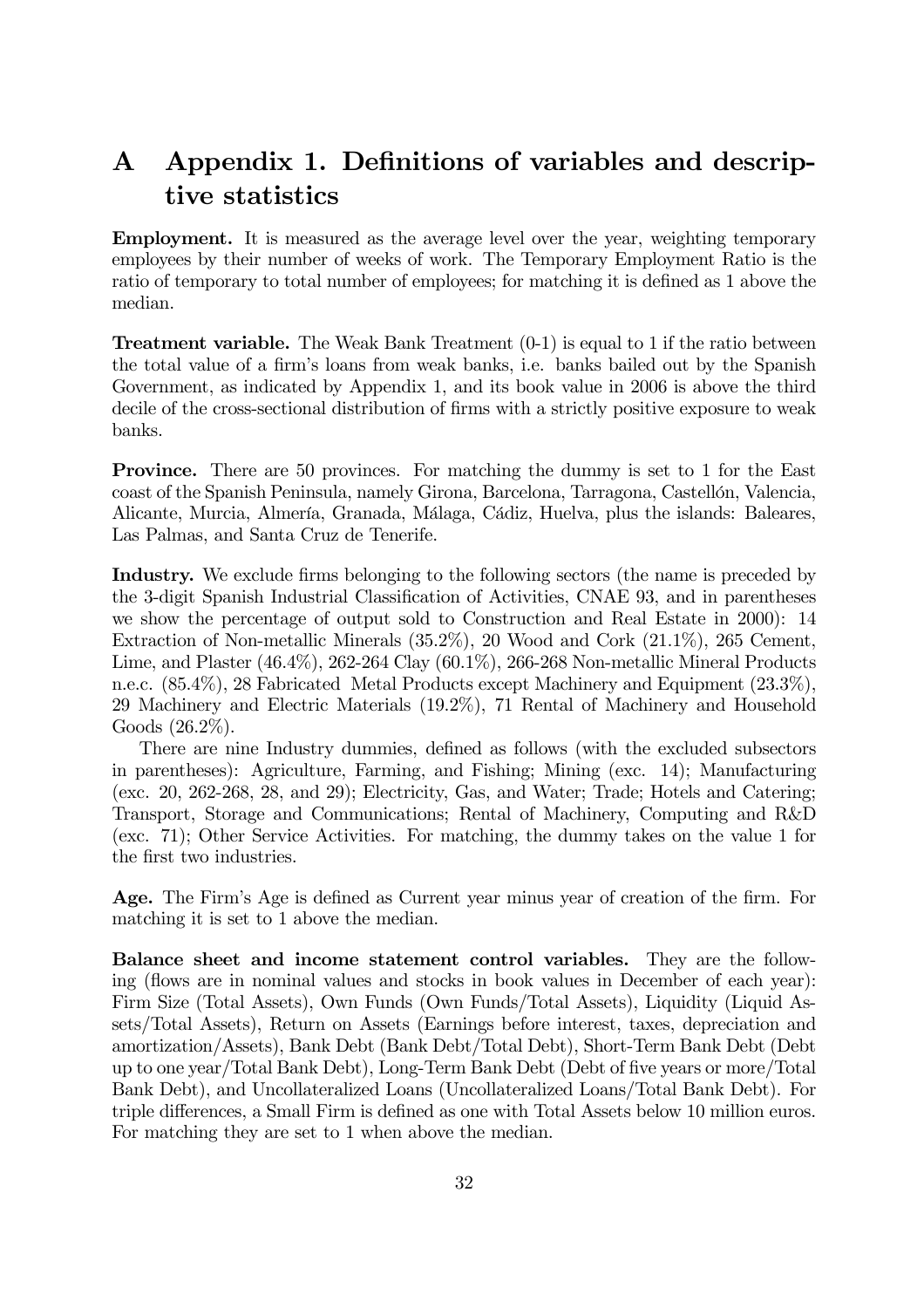Credit-related control variables. Credit Line (the firm has at least one), Current Defaults (has any nonperforming loan in 2006), Past Defaults (any nonperforming loan over 2002-2005), Loan Applications (any over 2002-2005), All Applications Accepted (over 2002-2005), Loan Applications Rejected (any over 2002-2005). For triple differences the following composite variable is used: Defaults  $=$  Current Defaults  $+$  Past Defaults.

Banking relationship control variables. Banking Relationships (number of banks with outstanding loans) (for matching set to 1 for multiple-bank firms), Duration of Banking Relationship (with Main Bank, in years), and Main Bank (bank with the largest amount lent).

Composition of the sample of firms by period. Total: 217,025. Breakdown: (a) Both in 2006 and 2010, 153,369 (70.7%); (b) In 2006 but had closed down by 2010, 17,088  $(7.9\%)$ , (c) In 2006 but not observed in 2010, 45,570  $(21.0\%)$ , and (d) Available only in 2010 (other variables observed in 2006, but not employment), 998 (0.5%).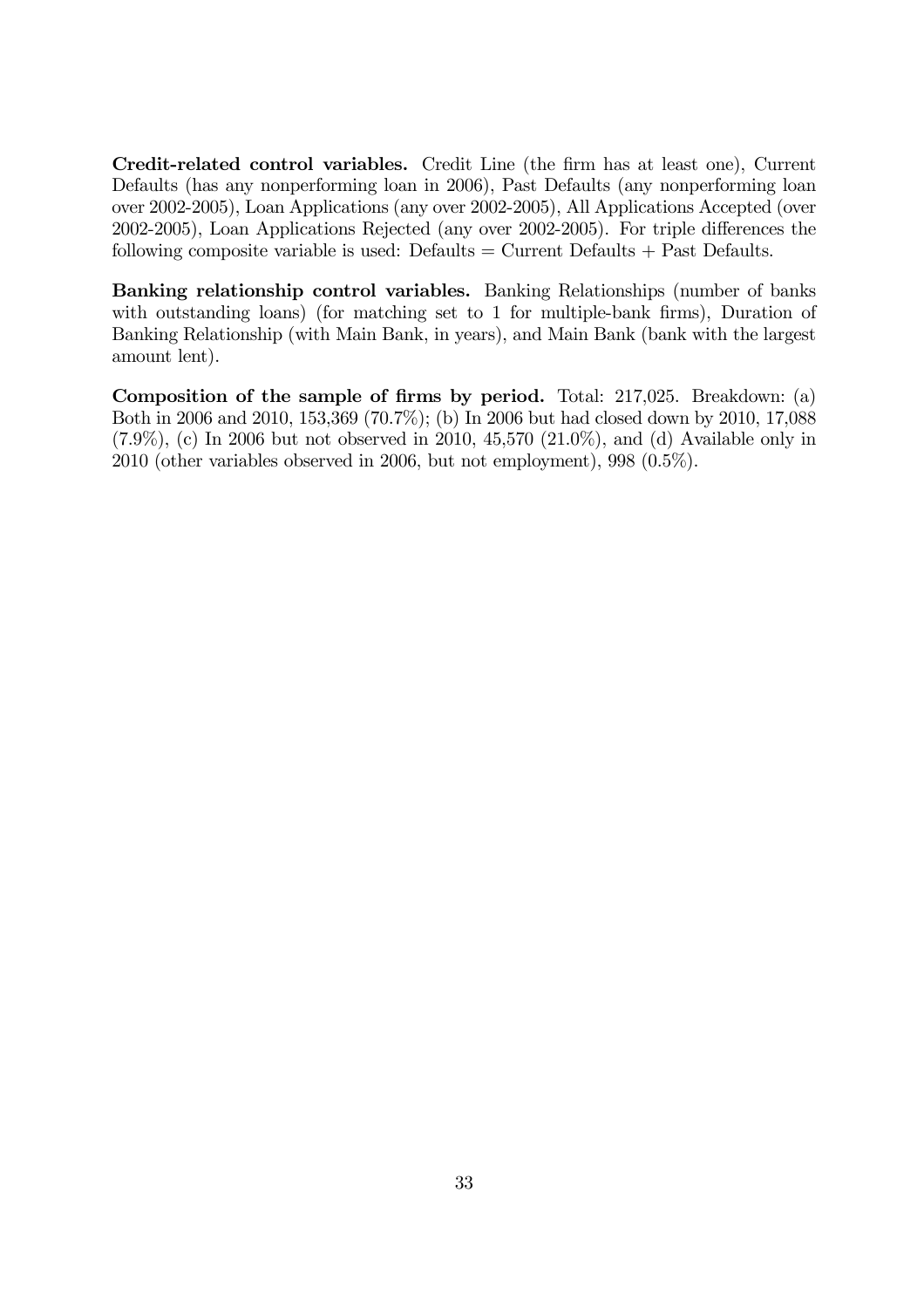|                                          | Coeff.      | s.e.  |
|------------------------------------------|-------------|-------|
|                                          |             |       |
| Constant                                 | 16.98       | 17.78 |
| Weak Bank dummy                          | 2.84        | 4.74  |
| Deal Type (Ref. Asset Backed Securities) |             |       |
| Mortgage Backed Securities               | 15.55       | 0.29  |
| Years to Maturity                        | 0.83        | 0.13  |
|                                          |             |       |
| Risk Categories (Ref. Prime)             |             |       |
| Investment Grade                         | $24.37***$  | 2.35  |
| Speculative Grade                        | $131.01***$ | 25.17 |
| Collateral Type (Ref. Auto Receivables)  |             |       |
| Collateralized Debt Obligaion            | 0.32        | 17.61 |
| Customer Loans                           | 2.76        | 7.95  |
| Corporate Loans                          | 5.55        | 14.16 |
| Residential Mortgages                    | $-18.90**$  | 8.82  |
| Dummy $(1 = No$ Guarantor)               | $-5.65$     | 6.96  |
| Guarantor Type (Ref: Central Government) |             |       |
| Private Sector Bank                      | 13.33       | 13.43 |
| State/Provincial Authority               | $-4.41$     | 10.56 |
| Supranational                            | 4.65        | 5.43  |
| $R^2$                                    | 0.44        |       |
| No. of observations                      | 255         |       |

Table A1. Returns on securities issued by Spanish Banks in 2006 Dependent Variable: Coupon differential in basis points

Note. OLS estimates of coupon differentials of all asset and mortgage backed securites issued by Spanish banks in 2006 with reference to the 3-month Euribor. Data for 24 issuer parents drawn from Dealscan. The risk ratings of individual deal tranches are grouped in three categories: prime (AAA), investment grade (AA+ to BBB-) and speculative (BB+ to D). Month of issue dummies are included. Standard errors are adjusted for 24 clusters in the issuing bank.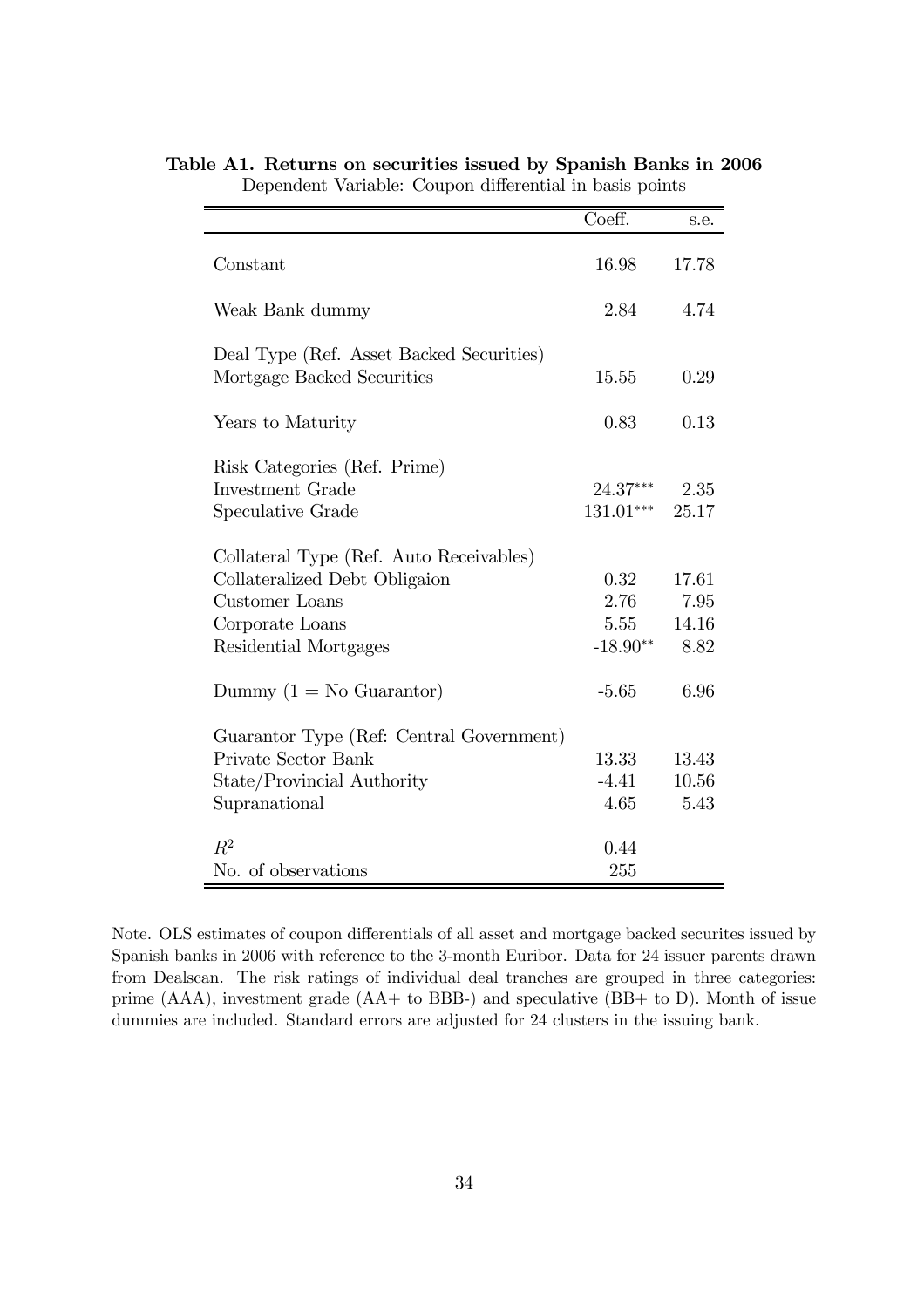|                           |         | Control  |                       |           |        | Treated |         |                 |           | 2-sample t-test |                 |
|---------------------------|---------|----------|-----------------------|-----------|--------|---------|---------|-----------------|-----------|-----------------|-----------------|
| Variable                  | Mean    | S. D.    | Min.                  | Max.      |        | Mean    | S. D.   | Min.            | Max.      | Diff.           | t               |
| Firms                     |         |          |                       |           |        |         |         |                 |           |                 |                 |
| No. of Firms              | 155,167 |          |                       |           |        | 60,860  |         |                 |           |                 |                 |
| Loans with weak banks     | 0.01    | 0.20     | 0.00                  |           | 0.06   | 0.25    | 0.17    | 0.06            | 0.99      |                 |                 |
| Share loans weak banks    | 0.10    | 0.25     | 0.00                  |           | 1.00   | 0.71    | 0.29    | < 0.01          | 1.00      | 0.61            | 438.06          |
| Employment                | 24.63   | 327.38   | 1.00                  | 64,141.00 |        | 18.73   | 134.94  | 1.00            | 17,624.00 | $-5.91$         | 4.31            |
| Firm Size (million euros) | 5.08    | 101.32   | < 0.01                | 17,843.33 |        | 3,01    | 22.80   | < 0.01          | 1,871.56  | $-2.07$         | 4.99            |
| Firm Age (years)          | 12.16   | 9.58     | 0.00                  |           | 138.00 | 11.01   | 8.37    | 0.00            | 136.00    | $-1.15$         | 25.89           |
| Own Funds                 | 0.33    | 0.24     | 0.00                  |           | 1.00   | 0.24    | 0.18    | 0.00            | 0.93      | $-0.10$         | 90.33           |
| Liquidity                 | 0.12    | 0.15     | 0.00                  |           | 1.00   | 0.09    | 0.12    | 0.00            | 1.00      | $-0.04$         | 52.28           |
| Return on Assets          | 0.06    | 0.11     | $-0.34$               |           | 0.63   | 0.05    | 0.09    | $-0.34$         | 0.63      | $-0.01$         | 27.52           |
| Temporary Employment      | 0.21    | 0.26     | 0.00                  |           | 1.00   | 0.24    | 0.27    | 0.00            | 1.00      | 0.03            | 19.85           |
| Bank Debt                 | 0.32    | 0.27     | 0.00                  |           | 1.00   | 0.50    | 0.23    | 0.06            | 1.00      | 0.19            | 150.75          |
| Short-Term Bank Debt      | 0.48    | 0.41     | 0.00                  |           | 1.00   | 0.44    | 0.37    | 0.00            | 1.00      | $-0.04$         | 18.99           |
| Long-Term Bank Debt       | 0.22    | $0.36\,$ | 0.00                  |           | 1.00   | 0.31    | 0.37    | 0.00            | 1.00      | 0.09            | 51.83           |
| Uncollateralized Loans    | 0.81    | 0.34     | 0.00                  |           | 1.00   | 0.72    | 0.36    | 0.00            | 1.00      | $-0.09$         | 55.65           |
| Credit Line               | 0.68    | 0.47     | 0.00                  |           | 1.00   | 0.70    | 0.46    | 0.00            | 1.00      | 0.02            | 8.87            |
| Banking Relationships     | 1.94    | 1.55     | 1.00                  |           | 61.00  | 2.98    | 2.69    | 1.00            | 59.00     | 1.03            | 111.37          |
| Current Defaults          | 0.00    | 0.06     | 0.00                  |           | 1.00   | 0.01    | 0.08    | 0.00            | 1.00      | 0.00            | 10.30           |
| Past Defaults             | 0.02    | 0.13     | 0.00                  |           | 1.00   | 0.03    | 0.17    | 0.00            | 1.00      | 0.01            | 17.56           |
| Loan Applications         | 0.55    | 0.50     | 0.00                  |           | 1.00   | 0.69    | 0.46    | 0.00            | 1.00      | 0.14            | 58.00           |
| All Applications Accepted | 0.22    | 0.42     | 0.00                  |           | 1.00   | 0.26    | 0.44    | 0.00            | 1.00      | 0.04            | 17.94           |
|                           |         |          | Control               |           |        |         | Treated |                 |           |                 | 2-sample t-test |
| Variable                  |         | Mean     | $\operatorname{S.D.}$ | Min.      | Max.   | Mean    | S.D.    | Min.            | Max.      | Diff.           | t               |
| <b>Banks</b>              |         |          |                       |           |        |         |         |                 |           |                 |                 |
| Bank Size (billion eur)   |         | 121,54   | 111.82                | 0.01      | 300.19 | 61.91   | 77.38   | 0.02            | 300.19    | $-59.63$        | 120.71          |
| Own Funds                 |         | $0\,.05$ | 0.02                  | 0.00      | 0.71   | 0.05    |         | 0.02<br>0.00    | 0.71      | $-0.01$         | 79.58           |
| Liquidity                 |         | 0.13     | 0.06                  | 0.00      | 0.94   | 0.13    |         | 0.06<br>0.00    | 0.91      | $-0.02$         | 69.10           |
| Return on Assets          |         | 0.01     | 0.00                  | $-0.04$   | 0.05   | 0.01    |         | $-0.04$<br>0.00 | 0.05      | 0.00            | 100.02          |
| Non-performing Loans      |         | 0.01     | 0.01                  | 0.00      | 0.42   | 0.01    |         | 0.01<br>0.00    | 0.42      | 0.00            | 29.75           |
| Loans to Firms            |         | 0.55     | 0.10                  | 0.02      | 1.00   | 0.55    |         | 0.02<br>0.10    | 1.00      | $-0.02$         | 31.46           |
| Mortgages                 |         | 0.38     | 0.10                  | 0.00      | 0.86   | 0.38    |         | 0.10<br>0.00    | 0.86      | 0.03            | 51.06           |

Table A2. Descriptive statistics of the main sample of firms (2006)

Notes. Variables are ratios unless otherwise indicated. Loans with weak banks are divided by asset value. Share of loans with weak banks in bank credit. Firm and Bank Size are measured as log(Total Assets), with Total Assets in euros.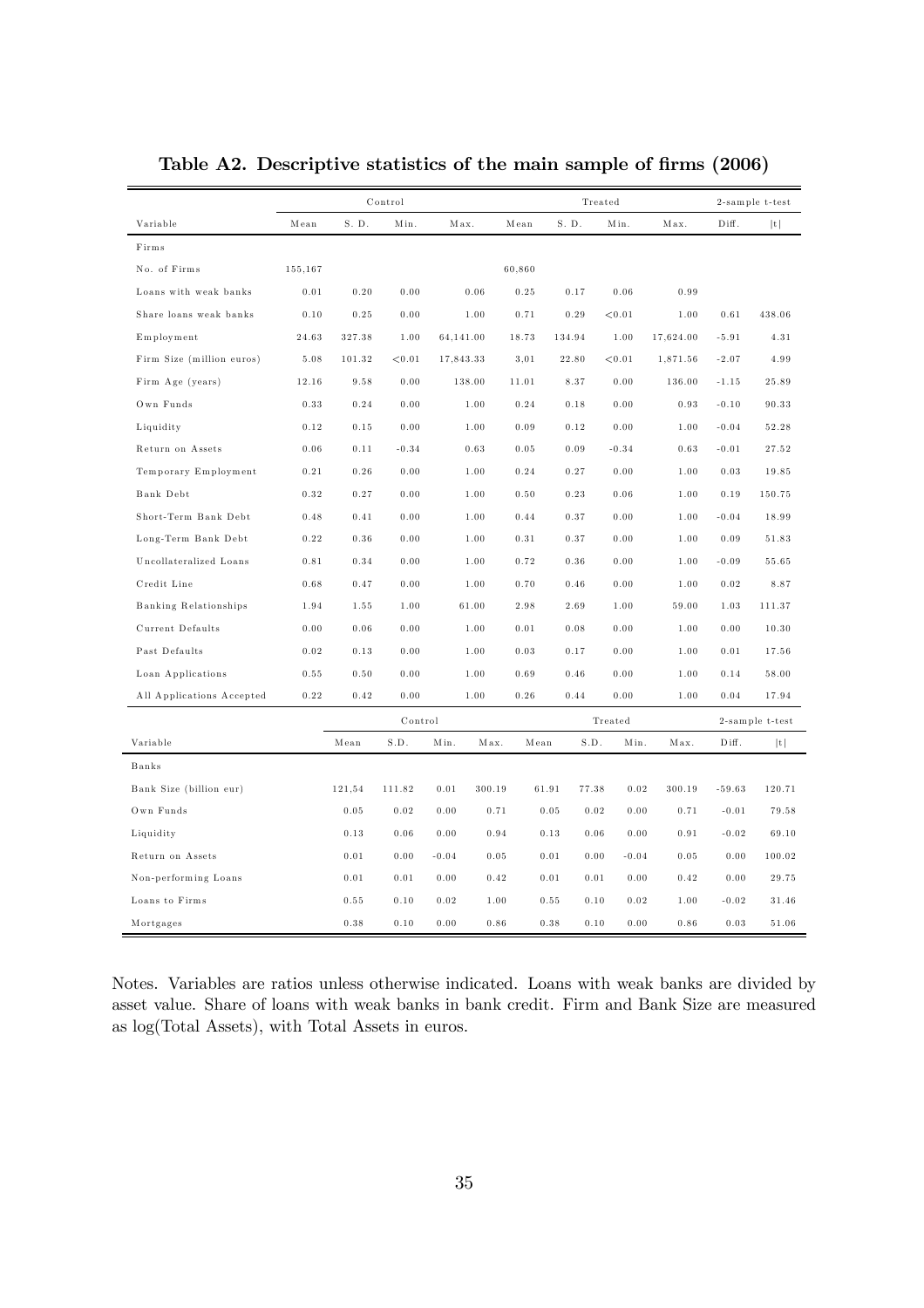#### Table A3. The employment effect of weak-bank attachment Estimates for control variables (Table 2, col. 3) Difference in Differences

|                               | $\overline{\text{Coeff.}}$ | s.e.   |
|-------------------------------|----------------------------|--------|
|                               |                            |        |
| Firm Size                     | $0.442^{\degree}$          | 0.008  |
| Firm Age                      | $0.022$ <sup>**</sup>      | 0.001  |
| Firm Age squared              | $0.000$ <sup>**</sup>      | 0.000  |
|                               |                            |        |
| Own Funds                     | $-0.131$ <sup>**</sup>     | 0.018  |
| Liquidity                     | 0.263                      | 0.023  |
| Return on Assets              | $0.527$ **                 | 0.027  |
| Temporary Employment          | $0.476***$                 | 0.016  |
|                               |                            |        |
| <b>Bank Debt</b>              | $-0.197$ <sup>**</sup>     | 0.015  |
| Short-Term Bank Debt          | $-0.122$ <sup>**</sup>     | 0.012  |
| Long-Term Bank Debt           | $-0.083$ **                | 0.020  |
| Uncollateralized Loans        | $0.278***$                 | 0.014  |
| Credit Line                   | $0.068***$                 | 0.007  |
|                               |                            |        |
| Banking Relationships         | $0.051***$                 | 0.005  |
| Banking Relationships Squared | $-0.001$ <sup>*</sup>      | 0.000  |
|                               |                            |        |
| Current Defaults              | $-0.296$ <sup>**</sup>     | 0.022  |
| Past Defaults                 | $-0.125$ **                | 0.016  |
| Loan Applications             | $-0.019***$                | 0.006  |
| All Applications Accepted     | 0.004                      | 0.004  |
|                               |                            |        |
| Post                          | 0.018                      | 3.931  |
| $WB_i$                        | 0.009                      | 0.014  |
| $Post \times WB_i$            | $-0.062$ **                | 0.009  |
| Constant                      | $-3.580$                   | 35.360 |

Dependent variable:  $log(1+Emplogment_{it})$ 

Note. OLS estimates using observations for two years: 2006 and 2010. Firm controls (see Appendix 1 for definitions): Firm Size, Firm Age, Firm Age Squared, Own Funds, Liquidity, Return on Assets, Temporary Employment, Bank Debt, Short-Term Bank Debt, Long-Term Bank Debt, Uncollateralized Loans, Credit Line, Banking Relationships, Banking Relationships Squared, Current Defaults, Past Defaults, Loan Applications, All Applications Accepted. Robust standard errors are corrected for clustering at the firm and main bank level and are reported between parentheses in the second line. Symbols:  $p<0.01 = **$ ,  $p<0.05 = *$ .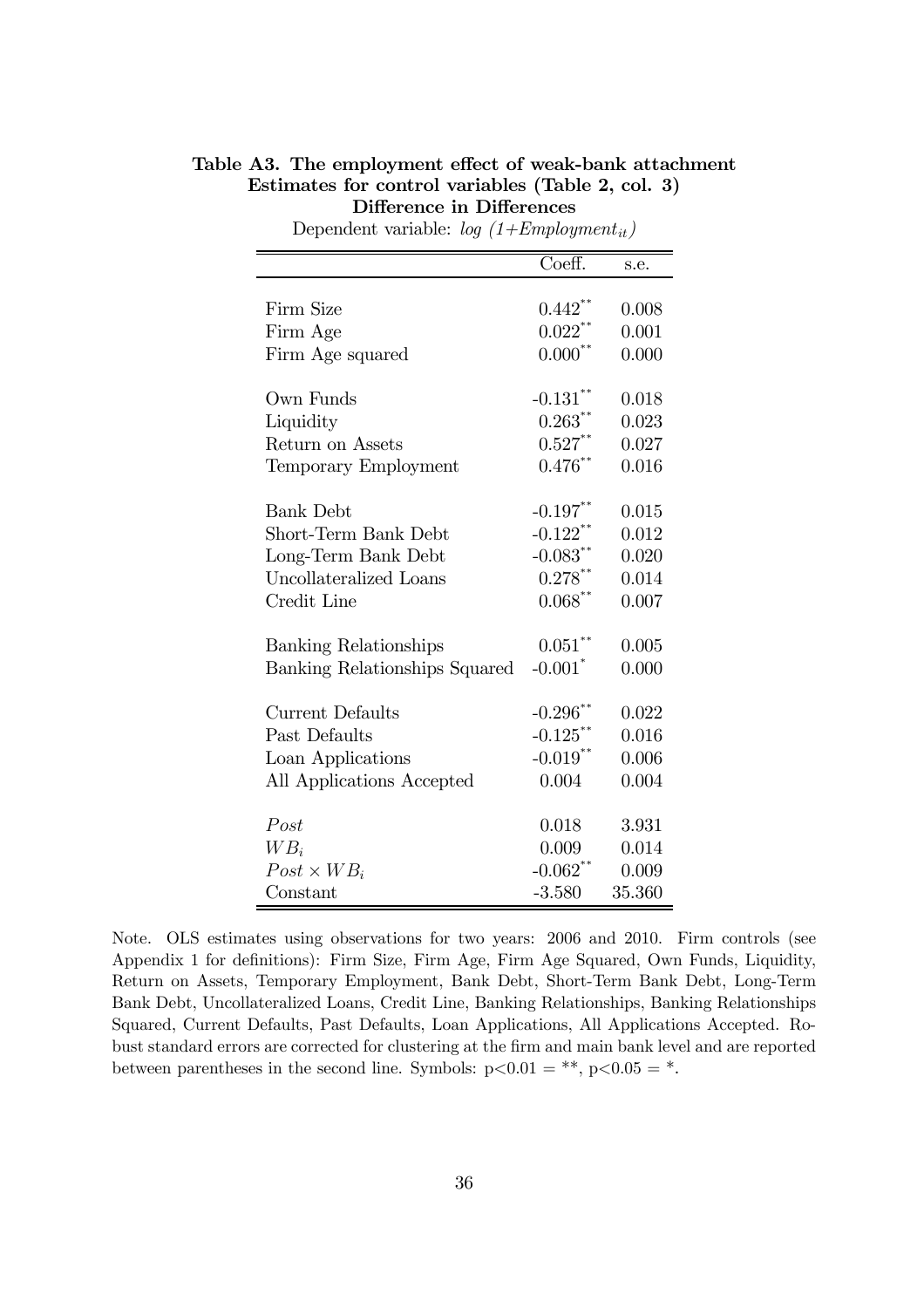### References

- [1] Almeida, H., M. Campello, B. Laranjeira, and S. Weisbenner (2012), "Corporate Debt Maturity and the Real Effects of the 2007 Credit Crisis", Critical Finance Review 1, 3-58.
- [2] Benmelech, E., N. K. Bergman, and A. Seru et al. (2011), "Financing Labor", NBER Working Paper 17144.
- [3] Bernanke, B. S. and M. Gertler, "Agency Costs, Net Worth, and Business Fluctuations", American Economic Review 79, 14-31.
- [4] Bernanke, B. S. and M. Gertler (1995), "Inside the Black Box: The Credit Channel of Monetary Transmission", Journal of Economic Perspectives 9, 27-48.
- [5] Bernanke, B. S., M. Gertler and S. Gilchrist (1996), "The Financial Accelerator and the Flight to Quality", Review of Economics and Statistics 78, 1-15.
- [6] Boeri, T., P. Garibaldi, and E. Moen (2013), "Labor and Finance: Mortensen and Pissarides meet Holmstrom and Tirole", mimeo.
- [7] Caggese, A. and V. Cuñat (2008), "Financing Constraints and Fixed-Term Employment Contracts", Economic Journal 118, 2013-2046.
- [8] Chava, S. and A. Purnanandam (2011), "The Effect of Banking Crisis on Bankdependent Borrowers", Journal of Financial Economics 99, 116-135.
- [9] Chodorow-Reich, G. (2013), "The Employment Effects of Credit Market Disruptions: Firm-level Evidence from the 2008-09 Financial Crisis", mimeo, Harvard University.
- [10] Cuñat, V. and L. Garicano, "Did Good Cajas Extend Bad Loans? Governance, Human Capital and Loan Portfolios", mimeo, London School of Economics.
- [11] European Central Bank (2010), EU Banking Structures, Frankfurt.
- [12] Frazzoni, S., M. L. Mancusi, Z. Rotondi, M. Sobrero, and A. Vezzulli (2012), "Relationships with Banks and Access to Credit for Innovation and Internationalization of SME", mimeo.
- [13] Freixas, X. (2005), "Deconstructing Relationship Banking", Investigaciones Económicas 29, 3-31.
- [14] Garicano, L. and C. Steinwender (2013), "Survive Another Day: Does Uncertain Financing Affect the Composition of Investment?", mimeo, London School of Economics.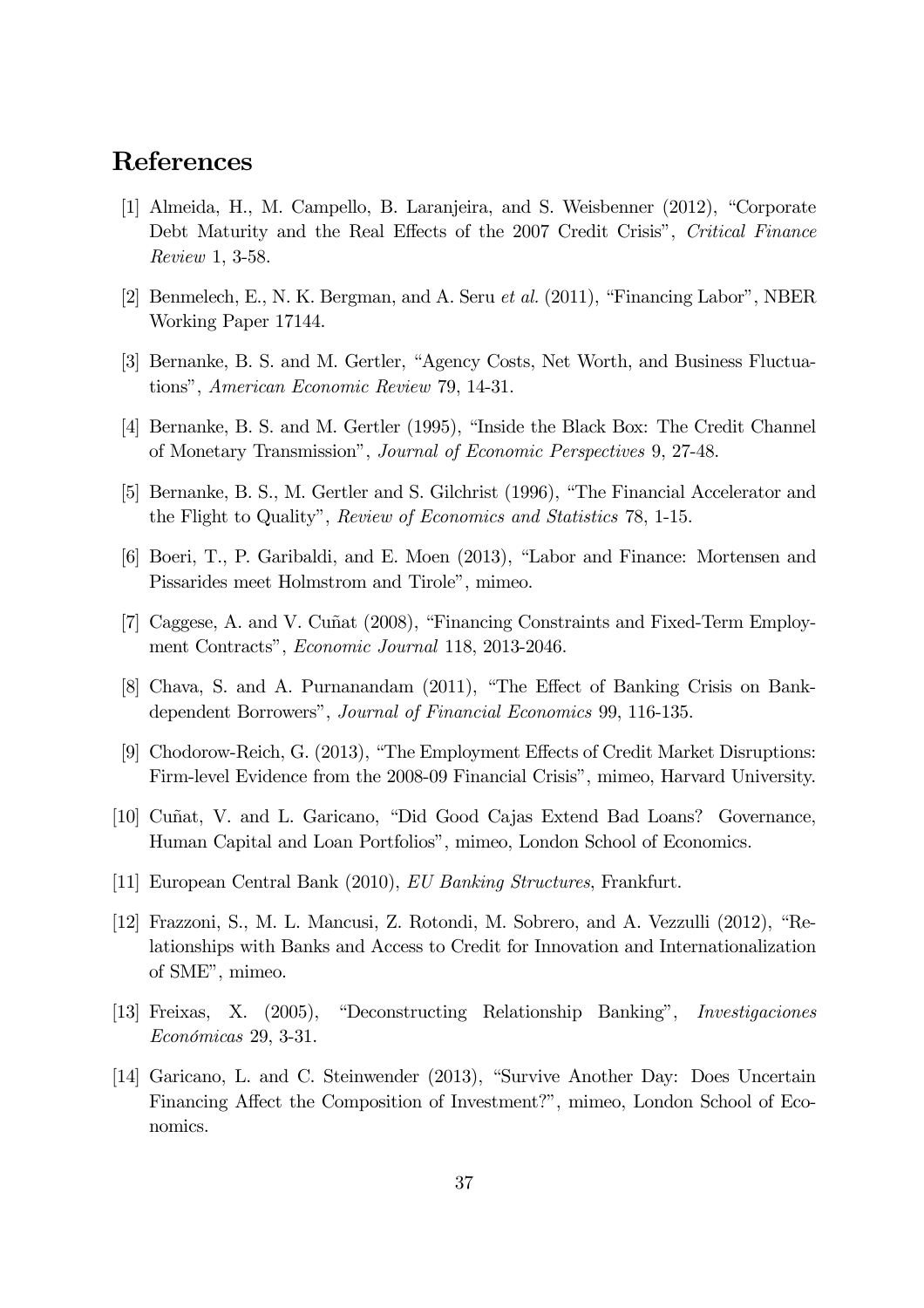- [15] Greenstone, M. and A. Mas (2012), "Do Credit Market Shocks Affect the Real Economy? Quasi-Experimental Evidence from the Great Recession and 'Normal' Economic Times", mimeo, Princeton University.
- [16] Iacus, S. M., G. King, and G. Porro (2011), "Multivariate Matching Methods That Are Monotonic Imbalance Bounding", Journal of the American Statistical Association 106, 345-361.
- [17] Jiménez, G., S. Ongena, J. L. Peydró, and J. Saurina (2013), "Hazardous Times for Monetary Policy: What Do Twenty-Three Million Bank Loans Say about the Effects of Monetary Policy on Credit Risk-Taking?", Econometrica (forthcoming).
- [18] Jiménez, G., S. Ongena, J. L. Peydró, and J. Saurina (2012a), "Credit Supply and Monetary Policy: Identifying the Bank Balance-Sheet Channel with Loan Applications", American Economic Review 102, 2301-2326.
- [19] Jiménez, G., S. Ongena, J. L. Peydró, and J. Saurina (2012b), "Macroprudencial Policy, Countercyclical Capital Buffers and Credit Supply: Evidence form the Spanish Dynamic Provisioning Experiments", European Banking Center Discussion Paper 2012-011.
- [20] Kiyotaki, N. and J. Moore, "Credit Cycles" (1997), Journal of Political Economy 105, 211-248.
- [21] Nickell, S. and D. Nicolitsas (1999), "How Does Financial Pressure Affect Firms?", European Economic Review 43, 1435-1456.
- [22] Pagano, M. and G. Pica (2012), "Finance and Employment", Economic Policy 69, 5-55.
- [23] Sharpe, S. (1990), "Asymmetric Information, Bank Lending and Implicit Contracts: A Stylized Model of Customer Relationships", Journal of Finance 45, 1069-1087.
- [24] Sharpe, S. (1994), "Financial Market Imperfections, Firm Leverage, and the Cyclicality of Employment", American Economic Review 84, 1060-1074.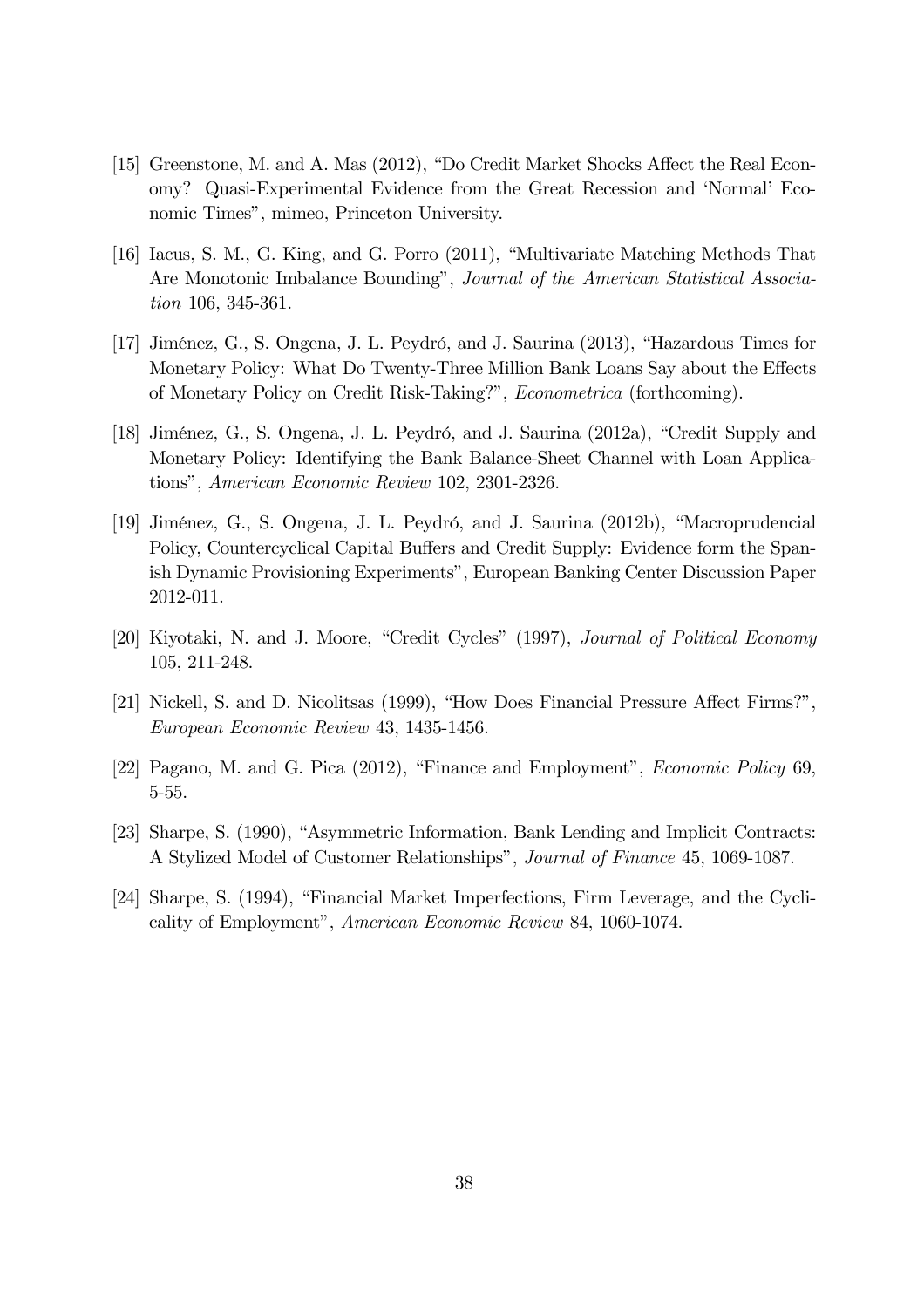|                                               | Weak    | Healthy |
|-----------------------------------------------|---------|---------|
|                                               | banks   | banks   |
|                                               |         |         |
| A. Share of loans to the real estate industry |         |         |
| in loans to non-financial firms (2006)        |         |         |
| Mean                                          | 63.8    | 33.5    |
| Standard deviation                            | 10.1    | 23.1    |
| Median                                        | 64.3    | 32.3    |
| 1st decile                                    | 50.6    | 2.9     |
| 9th decile                                    | 76.8    | 64.9    |
| B. Change in new loans to non-financial firms |         |         |
| $(2006 - 2010)$                               |         |         |
| Mean                                          | $-45.8$ | 4.7     |
| Standard deviation                            | 17.8    | 195.5   |
| Median                                        | -47.7   | $-41.8$ |
| 1st decile                                    | $-63.8$ | $-81.3$ |
|                                               | $-17.4$ |         |

Table 1. Heterogeneity across banks in exposure to the real estate industry and in change in credit (%)

Notes. There are 201 healthy and 33 weak banks. Panel B reports values for 10 weak banks, which result from consolidation of the 33 banks existing in 2006. Source: Own computations on banks balance sheet data from Bank of Spain.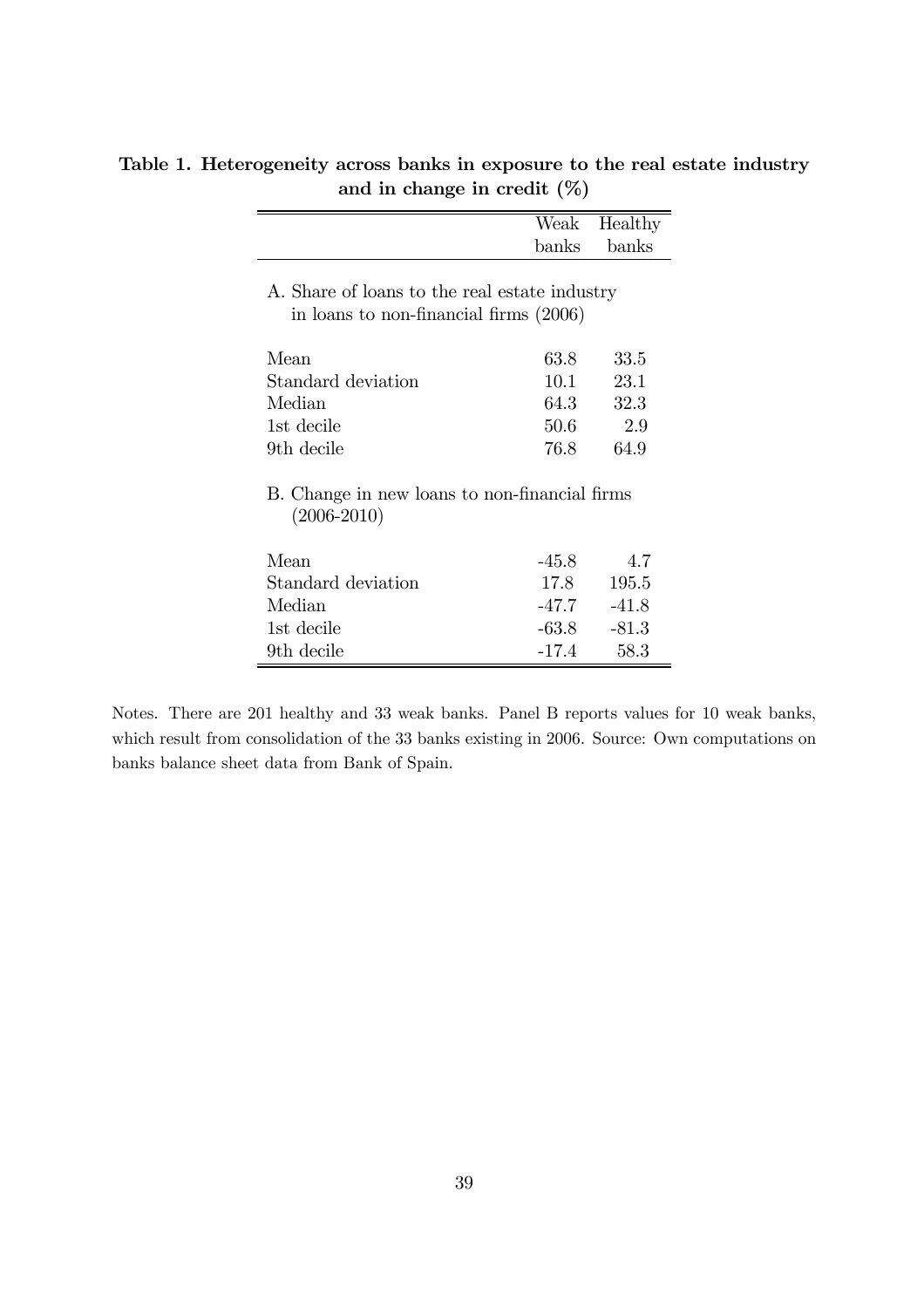|                                             | (1)                    | $\left( 2\right)$      | $\left( 3\right)$      |
|---------------------------------------------|------------------------|------------------------|------------------------|
|                                             |                        |                        | <b>Baseline</b>        |
| $Post \times WB_i$                          | $-0.085$ **<br>(0.013) | $-0.074$ **<br>(0.013) | $-0.062$ **<br>(0.009) |
| Province and Industry Dummies               | yes                    | yes                    | yes                    |
| Firm Controls                               | $\mathbf{n}$           | yes                    | yes                    |
| Main Bank Dummies                           | $\mathbf{n}$           | $\mathbf{n}$           | yes                    |
| $Post \times$ Province and Industry Dummies | $\mathbf{n}$           | $\mathbf{n}$           | yes                    |
| $R^2$                                       | 0.009                  | 0.489                  | 0.494                  |
| No. of firms                                | 217,025                | 217,025                | 217,025                |
| No. of observations                         | 387,482                | 387,482                | 387,482                |

#### Table 2. The employment effect of weak-bank attachment Difference in Differences

Dependent variable:  $log(1+Emplogment_{it})$ 

Note. OLS estimates using observations for two years: 2006 and 2010. Firm controls (see Appendix 1 for definitions): Firm Size, Firm Age, Firm Age Squared, Own Funds, Liquidity, Return on Assets, Temporary Employment, Bank Debt, Short-Term Bank Debt, Long-Term Bank Debt, Uncollateralized Loans, Credit Line, Banking Relationships, Banking Relationships Squared, Current Defaults, Past Defaults, Loan Applications, All Applications Accepted. Robust standard errors are corrected for clustering at the firm and main bank level and are reported between parentheses in the second line. Symbols:  $p<0.01 = **$ ,  $p<0.05 = *$ .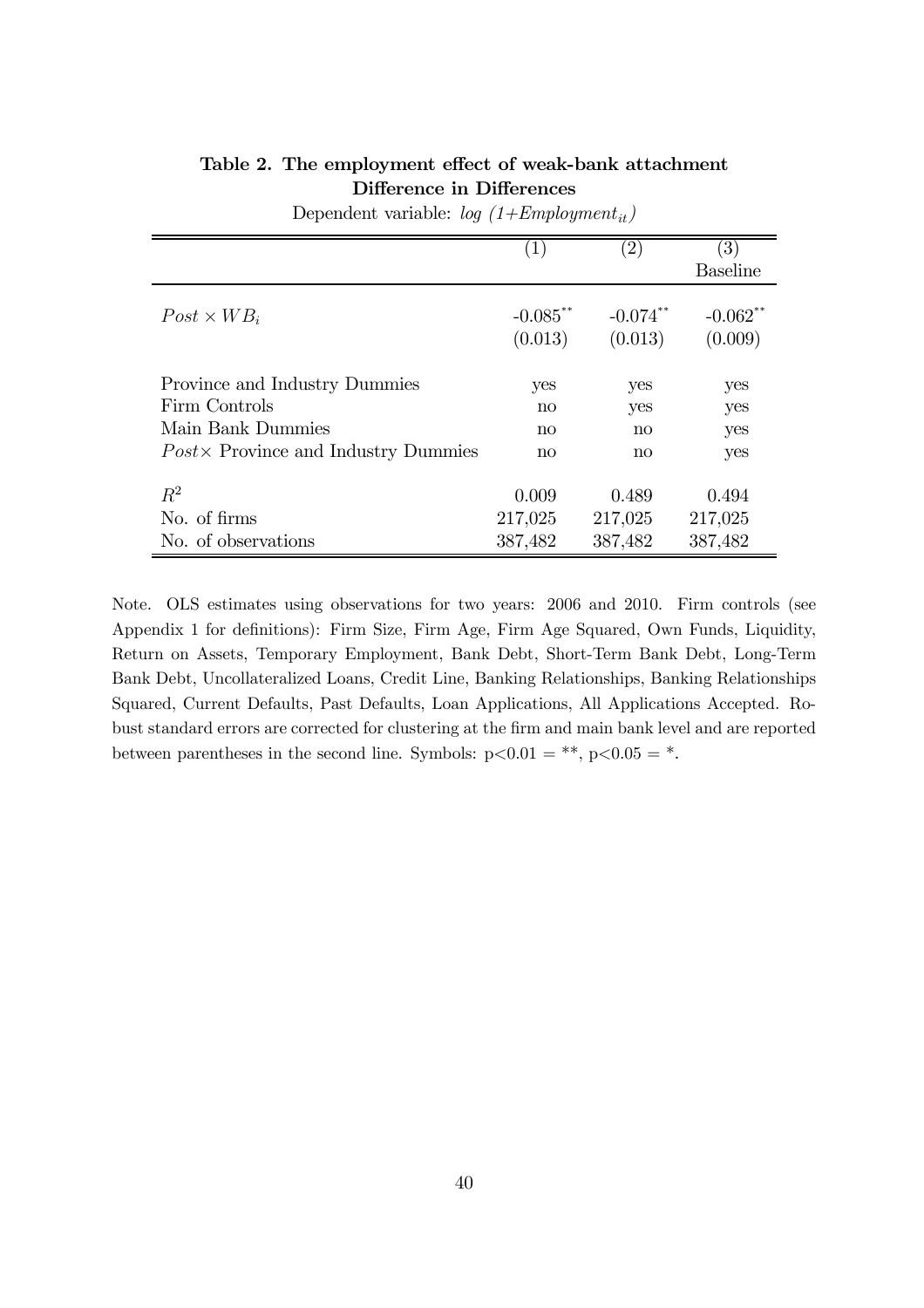|                     | Placebo             |                  |                     | Post year              |                        |
|---------------------|---------------------|------------------|---------------------|------------------------|------------------------|
|                     | 2002                | 2007             | 2008                | 2009                   | 2010                   |
| $Post \times WB_i$  | $-0.001$<br>(0.001) | 0.005<br>(0.003) | $-0.006$<br>(0.005) | $-0.031***$<br>(0.007) | $-0.062$ **<br>(0.010) |
| $R^2$               | 0.003               | 0.553            | 0.534               | 0.513                  | 0.494                  |
| No. of firms        | 101,515             | 216,895          | 217,035             | 217,078                | 217,025                |
| No. of observations | 191,948             | 411,345          | 398,819             | 400,573                | 387,482                |

Table 3. Yearly estimates of the employment effect of weak-bank attachment Difference in Differences

Dependent variable:  $log(1+Emplogment_{it})$ 

Note. OLS estimates using observations for two years: 2006 and, as *Post* year, subsequently, 2007 to 2010. All specifications include Industry and Province Dummies, their interaction with Post, and Main Bank Dummies. Firm controls (see Appendix 1 for definitions): Firm Size, Firm Age, Firm Age Squared, Own Funds, Liquidity, Return on Assets, Temporary Employment, Bank Debt, Short-Term Bank Debt, Long-Term Bank Debt, Uncollateralized Loans, Credit Line, Banking Relationships, Banking Relationships Squared, Current Defaults, Past Defaults, Loan Applications, All Applications Accepted. Robust standard errors corrected for clustering at firm and main bank level are reported between parentheses. Symbols:  $p<0.01 = **$ ,  $p<0.05$  $=$   $*$ .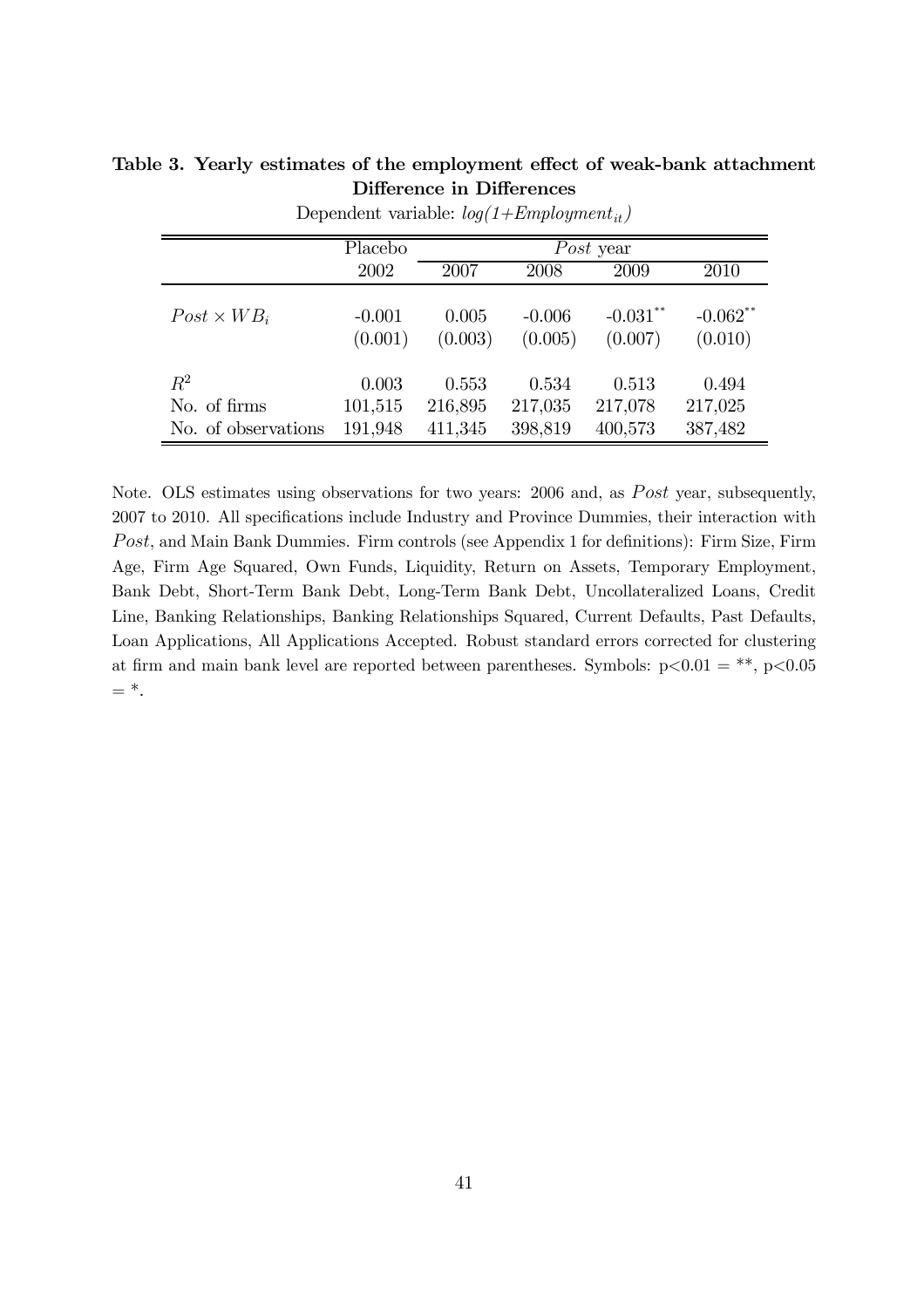#### Table 4. The employment effect of weak-bank attachment. Robustness checks

Difference in Differences

|                       |                        | A. Timing of controls  |                        |                                   |
|-----------------------|------------------------|------------------------|------------------------|-----------------------------------|
|                       | 1)                     | $\left( 2\right)$      | $\left(3\right)$       | 4)                                |
|                       |                        | Firms                  |                        | <b>Banks</b>                      |
|                       | 2002                   | 2005                   | 2000                   | 2002                              |
| $Post \times WB_i$    | $-0.059$ **<br>(0.010) | $-0.061$ **<br>(0.009) | $-0.035$ **<br>(0.006) | $-0.049$ <sup>**</sup><br>(0.007) |
| $R^2$<br>No. of firms | 0.488<br>106,122       | 0.500<br>150,690       | 0.526<br>99,869        | 0.517<br>136,280                  |
| No. of observations   | 192,765                | 271,540                | 181,751                | 246,362                           |

Dependent variable:  $log(1+Emplogment_{it})$ 

| B. Treatment variable and sample composition |                             |                             |                             |                                   |  |  |  |
|----------------------------------------------|-----------------------------|-----------------------------|-----------------------------|-----------------------------------|--|--|--|
|                                              | $\left(5\right)$            | (6)                         |                             | $\left(8\right)$                  |  |  |  |
|                                              |                             | Treatment variable          |                             | Surviving                         |  |  |  |
|                                              | $%$ loans                   | firms                       |                             |                                   |  |  |  |
|                                              | to REI                      | loans                       | loans                       | sample                            |  |  |  |
| $Post \times WB_i$                           | $-0.062$ **<br>(0.008)      | $-0.057$ **<br>(0.008)      | $-0.054$ **<br>(0.009)      | $-0.013$ <sup>**</sup><br>(0.004) |  |  |  |
| $R^2$<br>No. of firms<br>No. of observations | 0.494<br>217,025<br>387,482 | 0.494<br>217,025<br>387,482 | 0.494<br>217,025<br>387,482 | 0.546<br>199,691<br>353,060       |  |  |  |

Note. OLS estimates using observations for two years: 2006 and 2010. Cols. (1)-(4) report results for deeper lags for firm controls and main bank. Cols. (5)-(7) change Weak Bank definitions, respectively, to a bank with a high share of real estate loans, to credit committed ratio, and to weak bank loans (numerator only). Col. (8) changes the sample to surviving firms. All specifications include Industry and Province Dummies, their interaction with  $Post$ , and Main Bank Dummies. Firm controls (see Appendix 1 for definitions): Firm Size, Firm Age, Firm Age Squared, Own Funds, Liquidity, Return on Assets, Temporary Employment, Bank Debt, Short-Term Bank Debt, Long-Term Bank Debt, Uncollateralized Loans, Credit Line, Banking Relationships, Banking Relationships Squared, Current Defaults, Past Defaults, Loan Applications, All Applications Accepted. Robust standard errors corrected for clustering at firm and main bank level in parentheses. Symbols:  $p<0.01 = **$ ,  $p<0.05 = *$ .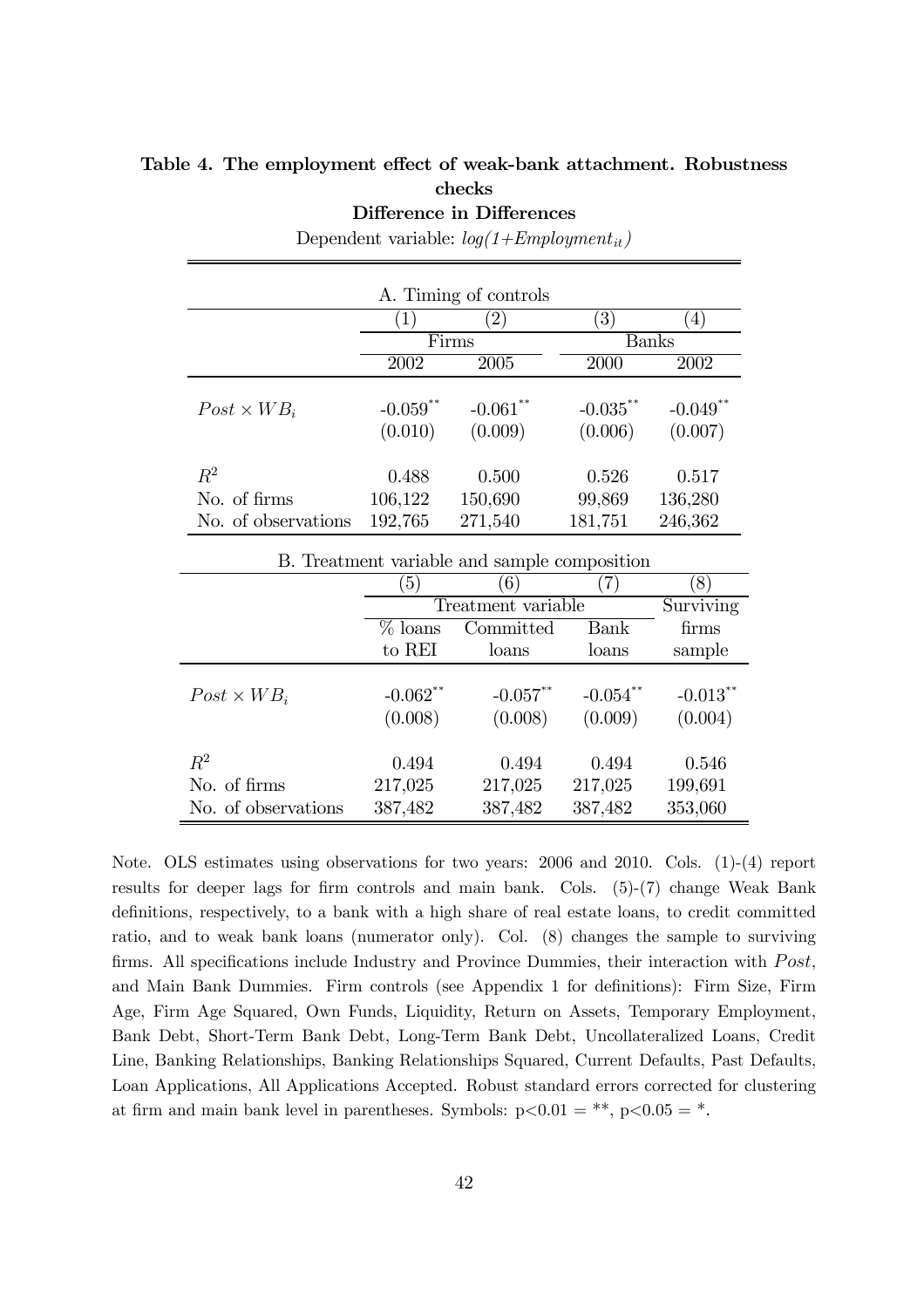| $Post \times WB_i \times$ Agriculture, Farming, and Fishing      | $-0.021$                         |
|------------------------------------------------------------------|----------------------------------|
| $Post \times WB_i \times$ Mining                                 | (0.021)<br>0.144                 |
| $Post \times WB_i \times$ Manufacturing                          | (0.096)<br>$-0.084$ **           |
| $Post \times WB_i \times$ Electricity, Gas, and Water            | (0.015)<br>$-0.076$              |
| $Post \times WB_i \times Trade$                                  | (0.043)<br>$-0.061$ **           |
|                                                                  | (0.010)<br>$-0.043$ <sup>*</sup> |
| $Post \times WB_i \times$ Hotels and Catering                    | (0.019)                          |
| $Post \times WB_i \times$ Transport, Storage, and Communications | $-0.046$ **<br>(0.012)           |
| $Post \times WB_i \times$ Machinery Renting, Computing, and R&D  | $-0.068$ **<br>(0.015)           |
| $Post \times WB_i \times Other$                                  | $-0.037$<br>(0.020)              |
| $R^2$                                                            | 0.494                            |
| No. of firms                                                     | 217,025                          |
| No. of observations                                              | 387,482                          |

Table 5. The employment effects of weak-bank attachment by industry Difference in Differences

Dependent variable:  $log(1+Emplogment_{it})$ 

Note. OLS estimates using observations for two years: 2006 and 2010. All specifications include Industry and Province Dummies, their interaction with  $Post$ , and Main Bank Dummies. Firm controls (see Appendix 1 for definitions): Firm Size, Firm Age, Firm Age Squared, Own Funds, Liquidity, Return on Assets, Temporary Employment, Bank Debt, Short-Term Bank Debt, Long-Term Bank Debt, Uncollateralized Loans, Credit Line, Banking Relationships, Banking Relationships Squared, Current Defaults, Past Defaults, Loan Applications, All Applications Accepted. Robust standard errors are corrected for clustering at firm and main bank level. Symbols:  $p<0.01 = **$ ,  $p<0.05 = *$ .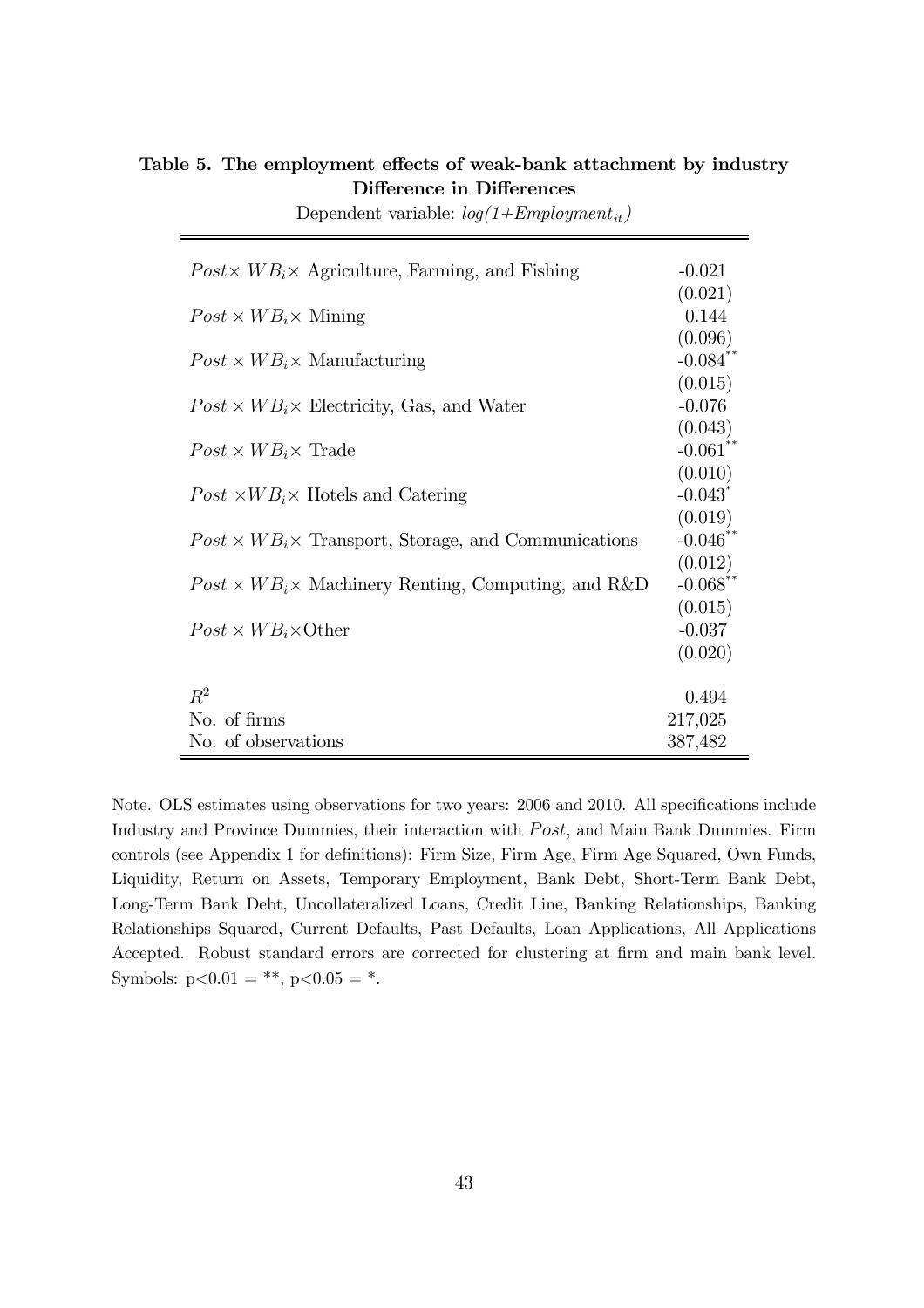|                                       | (1)         | (2)         | (3)         | (4)         | (5)               | (6)                   |
|---------------------------------------|-------------|-------------|-------------|-------------|-------------------|-----------------------|
|                                       |             |             |             |             |                   |                       |
| $Post \times WB_i$                    | $-0.043$ ** | $-0.058$ ** | $-0.029$ ** | $-0.072$ ** | $-0.010$          | 0.093                 |
|                                       | (0.007)     | (0.009)     | (0.006)     | (0.009)     | (0.033)           | (0.034)               |
| Post                                  | $-0.066$ ** |             |             |             |                   | $-0.060$              |
| $\times$ Rejected applics.            | (0.004)     |             |             |             |                   | (0.005)               |
| $Post \times WB_i$                    | $-0.032$ ** |             |             |             |                   | $-0.013$              |
| $\times$ Rejected applics.            | (0.010)     |             |             |             |                   | (0.010)               |
| $Post \times \text{Defaults}_i$       |             | $-0.247$ ** |             |             |                   | $-0.227$ **           |
|                                       |             | (0.026)     |             |             |                   | (0.028)               |
| $Post \times WB_i$                    |             | $-0.033$    |             |             |                   | $-0.006$              |
| $\times$ Defaults <sub>i</sub>        |             | (0.022)     |             |             |                   | (0.027)               |
| Post                                  |             |             | $-0.077$ ** |             |                   | $-0.074$ <sup>*</sup> |
| $\times$ Short-term debt <sub>i</sub> |             |             | (0.007)     |             |                   | (0.009)               |
| $Post \times WB_i$                    |             |             | $-0.080$ ** |             |                   | $-0.071$ **           |
| $\times$ Short-term debt <sub>i</sub> |             |             | (0.012)     |             |                   | (0.013)               |
| $Post \times Small$ firm $_i$         |             |             |             | 0.045       |                   | 0.010                 |
|                                       |             |             |             | (0.013)     |                   | (0.015)               |
| $Post \times WB_i$                    |             |             |             | $-0.055$    |                   | $-0.120$              |
| $\times$ Small firm <sub>i</sub>      |             |             |             | (0.033)     |                   | (0.033)               |
| Post                                  |             |             |             |             | $0.041^{\degree}$ | $0.030$ <sup>**</sup> |
| $\times$ Single bank <sub>i</sub>     |             |             |             |             | (0.004)           | (0.004)               |
| $Post \times WB_i \times$             |             |             |             |             | $0.056$ **        | $0.029$ **            |
| Single bank <sub>i</sub>              |             |             |             |             | (0.010)           | (0.010)               |
| $R^2$                                 |             |             |             |             |                   |                       |
|                                       | 0.494       | 0.494       | 0.494       | 0.492       | 0.506             | 0.396                 |
| No. of firms                          | 217,025     | 217,025     | 217,025     | 217,025     | 217,025           | 217,025               |
| No. of observations                   | 387,482     | 387,482     | 387,482     | 387,482     | 387,482           | 387,482               |

Table 6. The employment effect of weak-bank attachment Triple Differences with indicators of financial vulnerability Dependent variable:  $log(1+Emplogment_{it})$ 

Note. OLS estimates using observations for two years: 2006 and 2010. All specifications include Industry and Province Dummies, their interaction with  $Post<sub>t</sub>$ , and Main Bank Dummies. Firm controls (see Appendix 1 for definitions): Firm Size, Firm Age, Firm Age Squared, Own Funds, Liquidity, Return on Assets, Temporary Employment, Bank Debt, Short-Term Bank Debt, Long-Term Bank Debt, Uncollateralized Loans, Credit Line, Banking Relationships, Banking Relationships Squared, Current Defaults, Past Defaults, Loan Applications, All Applications Accepted. Robust standard errors corrected for clustering at firm and main bank level in parentheses. Symbols:  $p<0.01 = **$ ,  $p<0.05 = *$ .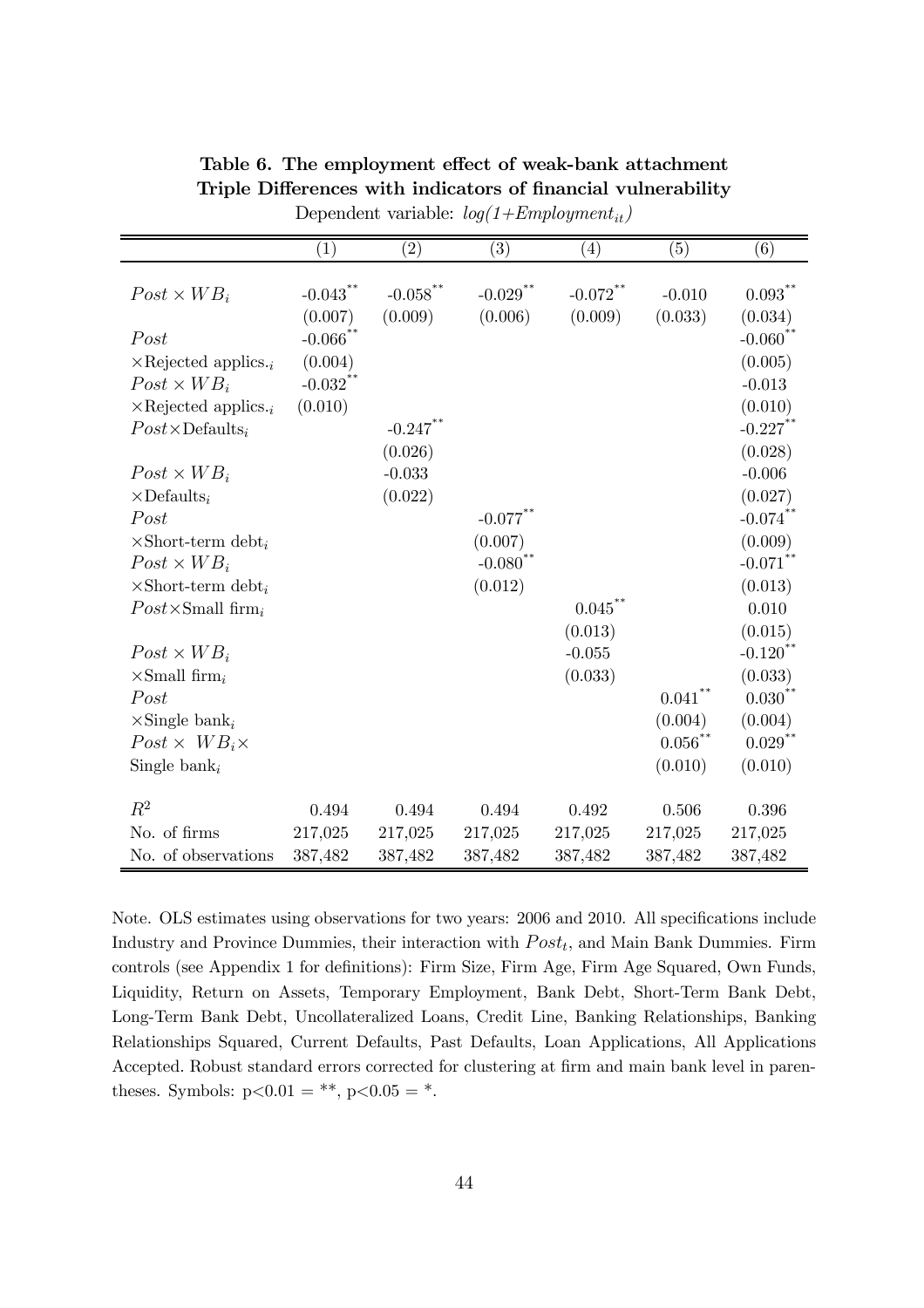| Share of loans with the bank <sub>ij</sub><br>Share of loans with the bank <sub>ij</sub> $\times WB_i$ | $-0.057$<br>(0.056)<br>$0.338***$<br>(0.096) |
|--------------------------------------------------------------------------------------------------------|----------------------------------------------|
| $R^2$                                                                                                  | 0.207                                        |
| No of firms                                                                                            | 509,800                                      |
| No. of observations                                                                                    | 3,753,140                                    |

Table 7. Credit and the strength of single-bank dependence Dependent variable:  $\Delta log(1+Credit_{ijt})$ 

Note. OLS estimates using observations for all yearly firm-bank pairs for 2007 to 2010. Due to the large sample size, only a random sample of 10% of the observations is used. The specification includes Firm and Bank-Year fixed effects. Symbols:  $p<0.01 = **$ ,  $p<0.05 = *$ .

Table 8. The effect of weak-bank attachment on loan application acceptance Dependent variable: Loan requested and granted $_{ijt}$ 

|                                | $\perp$  | $2^{\circ}$           | $\left(3\right)$ | $\left( 4\right)$ |
|--------------------------------|----------|-----------------------|------------------|-------------------|
| Threshold:                     | $>70\%$  | $>80\%$               | $> 90\%$         | 100\%             |
| Loan share with weak banks in  | $-0.005$ | $-0.009$ <sup>*</sup> | $-0.009$         | $-0.008$          |
| 2002-2006 above the threshold, | (0.004)  | (0.004)               | (0.005)          | (0.005)           |
| $R^2$                          | 0.010    | 0.010                 | 0.010            | 0.010             |
| No. of firms                   | 109,172  | 109,172               | 109,172          | 109,172           |
| No. of observations            | 240,179  | 240,179               | 240,179          | 240,179           |

Note. OLS estimates for monthly observations for 2008:1-2010:12. All specifications include Industry and Province Dummies, and Bank-time Dummies. Firm controls (see Appendix 1 for definitions): Firm Size, Firm Age, Firm Age Squared, Own Funds, Liquidity, Return on Assets and Past Defaults. Robust standard errors corrected for clustering at firm and bank level in parentheses. Symbols:  $p < 0.01 = **$ ,  $p < 0.05 = *$ .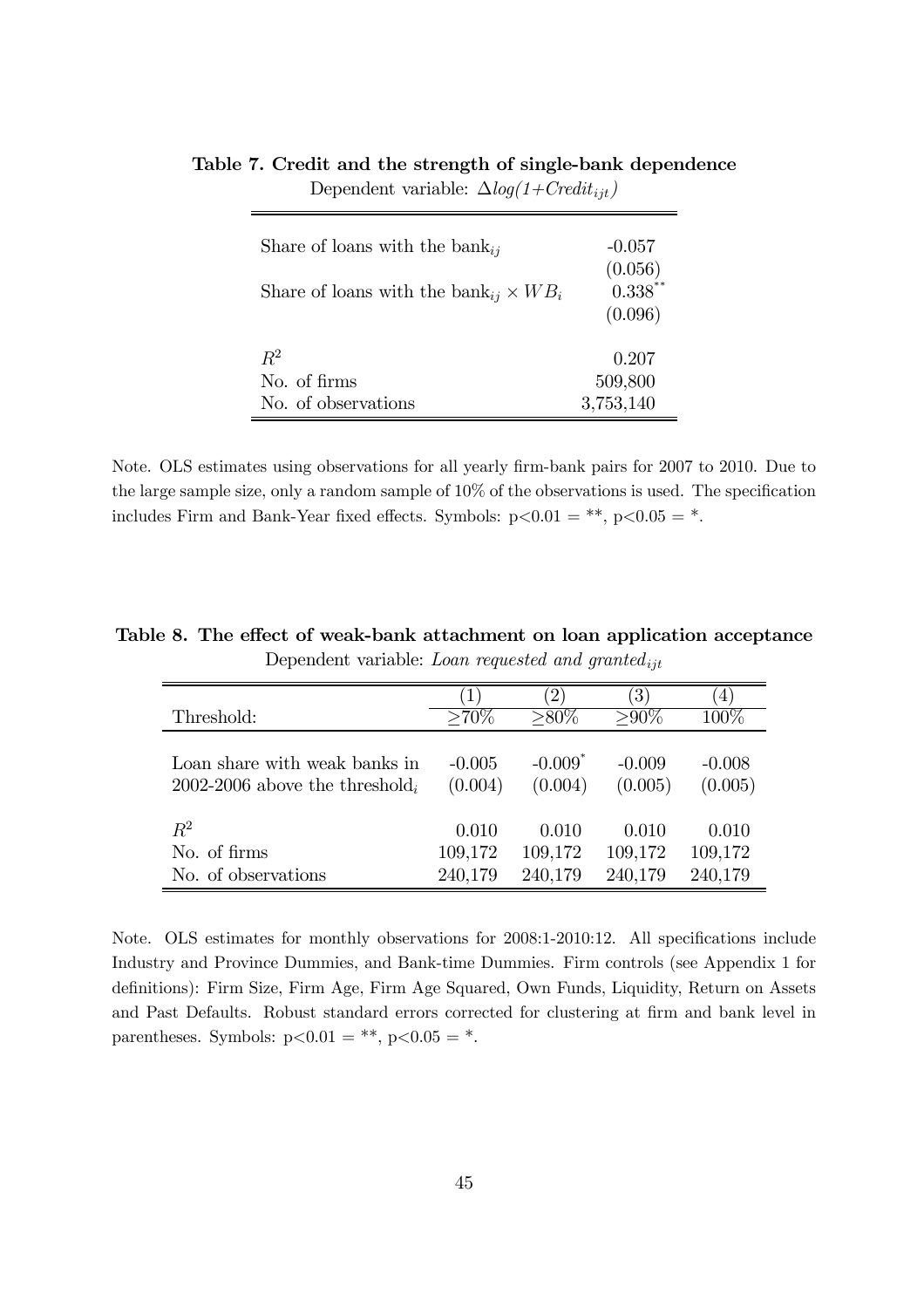| $Post_t \times WB_i$  | $-0.032$ <sup>**</sup><br>(0.014) |
|-----------------------|-----------------------------------|
| No of strata          | 4,822                             |
| No. of matched strata | 3,553                             |
| $R^2$                 | 0.488                             |
| No. of firms          | 211,284                           |
| No of observations    | 377,498                           |

Table 9. The employment effect of weak-bank attachment Exact matching

Dependent variable:  $log(1+Emplogment_{it})$ 

Note. Weighted least squares estimates, with weights obtained from the coarsened exact matching method (Iacus et al., 2011) using observations for two years: 2006 and 2010. The strata are based on the following 0-1 dummy variables (see Appendix 1 for definitions): Defaults, Bank Debt, Credit Line, Firm Age, Firm Size, Industry, Long-Term Bank Debt, Short-Term Bank Debt, No. of Banking Relationships, Own Funds, Province, Rejected Loan Application, Return on Assets, and Temporary Employment. Symbols:  $p<0.01 = **$ ,  $p<0.05 = *$ .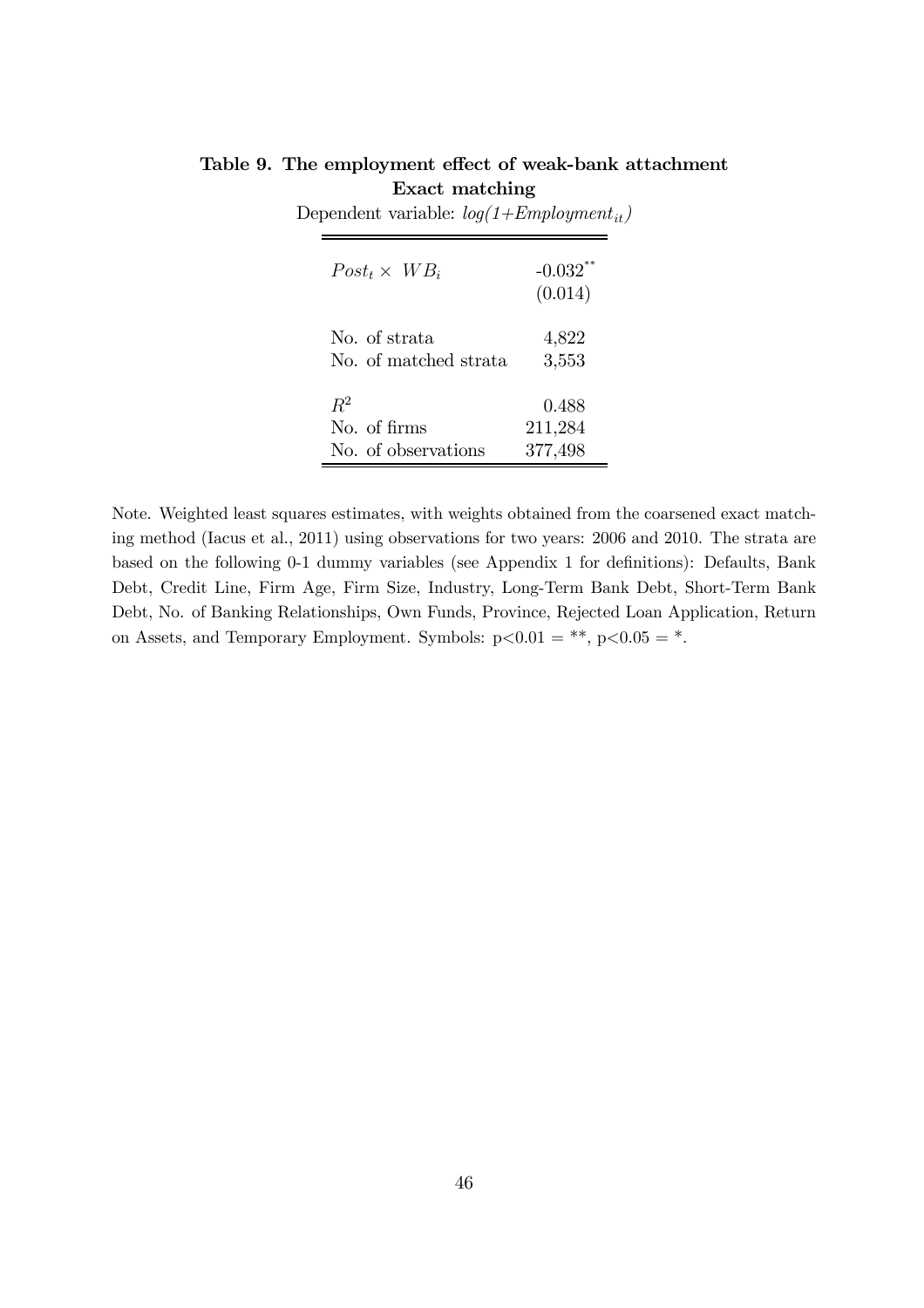|                             | $\left(1\right)$                | $\left( 2\right)$      | $\left( 3\right)$        |  |  |
|-----------------------------|---------------------------------|------------------------|--------------------------|--|--|
|                             |                                 |                        |                          |  |  |
| Dependent variable:         | $\Delta log(1+Emplogment_{it})$ |                        |                          |  |  |
| Regressor:                  | $\Delta log(1+Credit_{it})$     | I(Rejection)           | $\overline{\%}$ Accepted |  |  |
|                             |                                 |                        |                          |  |  |
|                             | $0.424$ **                      | $-2.280$ <sup>**</sup> | $5.364$ **               |  |  |
|                             | (0.098)                         | (0.461)                | (1.193)                  |  |  |
|                             |                                 |                        |                          |  |  |
| Overall effect              | $-0.065$                        | $-0.067$               | $-0.074$                 |  |  |
|                             |                                 |                        |                          |  |  |
|                             | First stage                     |                        |                          |  |  |
| Dependent variable:         | $\Delta log(1+Credit_{it})$     | I(Rejection)           | % Accepted               |  |  |
|                             |                                 |                        |                          |  |  |
| $d_{2008} \times WB_i$      | $-0.022$ **                     | $0.014***$             | $-0.005$ **              |  |  |
|                             | (0.006)                         | (0.003)                | (0.001)                  |  |  |
| $d_{2009} \times WB_i$      | $-0.095$ **                     | $0.024$ **             | $-0.011$ **              |  |  |
|                             | (0.014)                         | (0.004)                | (0.002)                  |  |  |
| $d_{2010} \times WB_i$      | $-0.154$ **                     | $0.029***$             | $-0.014$ **              |  |  |
|                             | (0.016)                         | (0.005)                | (0.003)                  |  |  |
|                             |                                 |                        |                          |  |  |
| <i>p</i> -value of $F$ test | 0.00                            | 0.00                   | 0.00                     |  |  |
|                             |                                 |                        |                          |  |  |
| No. of firms                | 716,678                         | 716,678                | 502,331                  |  |  |
| No. of observations         | 716,678                         | 716,678                | 502,331                  |  |  |

Table 10. The employment effect of weak-bank attachment Instrumental variables using credit

Note. Instrumental variables estimates using observations for two years, 2007 and 2010, in the second stage and for four years, 2007 to 2010 in the first stage. All specifications include Industry and Province Dummies, as well as Firm and Time fixed effects. Robust standard errors are corrected for clustering at firm and main bank level. The p-value of the F test for the exclusion restriction is reported. Symbols:  $p<0.01 = **$ ,  $p<0.05 = *$ .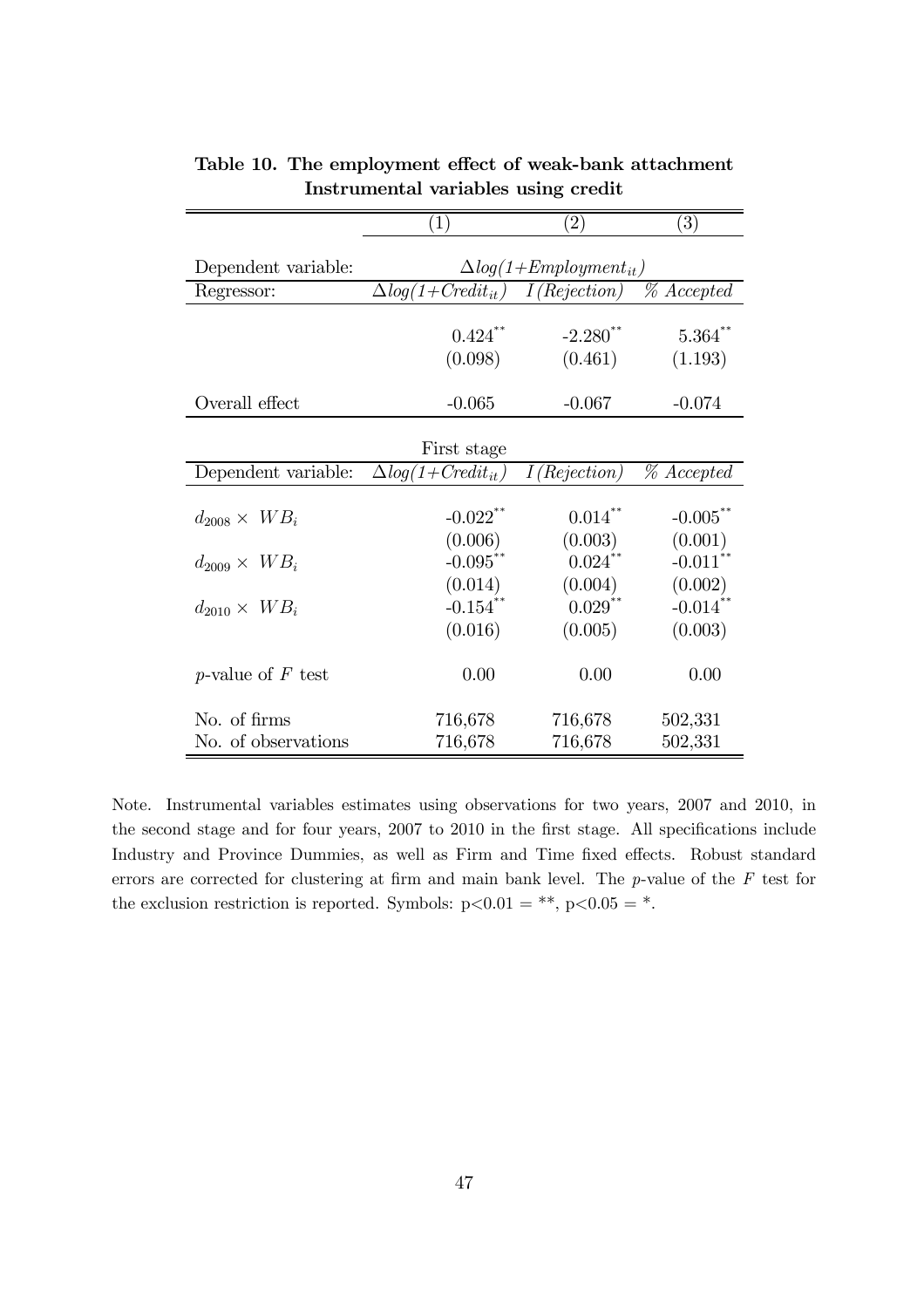|                                                       | $\left( 1\right)$      | $\left( 2\right)$ | $\left( 3\right)$ | $\left(4\right)$       |
|-------------------------------------------------------|------------------------|-------------------|-------------------|------------------------|
|                                                       | High weak-bank density |                   |                   | Exposure to            |
|                                                       | province $(1988)$      |                   |                   | REI (2000)             |
|                                                       | P50                    | $\overline{P}75$  | P <sub>90</sub>   |                        |
| Dependent variable: $\Delta log(1 + Emplogment_{it})$ |                        |                   |                   |                        |
|                                                       |                        |                   |                   |                        |
| $Post \times WB_i$                                    | $-0.487$ **            | $-0.512$ **       | $-0.485$ **       | $-0.239$ <sup>**</sup> |
|                                                       | (0.188)                | (0.293)           | (0.202)           | (0.076)                |
|                                                       |                        |                   |                   |                        |
| Marginal effect                                       | $-0.050$               | $-0.068$          | $-0.070$          | $-0.034$               |
|                                                       |                        |                   |                   |                        |
|                                                       | First stage            |                   |                   |                        |
| Dependent variable: $WB_i$                            |                        |                   |                   |                        |
|                                                       |                        |                   |                   |                        |
| High weak-bank density <sub>i</sub>                   | $0.034\sp{*}^*$        | $0.034***$        | $0.042***$        | $0.032$ **             |
|                                                       | (0.004)                | (0.004)           | (0.006)           | (0.004)                |
| Dependent variable: $Post \times WB_i$                |                        |                   |                   |                        |
|                                                       |                        |                   |                   |                        |
| $Post \times$ High weak-bank density <sub>i</sub>     | $0.104*$               | $0.132*$          | 0.145             | $0.141$ **             |
|                                                       | (0.043)                | (0.054)           | (0.063)           | (0.038)                |
|                                                       |                        |                   |                   |                        |
| <i>p</i> -value of $F$ test                           | 0.00                   | 0.00              | 0.00              | 0.00                   |
|                                                       |                        |                   |                   |                        |
| No. of firms                                          | 217,025                | 217,025           | 217,025           | 217,025                |
| No. of observations                                   | 387,482                | 387,482           | 387,482           | 387,482                |

Table 11. The employment effect of weak-bank attachment Instrumental variables using pre-dated variables

Note. Instrumental variables estimates using observations for 2006 and 2010. All specifications include Industry and Province Dummies, their interaction with  $Post$ , and Main Bank Dummies. Firm controls (see Appendix 1 for definitions): Firm Size, Firm Age, Firm Age Squared, Own Funds, Liquidity, Return on Assets, Temporary Employment, Bank Debt, Short-Term Bank Debt, Long-Term Bank Debt, Uncollateralized Loans, Credit Line, Banking Relationships, Banking Relationships Squared, Current Defaults, Past Defaults, Loan Applications, All Applications Accepted. Cols. (1) to (3) respectively refer to the median, and the 75th and 90th percentiles of the distribution of provinces according to their density of weak banks in December 1988. Col. (4) the exposure of banks to the Real Estate Industry in 2000 used to as an instrument for  $WB<sub>i</sub>$ . Robust standard errors are corrected for clustering at firm and main bank level. The p-value of the F test for the exclusion restriction is reported. Symbols:  $p<0.01$  $=$  \*\*, p<0.05 = \*.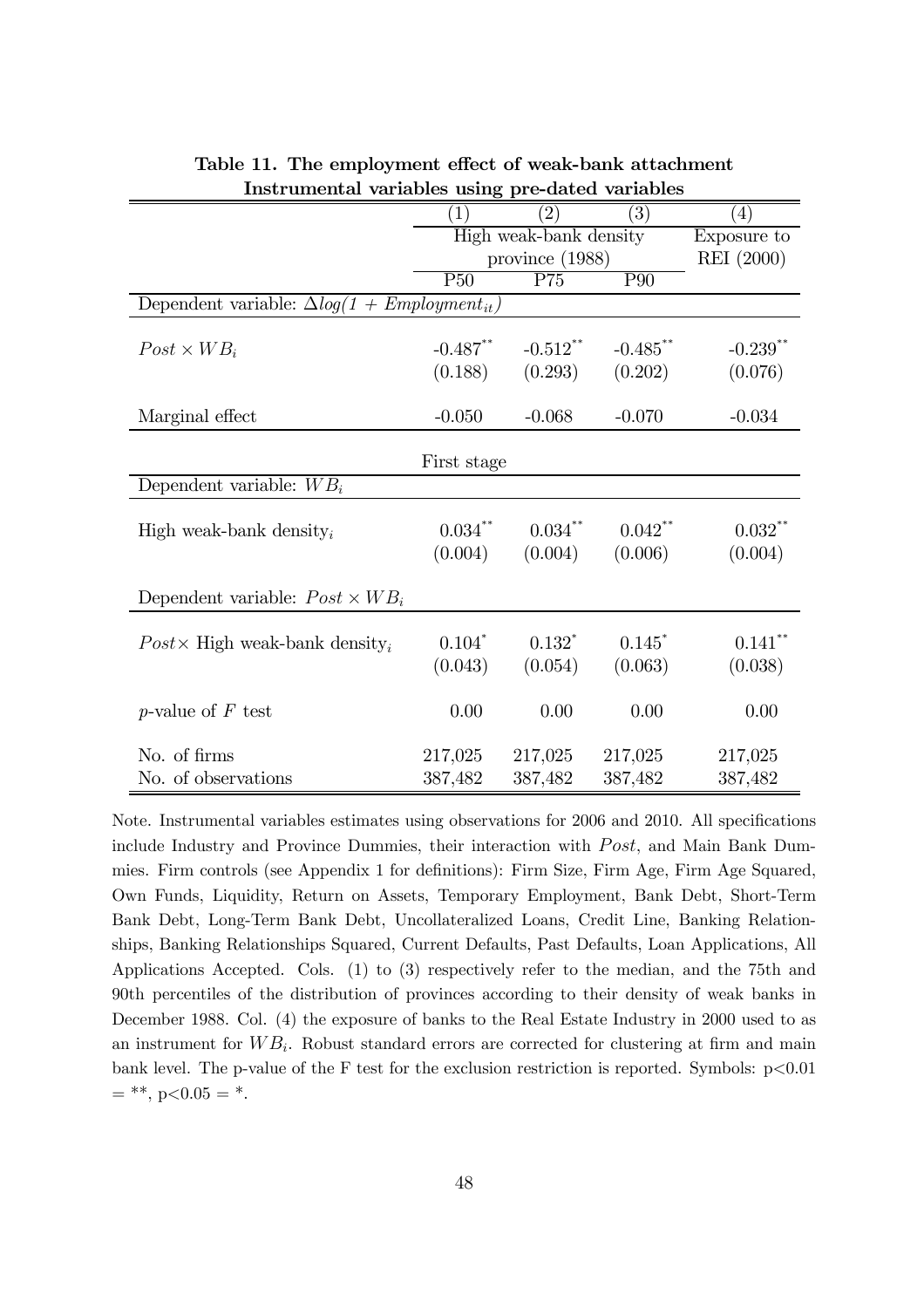| December 2006           | December December December<br>2007<br>2008 | 2009 | December 2010            | December 2011                  | June 2012                 |
|-------------------------|--------------------------------------------|------|--------------------------|--------------------------------|---------------------------|
|                         |                                            |      | <b>BANCO BASE (SIP)</b>  | LIBERBANK (SIP)                |                           |
| <b>CAJASTUR</b>         |                                            |      | <b>CAJASTUR</b>          | <b>CAJASTUR</b>                | <b>LIBERBANK</b>          |
| CAJA C.-LA MANCHA       |                                            |      | <b>BANCO CLM</b>         | <b>BANCO CLM</b>               |                           |
| CAJA CANTABRIA          |                                            |      | CAJA CANTABRIA           |                                |                           |
| <b>CAJA EXTREMADURA</b> |                                            |      | CAJA EXTREMADURA         |                                |                           |
| C. A. MEDITERRÁNEO      |                                            |      | CAM                      | <b>BANCO CAM</b>               |                           |
| <b>BANCO SABADELL</b>   |                                            |      |                          | <b>BANCO SABADELL</b>          | <b>BANCO SABADELL</b>     |
|                         |                                            |      |                          |                                |                           |
|                         |                                            |      | BANCO FINANC. AH.        |                                |                           |
| <b>CAJA MADRID</b>      |                                            |      | CAJA MADRID              |                                | <b>BANKIA/BFA</b>         |
| CAJA RIOJA              |                                            |      | CAJA RIOJA               |                                |                           |
| CAIXA LAIETANA          |                                            |      | CAIXA LAIETANA           |                                |                           |
| CAJA I.CANARIAS         |                                            |      | CAJA I. CANARIAS         |                                |                           |
| <b>CAJA DE SEGOVIA</b>  |                                            |      | CAJA DE SEGOVIA          |                                |                           |
| CAJA DE AVILA           |                                            |      | CAJA DE AVILA            |                                |                           |
| <b>BANCAJA</b>          |                                            |      | <b>BANCAJA</b>           |                                |                           |
| <b>BANCO VALENCIA</b>   |                                            |      | <b>BANCO DE VALENCIA</b> |                                |                           |
|                         |                                            |      |                          |                                | <b>BANCO DE VALENCIA</b>  |
|                         |                                            |      |                          |                                |                           |
|                         |                                            |      | MARE NOSTRUM (SIP)       |                                | MARE NOSTRUM (SIP)        |
| <b>LA GENERAL</b>       |                                            |      | <b>LA GENERAL</b>        |                                |                           |
| CAJA DE MURCIA          |                                            |      | CAJA DE MURCIA           |                                |                           |
| <b>CAIXA PENEDES</b>    |                                            |      | <b>CAIXA PENEDES</b>     |                                |                           |
| <b>SA NOSTRA</b>        |                                            |      | <b>SA NOSTRA</b>         |                                |                           |
|                         |                                            |      |                          |                                |                           |
| CAIXA CATALUNYA         |                                            |      | <b>CAIXA CATALUNYA</b>   |                                | <b>CATALUNYA BANK</b>     |
| <b>CAIXA MANRESA</b>    |                                            |      |                          |                                |                           |
| <b>CAIXA TARRAGONA</b>  |                                            |      |                          |                                |                           |
|                         |                                            |      |                          |                                |                           |
|                         |                                            |      | BANCA CIVICA (SIP)       |                                | <b>BANCA CIVICA (SIP)</b> |
| <b>CAJA DE BURGOS</b>   |                                            |      | CAJA DE BURGOS           |                                |                           |
| CAJA DE NAVARRA         |                                            |      | CAJA DE NAVARRA          |                                |                           |
| <b>CAJA CANARIAS</b>    |                                            |      | <b>CAJA CANARIAS</b>     |                                |                           |
|                         |                                            |      | <b>CAJASOL</b>           |                                |                           |
| CAJA S. FERNANDO        | CAJASOL                                    |      |                          |                                |                           |
| CAJA EL MONTE           |                                            |      |                          |                                |                           |
| CAJA GUADALAJARA        |                                            |      |                          |                                |                           |
|                         |                                            |      |                          |                                |                           |
| <b>CAIXANOVA</b>        |                                            |      | NOVACAIXAGALICIA         |                                | <b>NCG BANCO</b>          |
| CAIXAGALICIA            |                                            |      |                          |                                |                           |
|                         |                                            |      |                          |                                |                           |
| <b>BBK</b>              |                                            |      |                          | <b>GRUPO BBK</b>               | <b>GRUPO KUTXABANK</b>    |
| <b>CAJASUR</b>          |                                            |      | <b>CAJASUR</b>           |                                |                           |
|                         |                                            |      |                          |                                |                           |
| <b>CAJA ESPANA</b>      |                                            |      | CAJA ESPAÑA-DUERO        | G. C. ESPAÑA-DUERO BANCO CEISS |                           |
| <b>CAJA DUERO</b>       |                                            |      |                          |                                |                           |
|                         |                                            |      |                          |                                |                           |
|                         |                                            |      | <b>UNNIM</b>             |                                | <b>UNNIM BANC</b>         |
| <b>CAIXA MANLLEU</b>    |                                            |      |                          |                                |                           |
| CAIXA SABADELL          |                                            |      |                          |                                |                           |
| <b>CAIXA TERRASSA</b>   |                                            |      |                          |                                |                           |

Figure 1: The weak bank bailout process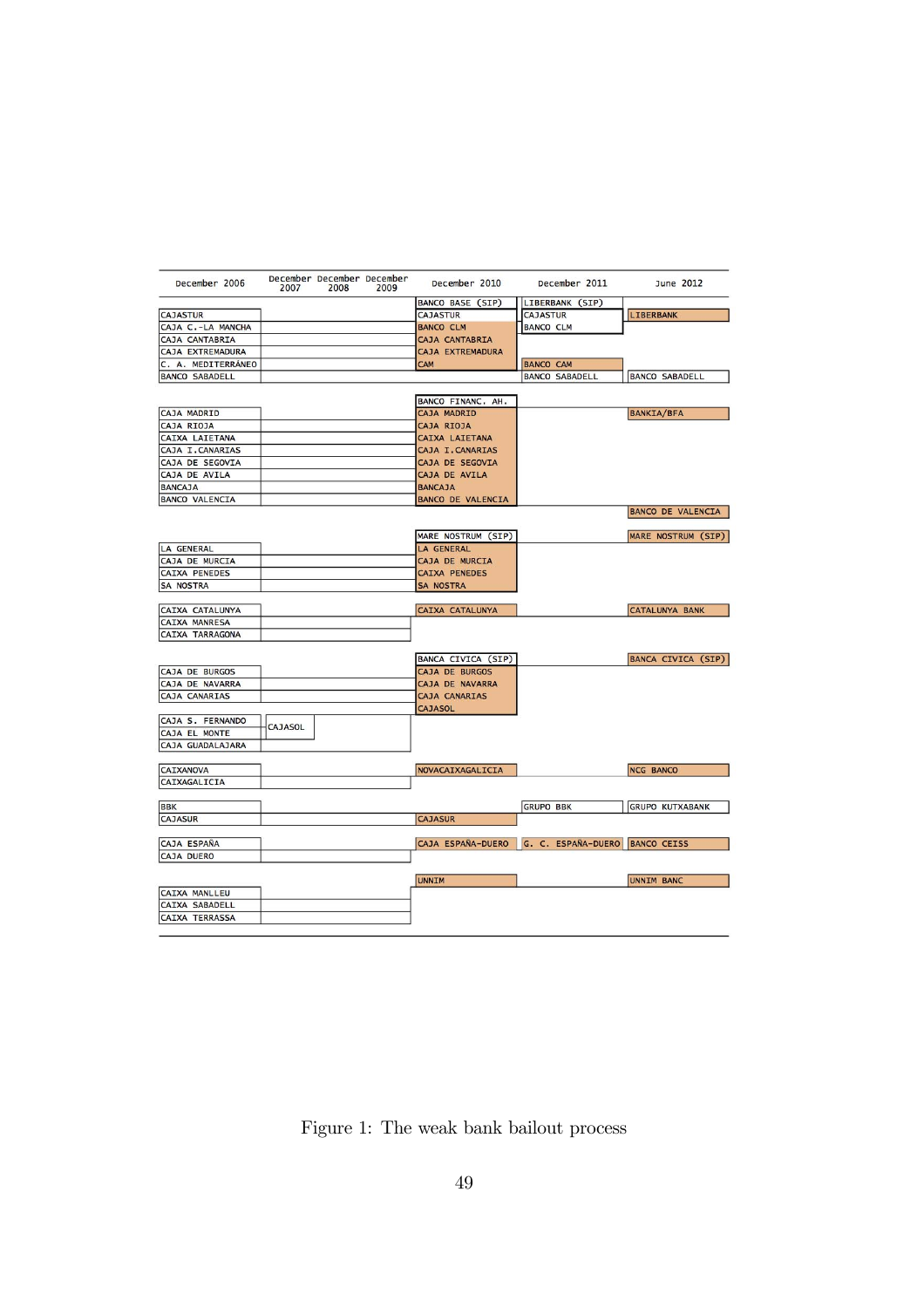

Figure 2: New credit to non-financial firms by bank type (12-month backward moving average, 2007:10=100)



Figure 3: Acceptance rates of loan applications by non-current clients, by bank type  $(\%)$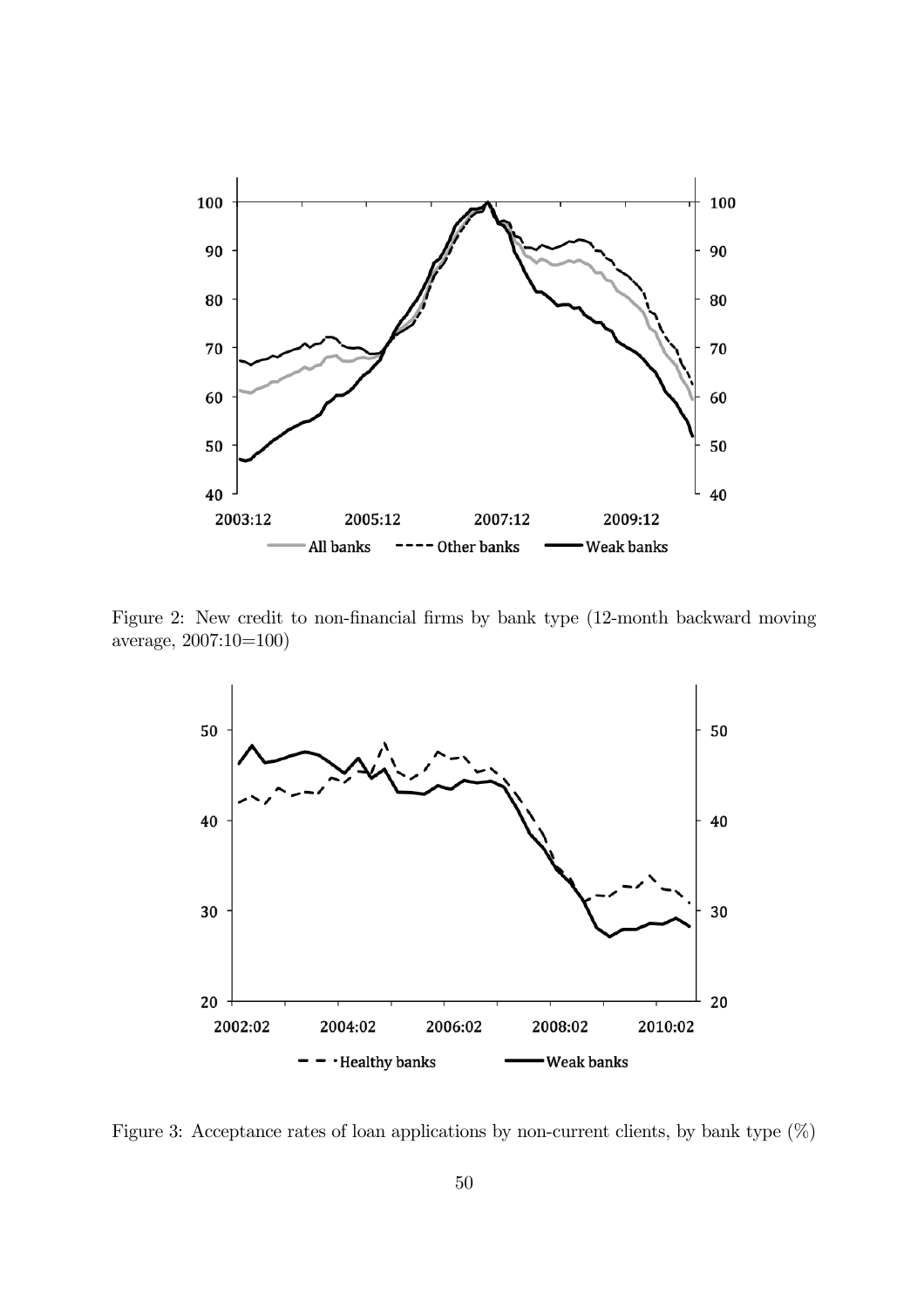

Figure 4: Acceptance rates of loan applications by non-current clients, by bank type. Firms applying to at least one bank per type (%)



Figure 5: Average annual interest rate for new loans to non-financial firms by bank type and the policy rate  $(\%)$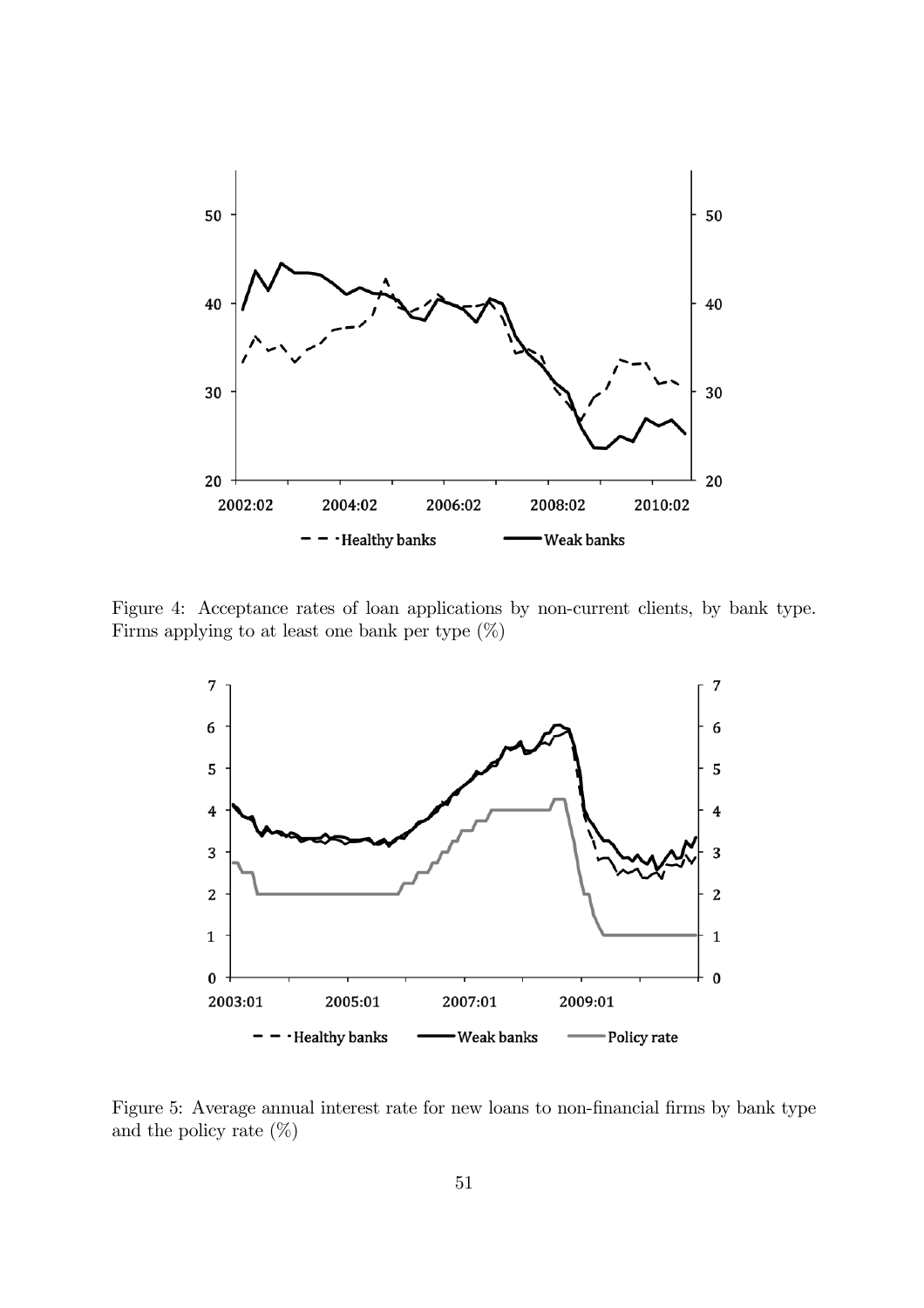

Figure 6: Histogram of the exposure of firms to weak banks (excluding no exposure) (%)

![](_page_52_Figure_2.jpeg)

Figure 7: The employment effect of exposure to weak banks by decile and number of banks (DD estimates with 2-s.e. bands)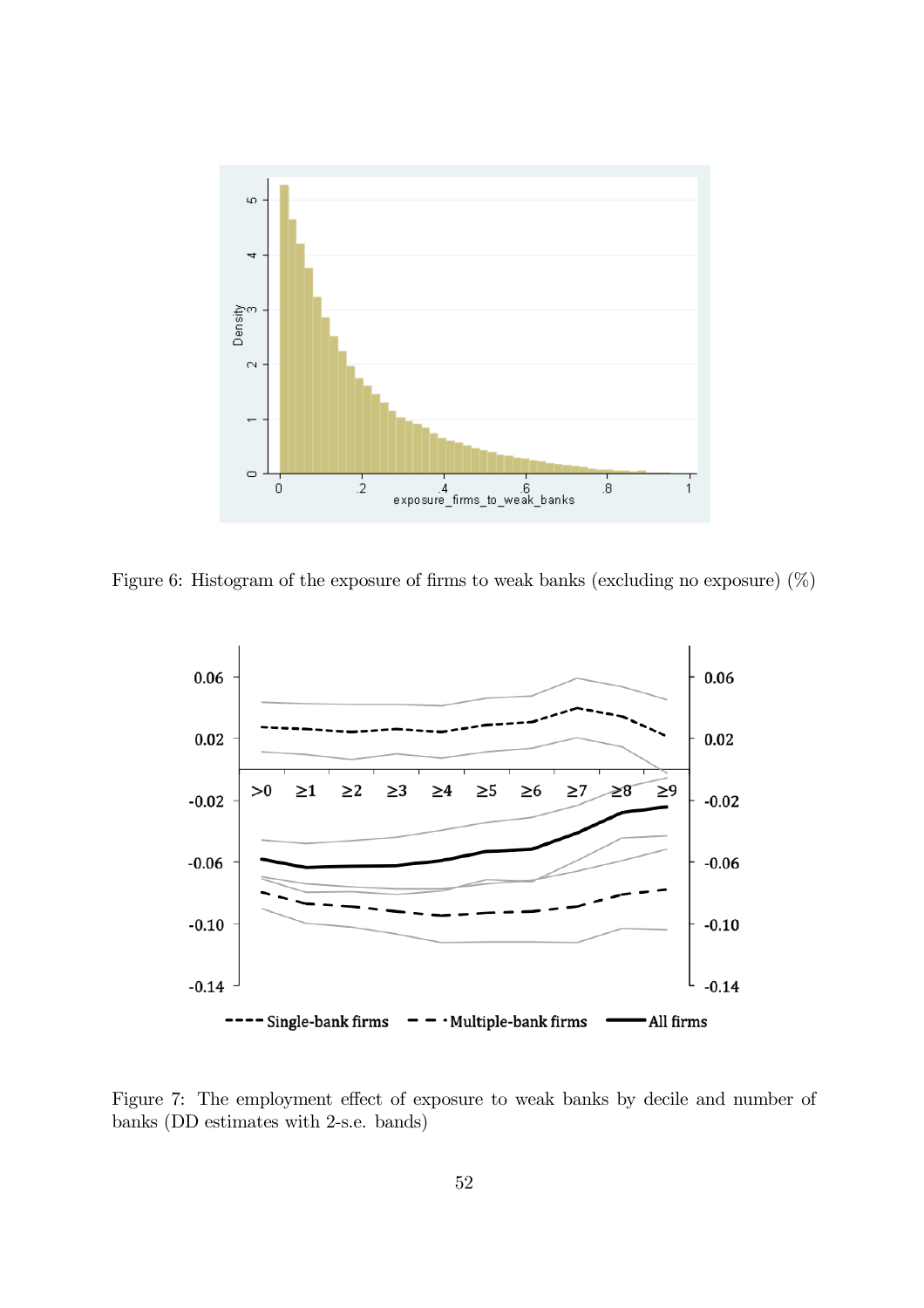![](_page_53_Figure_0.jpeg)

Figure 8: Share of single-bank firms by decile of exposure to weak banks  $(\%)$ 

![](_page_53_Figure_2.jpeg)

Figure 9: Evolution of employment at firms attached to weak banks and non-attached firms, weighted by matching  $(2006=0)$   $(\%)$